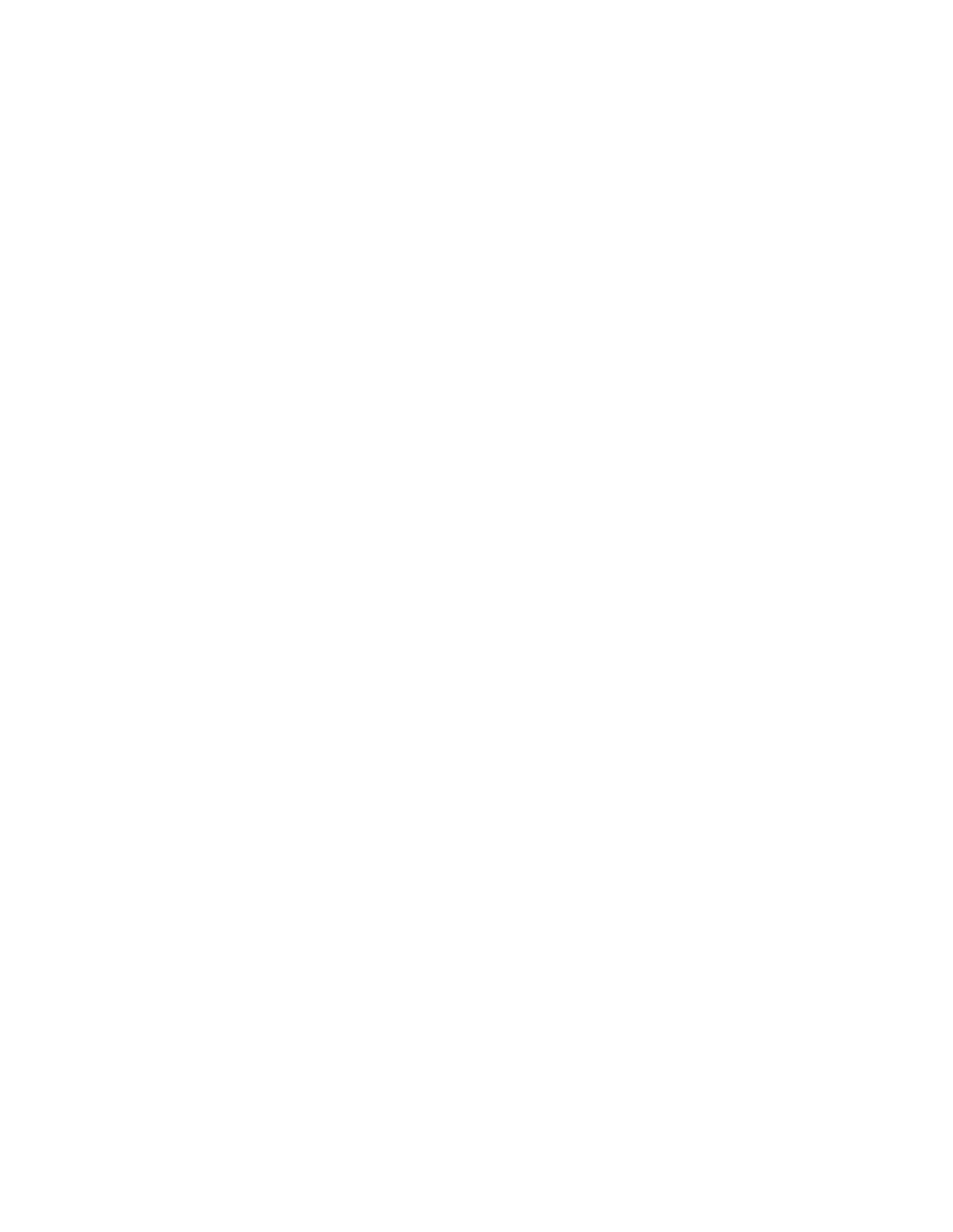# **Aptos/La Selva Fire Protection District**

# **Table of Contents**

### **FINANCIAL SECTION**

| <b>Basic Financial Statements:</b><br>Government-Wide Financial Statements:  |  |
|------------------------------------------------------------------------------|--|
|                                                                              |  |
|                                                                              |  |
|                                                                              |  |
|                                                                              |  |
|                                                                              |  |
| <b>Fund Financial Statements:</b>                                            |  |
|                                                                              |  |
| Reconciliation of the Governmental Funds Balance Sheet                       |  |
|                                                                              |  |
|                                                                              |  |
| Reconciliation of the Governmental Funds Statement of Revenues, Expenditures |  |
| and Changes in Fund Balances to the Government-Wide                          |  |
|                                                                              |  |
|                                                                              |  |
|                                                                              |  |
| <b>Required Supplementary Information:</b>                                   |  |
| <b>Budgetary Comparison Schedules -</b>                                      |  |
|                                                                              |  |
|                                                                              |  |
| GASB 68 Pension RSI-                                                         |  |
|                                                                              |  |
|                                                                              |  |
| <b>OPEB RSI-</b>                                                             |  |
|                                                                              |  |

**Page**

| геаніzацоп г | $\sim$ |
|--------------|--------|
|--------------|--------|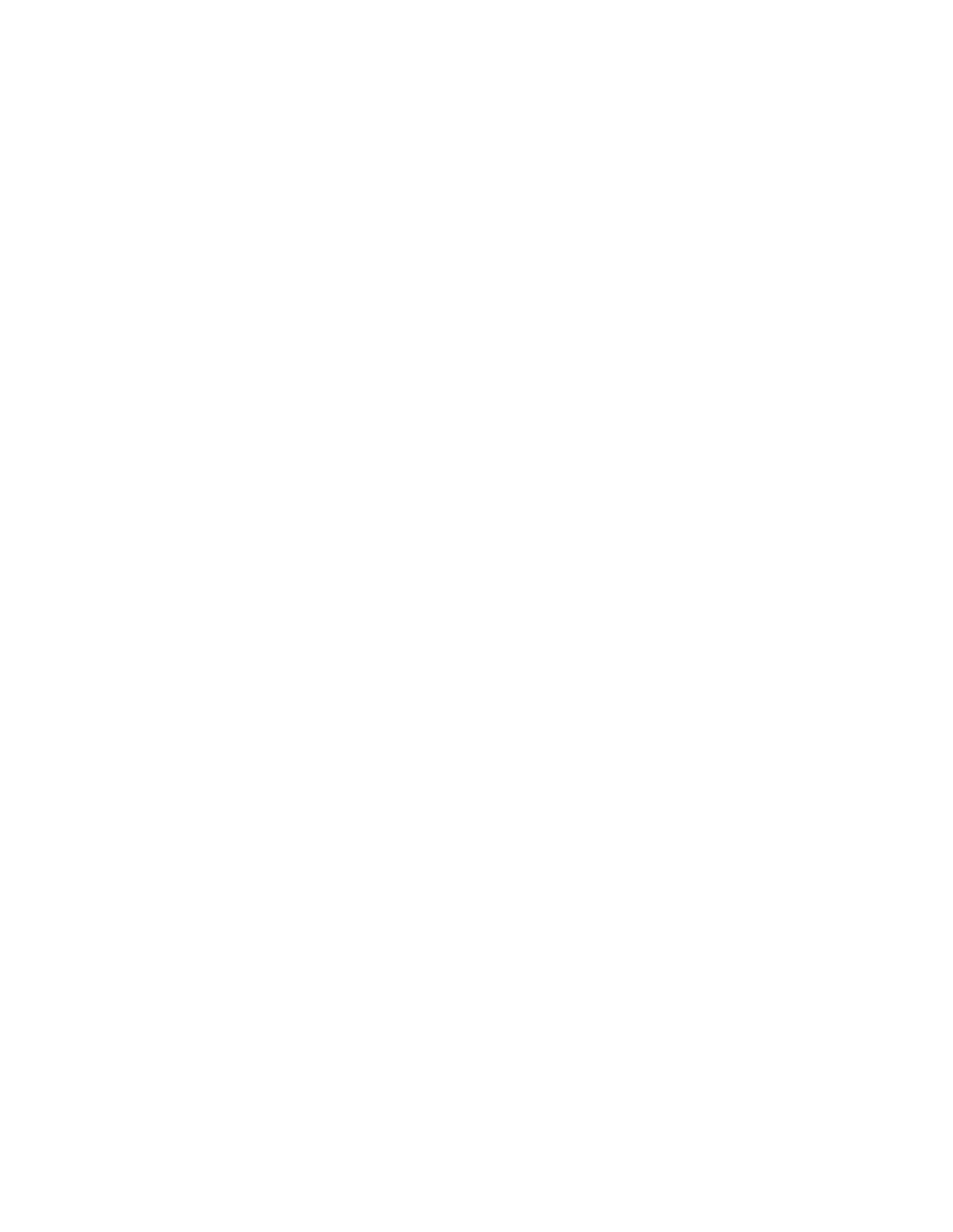

#### INDEPENDENT AUDITORS' REPORT

To the Board of Directors of the Aptos/ La Selva Fire Protection District Aptos, California

We have audited the accompanying financial statements of the governmental activities, each major fund, and the aggregate remaining fund information of the Aptos/ La Selva Fire Protection District, (District), as of and for the year ended June 30, 2017, and the related notes to the financial statements, which collectively comprise the District's basic financial statements as listed in the table of contents.

#### **Management's Responsibility for the Financial Statements**

Management is responsible for the preparation and fair presentation of these financial statements in accordance with accounting principles generally accepted in the United States of America; this includes the design, implementation, and maintenance of internal control relevant to the preparation and fair presentation of financial statements that are free from material misstatement, whether due to fraud or error.

#### **Auditor's Responsibility**

Our responsibility is to express opinions on these financial statements based on our audit. We conducted our audit in accordance with auditing standards generally accepted in the United States of America. Those standards require that we plan and perform the audit to obtain reasonable assurance about whether the financial statements are free from material misstatement.

An audit involves performing procedures to obtain audit evidence about the amounts and disclosures in the financial statements. The procedures selected depend on the auditor's judgment, including the assessment of the risks of material misstatement of the financial statements, whether due to fraud or error. In making those risk assessments, the auditor considers internal control relevant to the entity's preparation and fair presentation of the financial statements in order to design audit procedures that are appropriate in the circumstances, but not for the purpose of expressing an opinion on the effectiveness of the entity's internal control. Accordingly, we express no such opinion. An audit also includes evaluating the appropriateness of accounting policies used and the reasonableness of significant accounting estimates made by management, as well as evaluating the overall presentation of the financial statements.

We believe that the audit evidence we have obtained is sufficient and appropriate to provide a basis for our audit opinions.

#### **Opinions**

In our opinion, the financial statements referred to above present fairly, in all material respects, the respective financial position of the governmental activities, each major fund, and the aggregate remaining fund information of the District, as of June 30, 2017, and the respective changes in financial position thereof for the year then ended in accordance with accounting principles generally accepted in the United States of America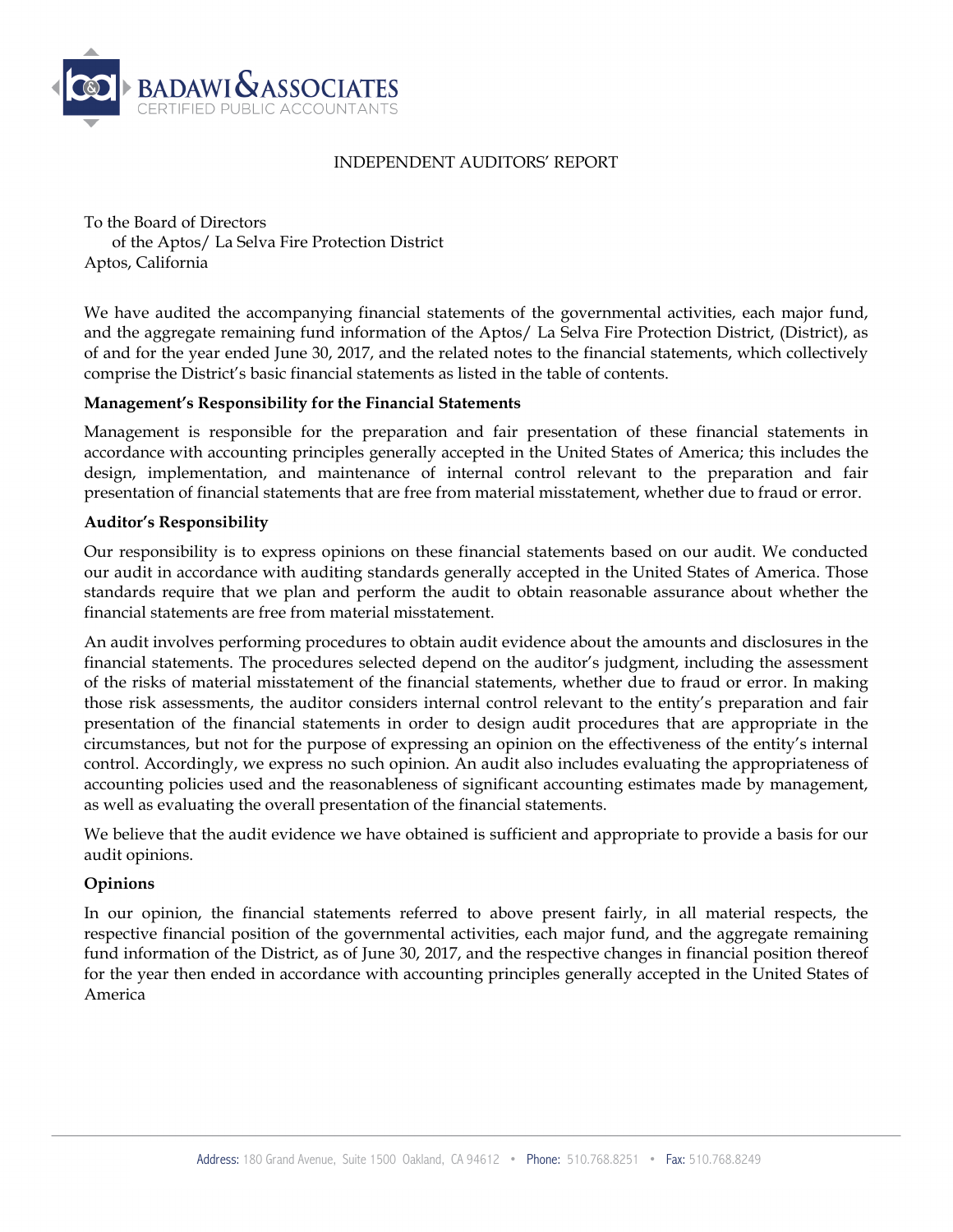To the Board of Directors of the Aptos/ La Selva Fire Protection District Aptos, California Page 2

#### **Other Matters**

#### *Required Supplementary Information*

Accounting principles generally accepted in the United States of America require that the management's discussion and analysis, pension information, the OPEB schedule of funding progress, and budgetary comparison information on pages 3–6 and 34-40 be presented to supplement the basic financial statements. Such information, although not a part of the basic financial statements, is required by the Governmental Accounting Standards Board, who considers it to be an essential part of financial reporting for placing the basic financial statements in an appropriate operational, economic, or historical context. We have applied certain limited procedures to the required supplementary information in accordance with auditing standards generally accepted in the United States of America, which consisted of inquiries of management about the methods of preparing the information and comparing the information for consistency with management's responses to our inquiries, the basic financial statements, and other knowledge we obtained during our audit of the basic financial statements. We do not express an opinion or provide any assurance on the information because the limited procedures do not provide us with sufficient evidence to express an opinion or provide any assurance.

#### *Other Information*

Our audit was conducted for the purpose of forming opinions on the financial statements that collectively comprise Aptos/La Selva Fire Protection District basic financial statements. The other supplementary information, as listed in the table of contents, is presented for purposes of additional analysis and is not a required part of the basic financial statements. The organizational structure schedule has not been subjected to the auditing procedures applied in the audit of the basic financial statements and, accordingly, we do not express an opinion or provide any assurance on it.

Badawi and Associates, CPAs Oakland, California March 2, 2018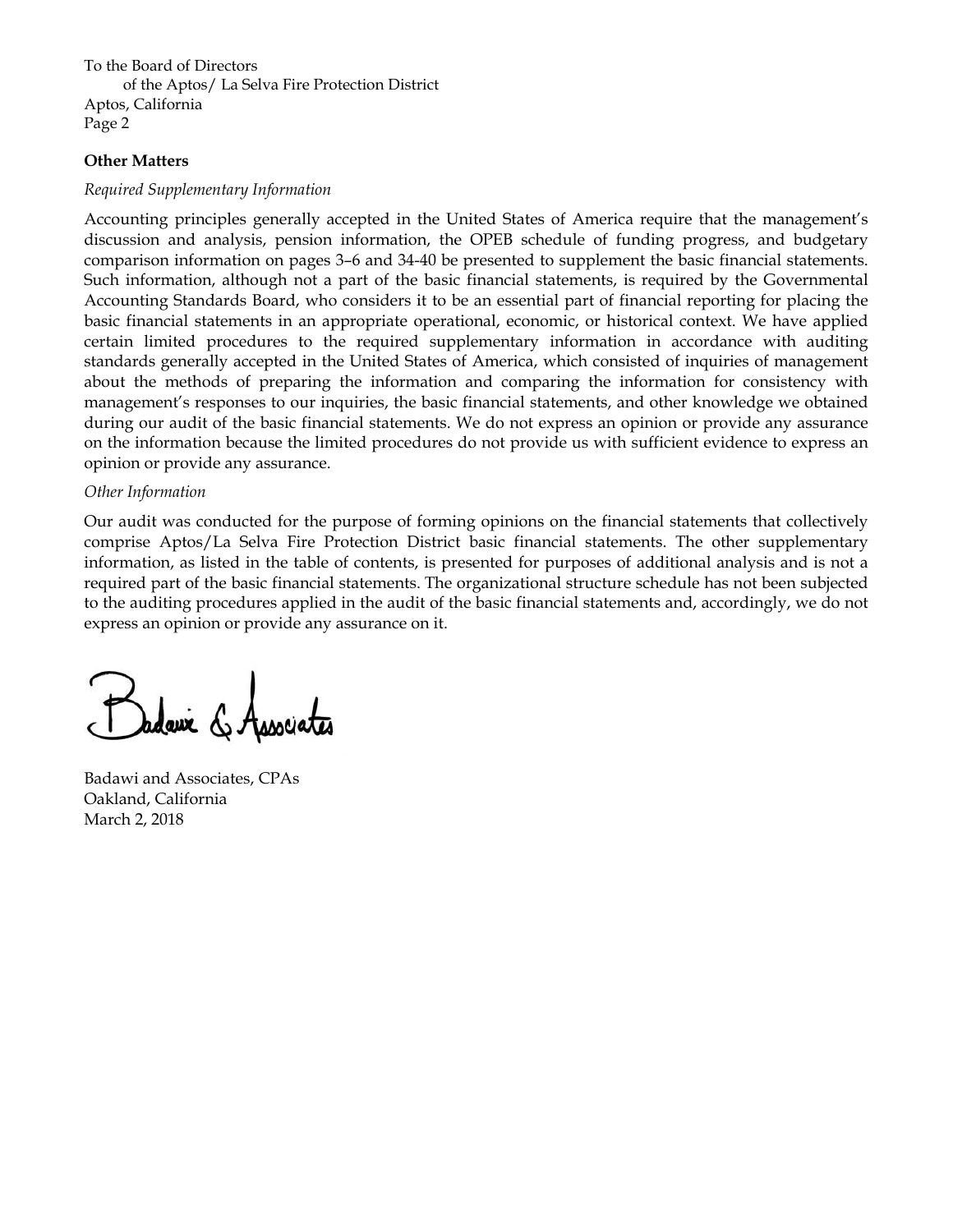# APTOS/LA SELVA FIRE PROTECTION DISTRICT Management's Discussion and Analysis

June 30, 2017 \_\_\_\_\_\_\_\_\_\_\_\_\_\_\_\_\_\_\_\_\_\_\_\_\_

The District provides fire protection and emergency medical services for the Aptos and La Selva Beach areas. This section of the District's financial report presents our discussion and analysis of the District's financial performance during the fiscal year that ended on June 30, 2017.

### Description of the Basic Financial Statements

The financial statements consist of the following parts: Management's discussion and analysis; the basic financial statements, government-wide and governmental fund financial statements; notes to the financial statements, and required supplementary information (budgetary comparison schedules, GASB 68 Pension schedules, and OPEB Funding Schedule) and supplementary information (Organization Structure).

The basic government-wide and governmental fund financial statements present the financial results on different methods of accounting. Included in the financial statements are reconciliations that explain the difference between the two methods.

Government-wide financial statements are prepared on the accrual basis of accounting and economic resources focus. The required financial statements are: Statement of Net Position and Statement of Activities. The Statement of Net Position reports all assets, liabilities, and deferred inflows/outflows of resources, with the difference reported as net position. Over time increases or decreases in net position may serve as a useful indicator of whether the long term financial position of the District is improving or deteriorating. The Statement of Activities presents information on how the net position of the District changed during the most recent fiscal year. All changes in net position are reported as soon as the underlying event giving rise to the change occurs, regardless of when cash is paid or received.

Governmental funds financial statements are prepared on the modified accrual basis of accounting and current financial resources focus. The required financial statements are: Balance Sheet and Statement of Revenues, Expenditures, and Changes in Fund Balances. The Balance Sheet shows only assets and liabilities that come due during the year or soon thereafter; no capital assets or long-term liabilities are included. The Statement of Revenues, Expenditures, and Changes in Fund Balances reports revenues for which cash is received during or soon after the end of the year; expenditures when goods or services have been received and payment is due during the year or soon thereafter.

The government-wide and governmental funds financial statements show the results of the following funds:

General Fund - Most of the District's basic services are accounted for in this fund.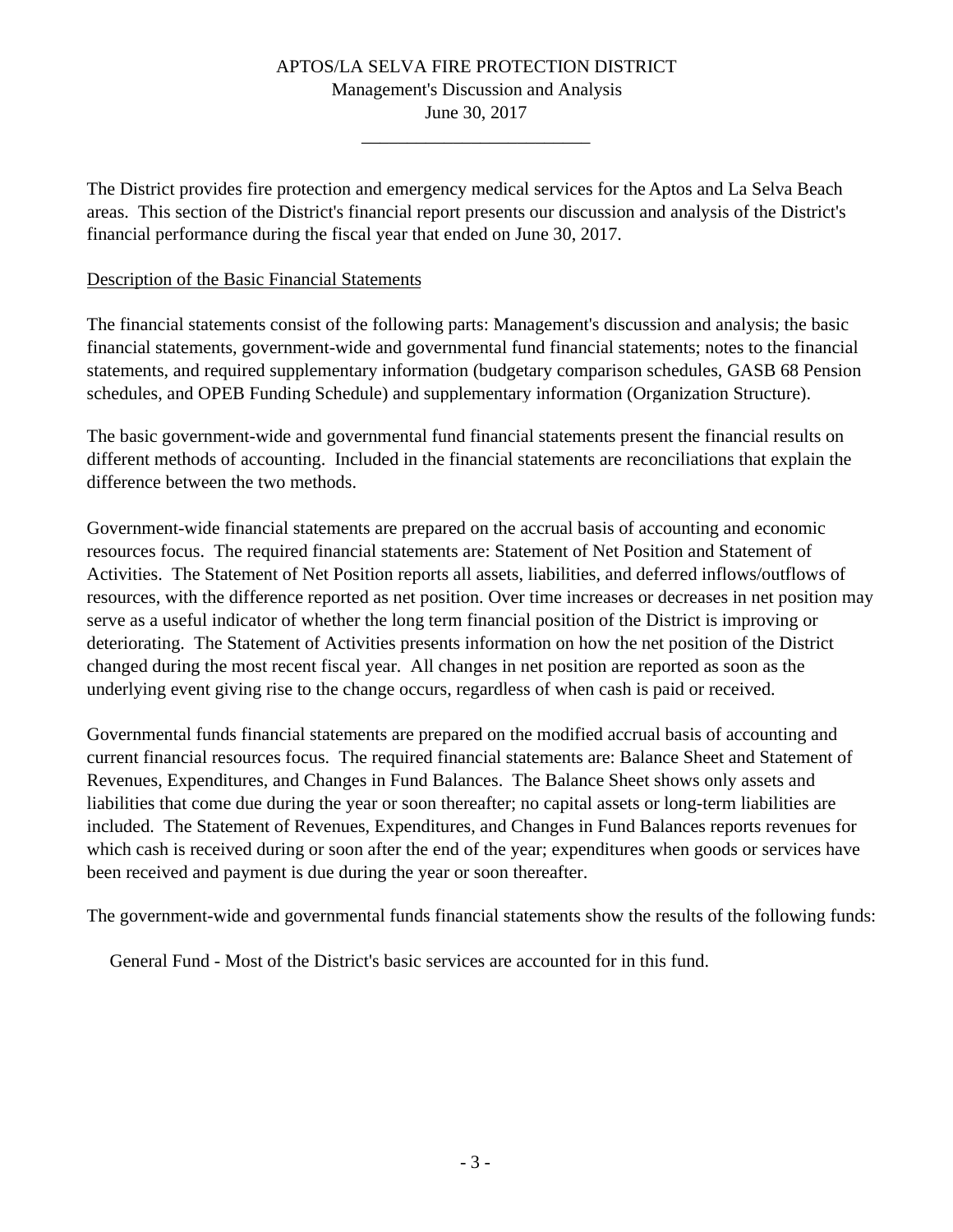# Management's Discussion and Analysis

June 30, 2017 \_\_\_\_\_\_\_\_\_\_\_\_\_\_\_\_\_\_\_\_\_\_\_\_\_

# Condensed government-wide financial data

| 6,236,872<br>\$<br><b>Current</b> assets<br>Deferred outflow of resources | $\mathbb{S}$<br>4,861,810 |
|---------------------------------------------------------------------------|---------------------------|
|                                                                           |                           |
| 6,177,697                                                                 | 2,454,032                 |
| Station and equipment, net of accumulated depreciation<br>5,089,500       | 5,313,150                 |
| Total assets and deferred outflows of resources<br>\$17,504,069           | \$12,628,992              |
| <b>Current liabilities</b><br>437,303<br>\$                               | \$<br>325,174             |
| Non current liabilities<br>16,601,562                                     | 13,494,868                |
| Deferred inflow of resources<br>1,388,766                                 | 2,241,112                 |
| 18,427,631<br>Total liabilities and deferred inflows of resources         | 16,061,154                |
| Net position                                                              |                           |
| Net investment in capital assets<br>5,089,500                             | 5,313,150                 |
| Unrestricted<br>(6,013,062)                                               | (8,745,312)               |
| (923, 562)<br>Total net position                                          | (3,432,162)               |
| Total liabilities, deferred inflows of resources                          |                           |
| and net position<br>\$17,504,069                                          | \$12,628,992              |
| 2017                                                                      | 2016                      |
| 8,784,195<br>\$<br>Expenditures, net of program revenue                   | \$<br>8,271,483           |
| General revenues                                                          |                           |
| 11,049,953<br>Property tax                                                | 10,335,101                |
| Other taxes - fire protection tax<br>131,104                              | 131,372                   |
| 26,962<br>Use of money and property (interest income)                     | 18,231                    |
| Aid from other government agencies<br>71,780                              | 71,954                    |
| Other revenue<br>12,996                                                   | 128,996                   |
| Change in net position<br>2,508,600                                       | \$<br>2,414,171           |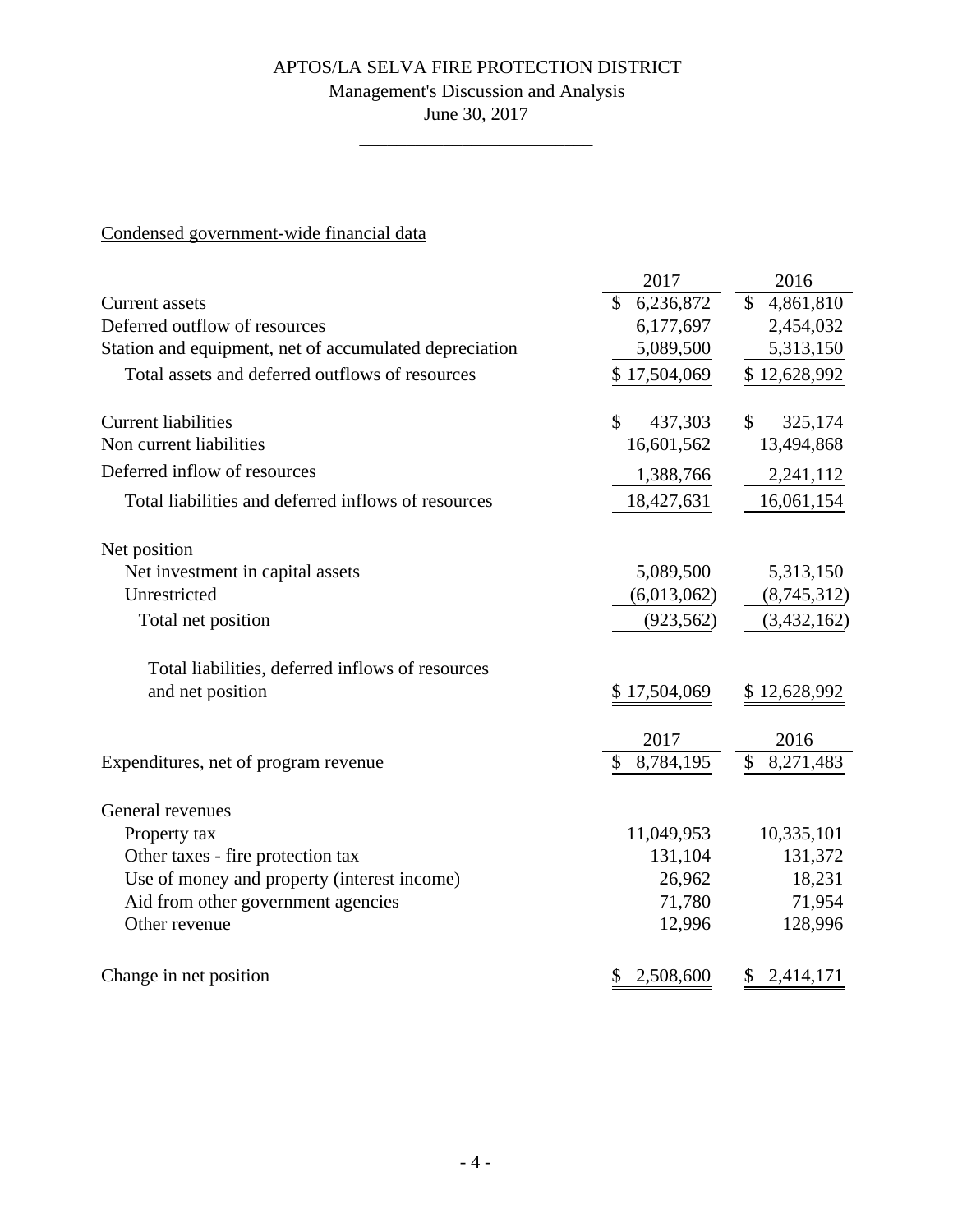# APTOS/LA SELVA FIRE PROTECTION DISTRICT Management's Discussion and Analysis

June 30, 2017 \_\_\_\_\_\_\_\_\_\_\_\_\_\_\_\_\_\_\_\_\_\_\_\_\_

### Financial Analysis of the District as a Whole

Net Position. The District's net position increased by \$2,508,597 for the fiscal year ended June 30, 2017, or approximately 272 percent, to a total of (\$923,565). Of the (\$923,565) in net position , \$5,089,500 is invested in capital assets.

### Financial Analysis of the District's General Fund

General fund balance increased by \$1,264,451. The reasons for the difference between the \$2,508,597 change in net position and the \$1,264,451 change in fund balance is due to employer contributions made during the fiscal year of \$2,164,221 offset by pension expense of \$684,549. Other reconciling differences include capital asset acquisitions, depreciation expense, and changes in compensated absences.

### Budgetary Highlights

Each budget includes multi-year forecasts. Contact the District of Business Services to obtain copies.

### Capital Assets

As of June 30, 2017, the District had invested \$8,452,276 in a broad range of capital assets including land, structures and improvements, and equipment.

This year's major capital asset additions included the following:

E-Hydraulic (Hurst) extrication tools \$ 73,445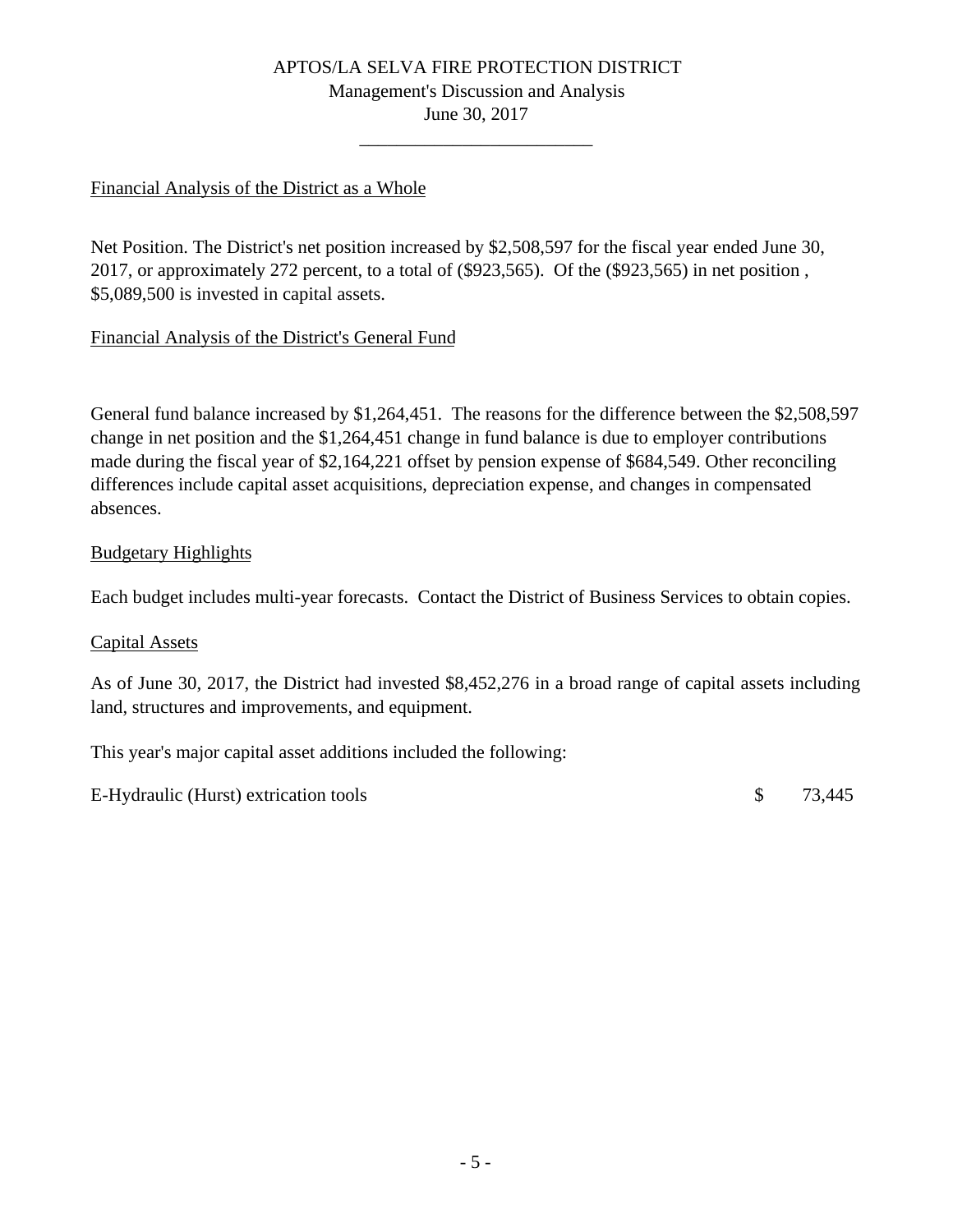# APTOS/LA SELVA FIRE PROTECTION DISTRICT Management's Discussion and Analysis

June 30, 2017 \_\_\_\_\_\_\_\_\_\_\_\_\_\_\_\_\_\_\_\_\_\_\_\_\_

# Long-Term Liabilities

Other than compensated absences and the District's net pension liability, the District did not have any other long-term liabilities.

# Economic Factors and Next Year's Budget

The District's main source of revenue is property taxes. The District expects property tax revenue to increase 5.2% for the fiscal year ending June 30, 2018 compared to 2017 actual.

The budget for 2017-2018 expenditures, as amended, totals \$12,798,916 Significant budget increases over 2017 actual include:

- Overtime: \$400,000 largest contributor is strike team overtime (emergency assistance for out of county fires)

- Wokers Compensation Insurance: 20% increase due to large claim, this is expected to increase by 30% in FY17/18

- Inventoriable items: \$50,000 portable radio purchase

- Legal services: \$100,000 due to several issues facing the district

- Professional services: \$100,000 for labor negotiator and \$65,000 for district evaluation and master

- Mobile equipment: \$680,000 for fire engine purchase

### Contacting the District's Financial Management

This financial statement is designed to provide a general overview of the District's finances. If you have questions about this financial statement or need additional financial information, contact the District's office at 6934 Soquel Drive, Aptos, California 95003.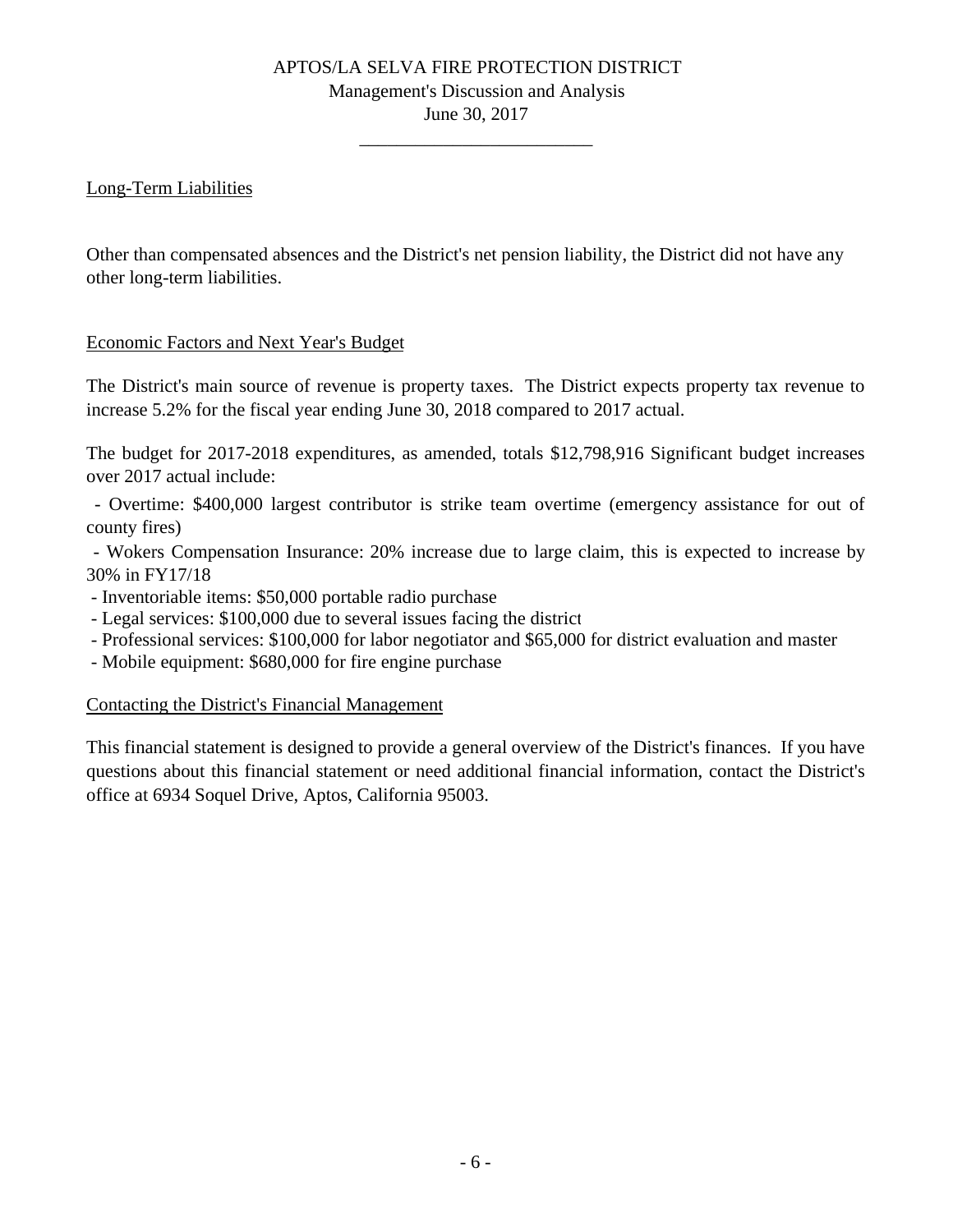#### Statement of Net Position

June 30, 2017 (With Comparative Totals for 2016) \_\_\_\_\_\_\_\_\_\_\_\_\_\_\_\_\_\_\_\_\_\_\_\_\_

|                                                              | 2017            | 2016                  |
|--------------------------------------------------------------|-----------------|-----------------------|
| <b>ASSETS</b>                                                |                 |                       |
| Current assets:                                              |                 |                       |
| Cash in county treasury                                      | \$<br>5,832,881 | \$<br>4,693,647       |
| Accounts receivable                                          | 351,135         | 93,309                |
| Prepaid expenses                                             | 52,856          | 74,854                |
| Total current assets                                         | 6,236,872       | 4,861,810             |
| Noncurrent assets:                                           |                 |                       |
| Capital assets:                                              |                 |                       |
| Non-depreciable - Land                                       | 45,953          | 45,953                |
| Depreciable - Structures and improvements                    | 4,476,280       | 4,476,280             |
| Depreciable - Equipment                                      | 3,975,996       | 3,933,517             |
| Total depreciable                                            | 8,452,276       | 8,455,750             |
| Less accumulated depreciation                                | (3,408,729)     | (3,142,600)           |
| Total capital assets, net                                    | 5,089,500       | 5,313,150             |
| <b>Total assets</b>                                          | 11,326,372      | 10,174,960            |
| DEFERRED OUTFLOWS OF RESOURCES                               |                 |                       |
| Deferred outflow of resources                                |                 |                       |
| Contributions to CalPERS pension plan in current fiscal year | 2,164,224       | 2,080,361             |
| Deferred outflows - pension actuarial                        | 4,013,473       | 373,671               |
| <b>Total deferred outflow of resources</b>                   | 6,177,697       | 2,454,032             |
| <b>LIABILITIES</b>                                           |                 |                       |
| <b>Current liabilities</b>                                   |                 |                       |
| Accounts payable                                             | 110,491         | \$<br>15,262          |
| Accrued salaries and benefits                                | 253,795         | 238,413               |
| Accrued compensated absences                                 | 73,017          | 71,499                |
| Total current liabilities                                    | 437,303         | 325,174               |
|                                                              |                 |                       |
| Noncurrent liabilities                                       | 657,156         |                       |
| Accrued compensated absences                                 | 15,944,406      | 646,798<br>12,848,070 |
| Net pension liability<br>Total noncurrent liabilities        | 16,601,562      | 13,494,868            |
| <b>Total liabilities</b>                                     | 17,038,865      | 13,820,042            |
|                                                              |                 |                       |
| DEFERRED INFLOWS OF RESOURCES                                |                 |                       |
| Deferred inflow of resources                                 |                 |                       |
| Deferred inflows - pension actuarial                         | 1,388,766       | 2,241,112             |
| <b>Total deferred inflow of resources</b>                    | 1,388,766       | 2,241,112             |
| <b>NET POSITION</b>                                          |                 |                       |
| Net position                                                 |                 |                       |
| Investment in capital assets                                 | 5,089,500       | 5,313,150             |
| Unrestricted net position                                    | (6,013,062)     | (8,745,312)           |
| <b>Total net position</b>                                    | (923, 562)      | (3, 432, 162)         |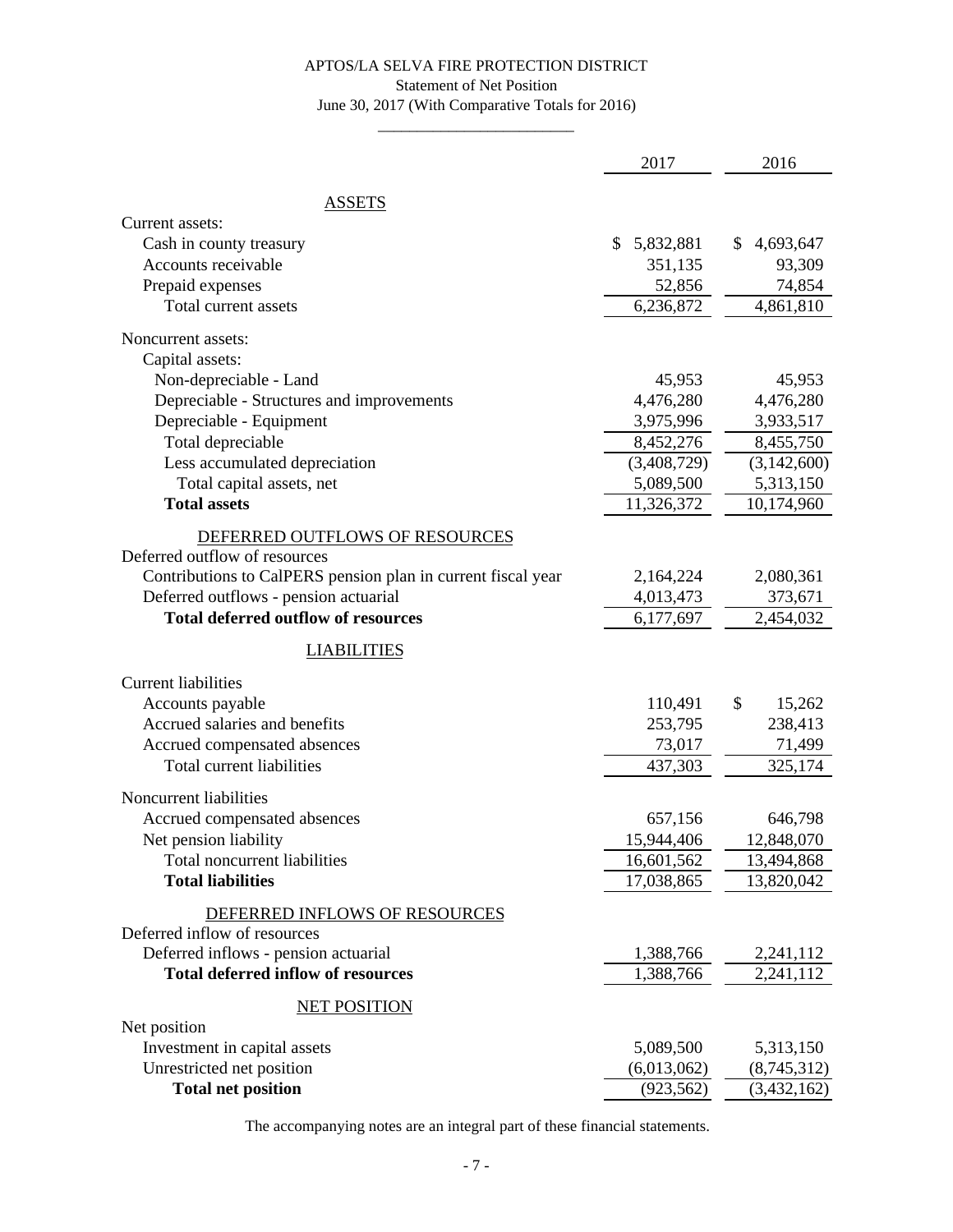# APTOS/LA SELVA FIRE PROTECTION DISTRICT Statement of Activities For the Year Ended June 30, 2017 (With Comparative Totals for 2016)

\_\_\_\_\_\_\_\_\_\_\_\_\_\_\_\_\_\_\_\_\_\_\_\_\_

|                                                   |              | Program Revenues                            |                       |                       |
|---------------------------------------------------|--------------|---------------------------------------------|-----------------------|-----------------------|
|                                                   | Expenditures | Charges<br>for<br>services<br>and<br>grants | 2017<br>Total         | 2016<br>Total         |
| Expenditures                                      |              |                                             |                       |                       |
| Fire protection                                   |              |                                             |                       |                       |
| Salaries and benefits                             | \$8,048,879  | \$<br>264,243                               | \$7,784,636           | 7,380,376<br>\$       |
| Services and supplies                             | 1,032,063    | 343,322                                     | 688,741               | 585,077               |
| Contributions to other agencies                   | 13,807       |                                             | 13,807                | 12,274                |
| Depreciation                                      | 297,011      |                                             | 297,011               | 293,756               |
| Total governmental activities                     | 9,391,760    | 607,565                                     | 8,784,195             | 8,271,483             |
|                                                   |              |                                             |                       |                       |
| General revenues                                  |              |                                             |                       |                       |
| Property tax<br>Other taxes - fire protection tax |              |                                             | 11,049,953<br>131,104 | 10,335,101<br>131,372 |
| Use of money and property                         |              |                                             | 26,962                | 18,231                |
| Aid From other government                         |              |                                             |                       |                       |
| agencies:                                         |              |                                             |                       |                       |
| State homeowners' property<br>tax relief          |              |                                             | 71,780                |                       |
| Other revenue                                     |              |                                             | 8,891                 | 71,954<br>129,228     |
| Contribution from other agency                    |              |                                             | 2,250                 | 20                    |
| Gain (loss) on disposal of                        |              |                                             |                       |                       |
| capital assets                                    |              |                                             | 1,855                 | (252)                 |
| Total general revenues                            |              |                                             | 11,292,795            | 10,685,654            |
| Change in net position                            |              |                                             | 2,508,600             | 2,414,171             |
| Net position                                      |              |                                             |                       |                       |
| Beginning of the year                             |              |                                             | (3,432,162)           | (5,846,333)           |
| End of the year                                   |              |                                             | (923, 562)            | $$$ (3,432,162)       |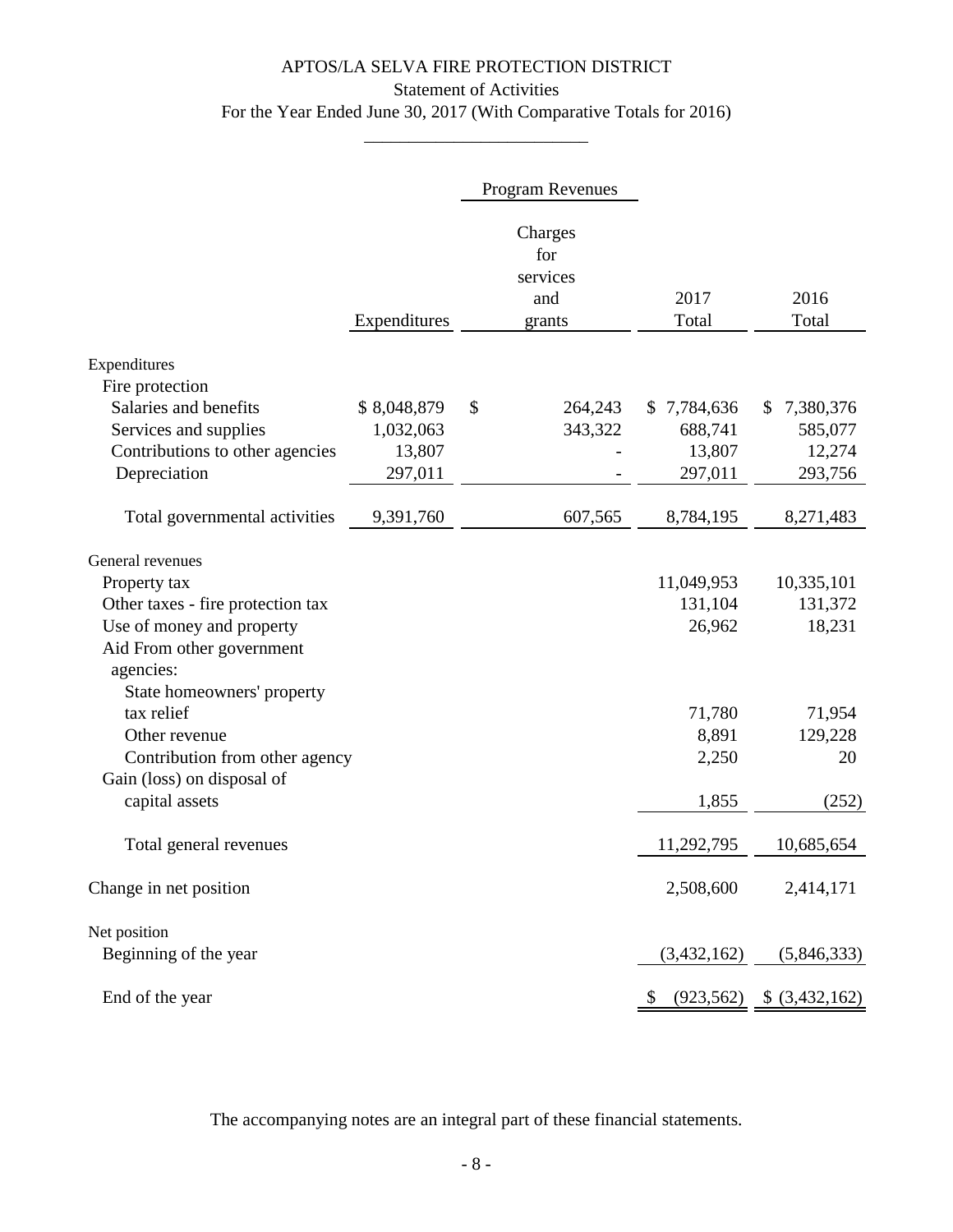# Balance Sheet - Governmental Fund June 30, 2017 (With Comparative Totals for 2016)

# \_\_\_\_\_\_\_\_\_\_\_\_\_\_\_\_\_\_\_\_\_\_\_\_\_\_ **ASSETS**

|                                    | <b>General Fund</b> |                 |  |
|------------------------------------|---------------------|-----------------|--|
|                                    | 2017                | 2016            |  |
| Assets                             |                     |                 |  |
| Cash - cash in county treasury     | 5,832,881           | \$<br>4,693,647 |  |
| Accounts receivable                | 351,135             | 93,309          |  |
| Prepaid expenses                   | 52,856              | 74,854          |  |
| <b>Total assets</b>                | 6,236,872<br>\$     | 4,861,810<br>\$ |  |
| LIABILITIES AND FUND BALANCE       |                     |                 |  |
| Liabilities                        |                     |                 |  |
| Accrued payroll                    | 110,491             | \$<br>15,262    |  |
| Accounts payable                   | 253,795             | 238,413         |  |
| <b>Total liabilities</b>           | 364,286             | 253,675         |  |
| <b>Fund balance</b>                |                     |                 |  |
| Nonspendable                       | 52,856              | 75,054          |  |
| Unassigned                         | 5,819,730           | 4,533,081       |  |
| Total fund balance                 | 5,872,586           | 4,608,135       |  |
| Total liabilities and fund balance | 6,236,872<br>\$     | 4,861,810       |  |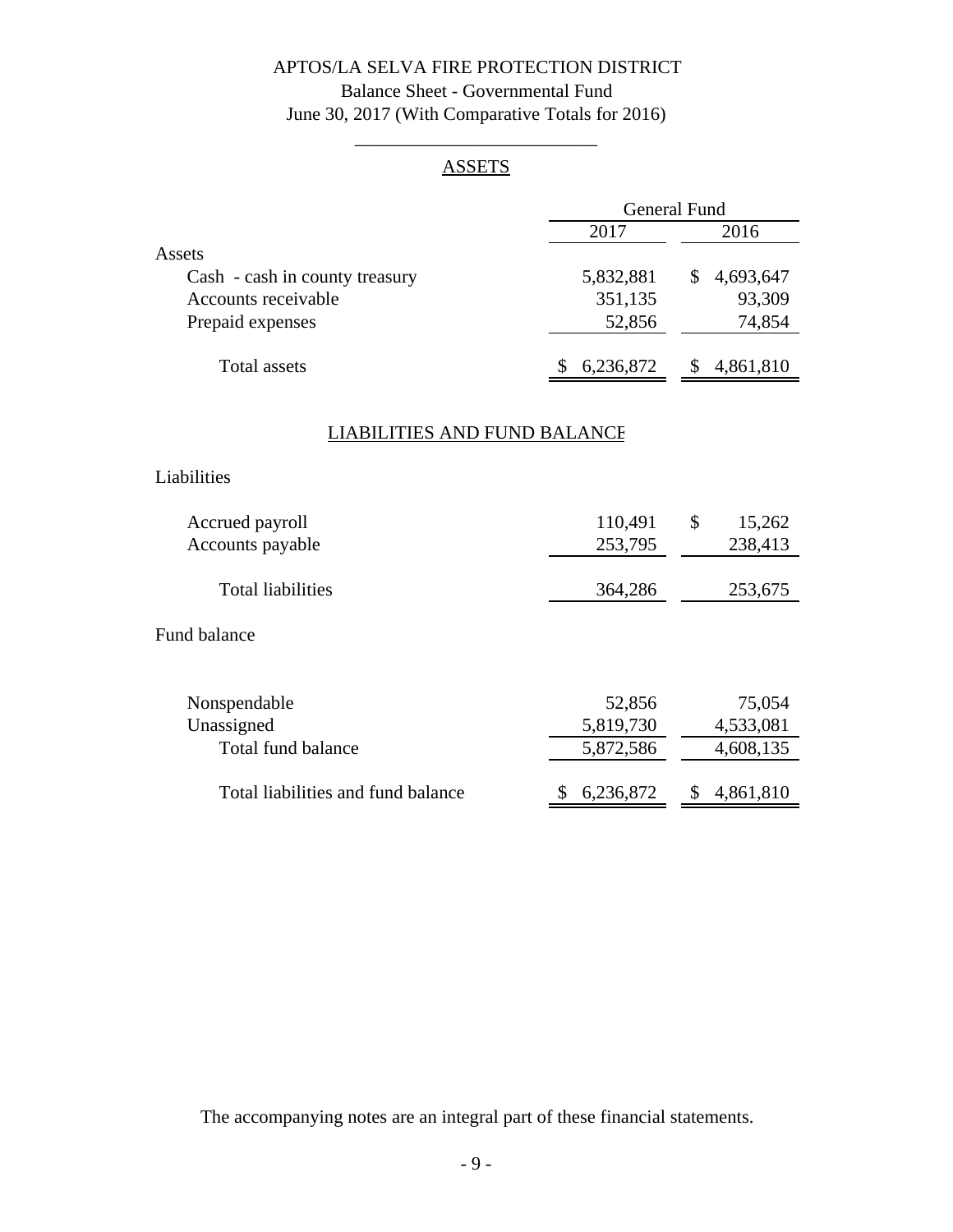### Reconciliation of the Governmental Funds Balance Sheet to the Government-Wide Statement of Net Position June 30, 2017 (With Comparative Totals for 2016)

\_\_\_\_\_\_\_\_\_\_\_\_\_\_\_\_\_\_\_\_\_\_\_\_\_

|                                                                                                                                                                                                                                                                                                                                                                                                                                                                                                                                                                                                                                                      | 2017                     | 2016                     |
|------------------------------------------------------------------------------------------------------------------------------------------------------------------------------------------------------------------------------------------------------------------------------------------------------------------------------------------------------------------------------------------------------------------------------------------------------------------------------------------------------------------------------------------------------------------------------------------------------------------------------------------------------|--------------------------|--------------------------|
| Total fund balances - governmental funds                                                                                                                                                                                                                                                                                                                                                                                                                                                                                                                                                                                                             | 5,872,586<br>S           | \$4,608,135              |
| Capital assets used in governmental funds are not financial<br>resources and therefore, are not reported as assets in the                                                                                                                                                                                                                                                                                                                                                                                                                                                                                                                            |                          |                          |
| Total historical cost of capital assets<br>Less accumulated depreciation                                                                                                                                                                                                                                                                                                                                                                                                                                                                                                                                                                             | 8,498,229<br>(3,408,729) | 8,455,750<br>(3,142,600) |
| Deferred outflow of resources represent amounts related to PERS<br>pension liability in the current year that are allocated to next year<br>based on GASB 68. Under GASB 68 the net pension plan liability<br>is determined using a measurement date one year earlier than the<br>financial statement date. The cash payments made to the plan after<br>the measurement date are treated as deferred outflows of resources.<br>As of June 30, 2017 the amount includes the cash payments to the<br>PERS pension plan during fiscal year ended June 30, 2017 of<br>\$2,164,221 plus miscellaneous actuarial adjustments of \$4,013,473.               | 6,177,697                | 2,454,032                |
| Compensated absences are reported in the government-wide<br>statement of net position, but they do not require the use of current<br>financial resources. Therefore, the liability is not reported in the<br>governmental funds.                                                                                                                                                                                                                                                                                                                                                                                                                     | (730, 173)               | (718, 297)               |
| Deferred inflow of resources represent amounts related to PERS<br>pension liability in the current year that are allocated to the future<br>based on GASB 68. Under GASB 68 the net difference between<br>projected and actual earnings on pension plan investments are<br>amortized over time to smooth out swings in pension expense<br>recognition that would otherwise result from large movements in<br>the net pension liability from year to year. The amounts on the<br>balance sheet have been allocated to current and long term based on<br>the GASB 68 Accounting Valuation Report. Total deferred inflow<br>of resources as of June 30: | (1,388,766)              | (2,241,112)              |
| Net pension liability is reported on the government wide financial<br>statements; as the liability will be paid out of future resources the<br>amount is not shown on the government fund financial statements.                                                                                                                                                                                                                                                                                                                                                                                                                                      |                          |                          |
| Total pension liability as of June 30:                                                                                                                                                                                                                                                                                                                                                                                                                                                                                                                                                                                                               | (15,944,406)             | (12,848,070)             |
| Net position                                                                                                                                                                                                                                                                                                                                                                                                                                                                                                                                                                                                                                         | (923, 562)<br>\$         | $$$ (3,432,162)          |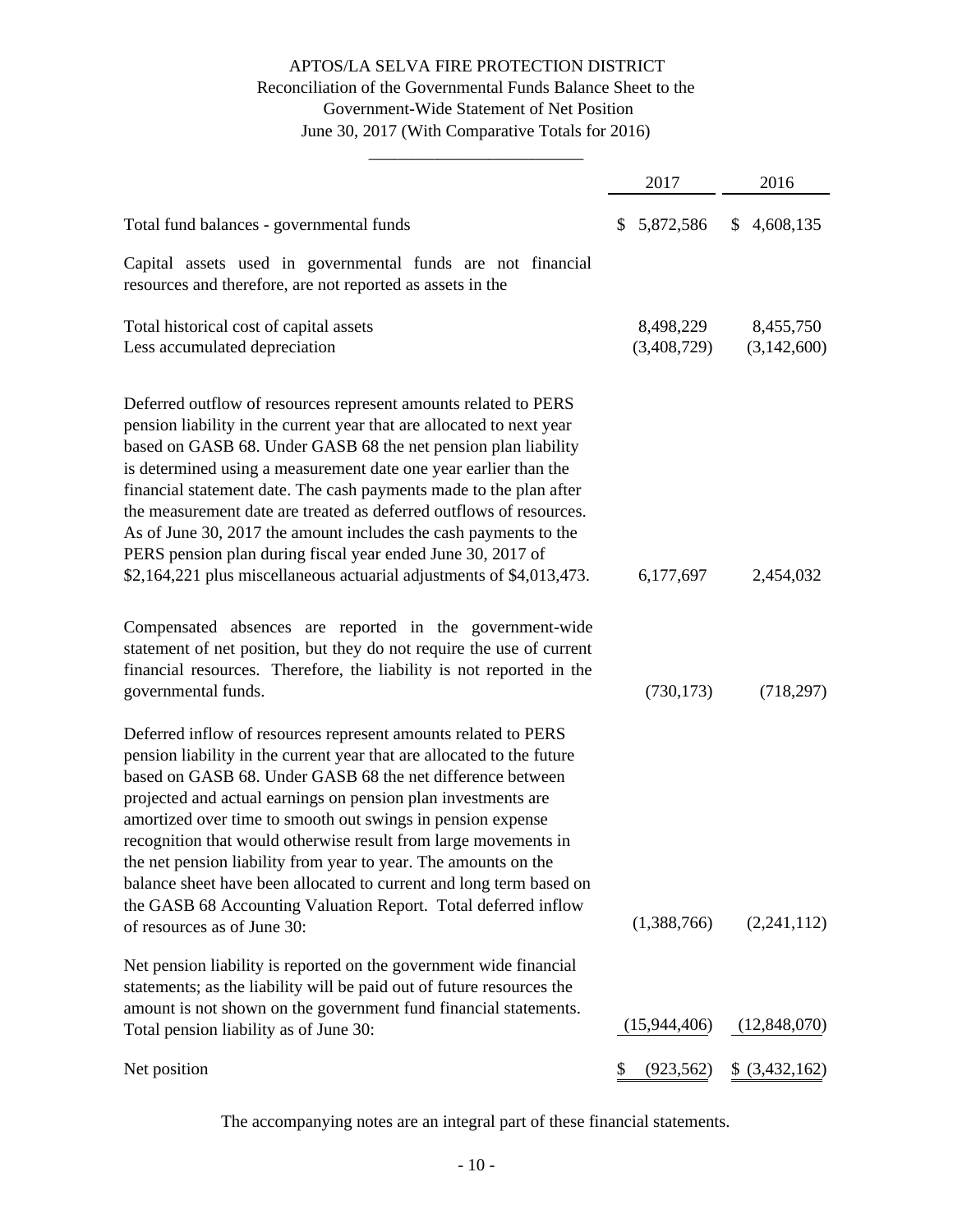# Statement of Revenues, Expenditures and Changes in

Fund Balances - Governmental Fund

For the Year Ended June 30, 2017 (With Comparative Totals for 2016) \_\_\_\_\_\_\_\_\_\_\_\_\_\_\_\_\_\_\_\_\_\_\_\_\_

|                                                   | <b>General Fund</b> |                 |  |
|---------------------------------------------------|---------------------|-----------------|--|
|                                                   | 2017<br>2016        |                 |  |
| Revenues                                          |                     |                 |  |
| Property taxes                                    | \$11,049,953        | \$10,335,101    |  |
| Other taxes                                       | 131,104             | 131,372         |  |
| Use of money and property                         | 26,962              | 18,231          |  |
| Aid From other government agencies                | 398,706             | 306,324         |  |
| Other revenue                                     | 11,141              | 129,248         |  |
| <b>Current services</b>                           | 280,639             | 238,891         |  |
| Total revenues                                    | 11,898,505          | 11,159,167      |  |
|                                                   |                     |                 |  |
| Expenditures                                      |                     |                 |  |
| Current:                                          |                     |                 |  |
| Salaries and employee benefits                    | 9,516,678           | 9,179,621       |  |
| Services and supplies                             | 1,032,063           | 835,691         |  |
| Other charges                                     | 13,807              | 12,274          |  |
| Capital outlay                                    | 76,967              | 125,169         |  |
| Total expenditures                                | 10,639,515          | 10,152,755      |  |
|                                                   |                     |                 |  |
| Excess (deficiency) of revenues over expenditures | 1,258,990           | 1,357,407       |  |
|                                                   |                     |                 |  |
| Other financing sources (uses)                    |                     |                 |  |
| Proceeds from sale of capital assets              | 5,461               |                 |  |
|                                                   |                     |                 |  |
| Change in fund balance                            | 1,264,451           | 1,006,412       |  |
|                                                   |                     |                 |  |
| Beginning fund balance                            | 4,608,135           | 3,601,723       |  |
| Ending fund balance                               | 5,872,586           | \$<br>4,608,135 |  |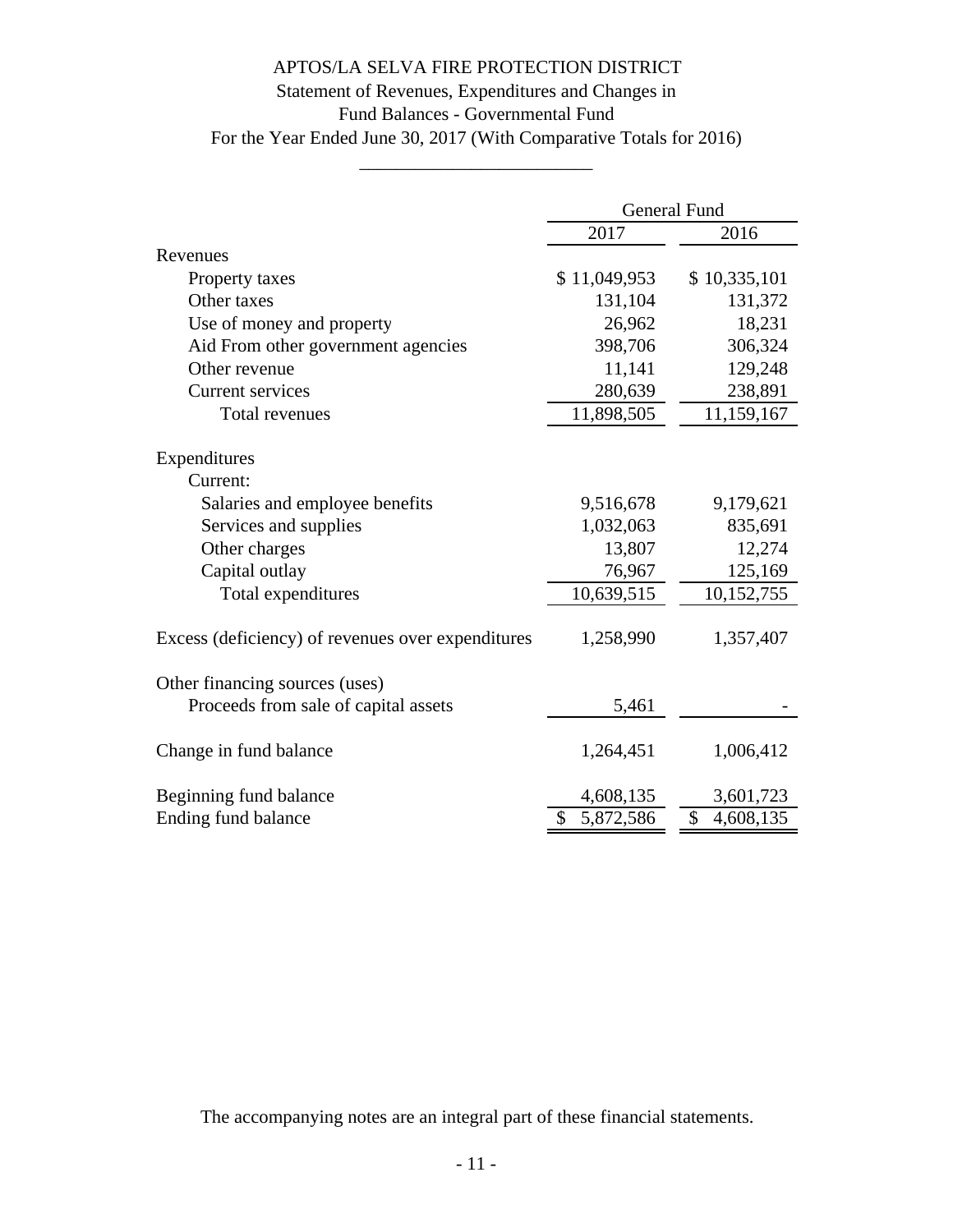### Reconciliation of the Statement of Revenues, Expenditures and Changes in Fund Balances of Governmental Funds to the Statement of Activities

\_\_\_\_\_\_\_\_\_\_\_\_\_\_\_\_\_\_\_\_\_\_\_\_\_

|                                                                                                                                                                                                                                                                                                                                                                                       | 2017                 | 2016                 |
|---------------------------------------------------------------------------------------------------------------------------------------------------------------------------------------------------------------------------------------------------------------------------------------------------------------------------------------------------------------------------------------|----------------------|----------------------|
| Net Change in Fund Balances - Total Governmental Funds                                                                                                                                                                                                                                                                                                                                | \$1,264,451          | \$1,006,412          |
| Amounts reported for governmental activities in the Statement of<br>Activities are different as follows:                                                                                                                                                                                                                                                                              |                      |                      |
| Government funds report capital outlays as expenditures. However, in<br>the Statement of Activities, the cost of these assets are allocated over<br>the estimated useful lives as depreciation expense. This is the amount<br>by which capital outlays exceeded depreciation expense during the<br>year.                                                                              |                      |                      |
| <b>Current Year Capital Outlays</b><br>Less: Current Year Depreciation Expense                                                                                                                                                                                                                                                                                                        | 76,967<br>(297, 011) | 127,029<br>(293,756) |
| In the governmental funds, compensated absences (sick pay and<br>vacations) are measured by the amount of financial resources used,<br>which is the amounts actually paid. In the government-wide Statement<br>of Activities compensated absences are measured by the amounts<br>earned during the year. This is the net change in compensated absences<br>for the period.            | (11, 876)            | (47, 014)            |
| In the government funds, pension expense is measured by the amount<br>of financial resources used which are the amounts actually paid to<br>CalPERS based on a percentage of payroll. In the government-wide<br>Statement of Activities pension expense is recognized as calculated<br>under the guidance of GASB 68. This is the difference between the two<br>amounts.              | 1,479,675            | 1,621,752            |
| In the governmental funds sales and disposals of capital assets are<br>measured by the amount of financial resources provided, which is the<br>amounts actually received in cash. In the government-wide Statement<br>of Activities sales and disposals of capital assets are measured by the<br>amount received less the basis in the assets sold or disposed of during<br>the year. | (3,606)              | (252)                |
|                                                                                                                                                                                                                                                                                                                                                                                       |                      |                      |
| Change in Net Position of Governmental Activities                                                                                                                                                                                                                                                                                                                                     | \$2,508,600          | \$2,414,171          |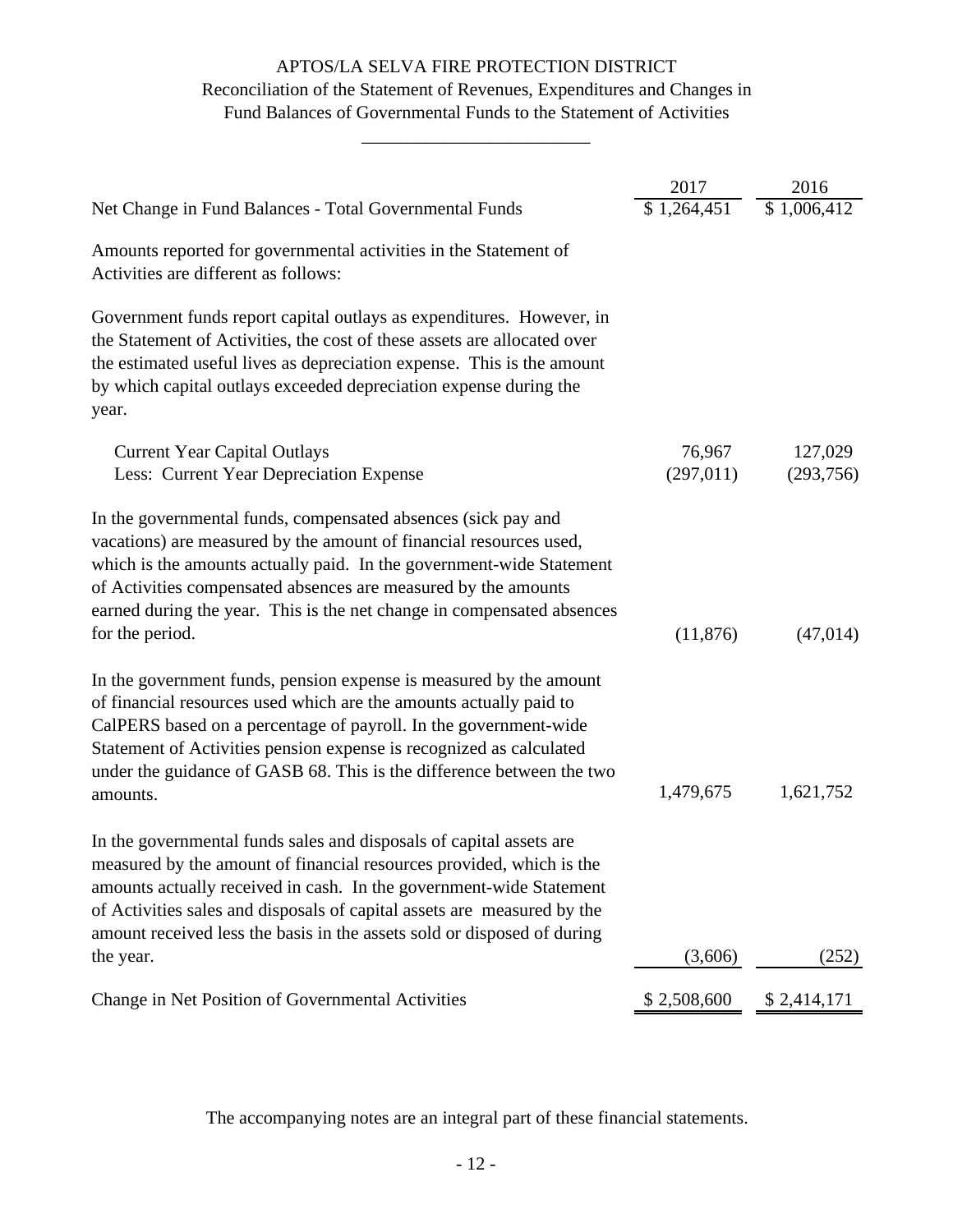\_\_\_\_\_\_\_\_\_\_\_\_\_\_\_\_\_\_\_\_\_\_\_\_\_

### **1. GENERAL INFORMATION**

#### *A. Organization*

The Aptos/La Selva Fire Protection District was organized July 1, 1986, from the consolidation of the Aptos Fire Protection District and the La Selva Fire Protection District, under the authority Section 56000 et seq of the California Government Code. The District operates under the provisions of the Fire Protection District Law of 1987 (beginning with Health and Safety Code Section 13800), and provides fire protection services to the land areas covered by the former Aptos Fire Protection District and the La Selva Fire Protection District.

The District has reviewed criteria to determine whether other entities with activities that benefit the District should be included within its financial reporting entity. The criteria include, but are not limited to, whether it exercises oversight responsibility (which includes financial interdependency, selection of governing authority, designation of management, ability to significantly influence operations and accountability for fiscal matters).The District has determined that no outside entity meets the above criteria, and therefore, no agency has been included as a component unit in the District's financial statements. In addition, the District is not aware of any entity that would exercise such oversight responsibility that would result in the District being considered a component unit of that entity.

### *B. District Officers*

The District is governed by an elected board of five directors. The following were in office at June 30, 2017:

|                                | Term Expires |
|--------------------------------|--------------|
|                                | November     |
| Bob Spisak, President          | 2020         |
| Vincent Hurley, Vice President | 2018         |
| Jim Abendschan, Director       | 2018         |
| Joe Foster, Director           | 2020         |
| George Lucchesi, Director      | 2020         |

The other officials of the Aptos/La Selva Fire Protection District at June 30, 2017 were:

 Ron Prince, Interim Fire Chief Tracy New, Director of Business Services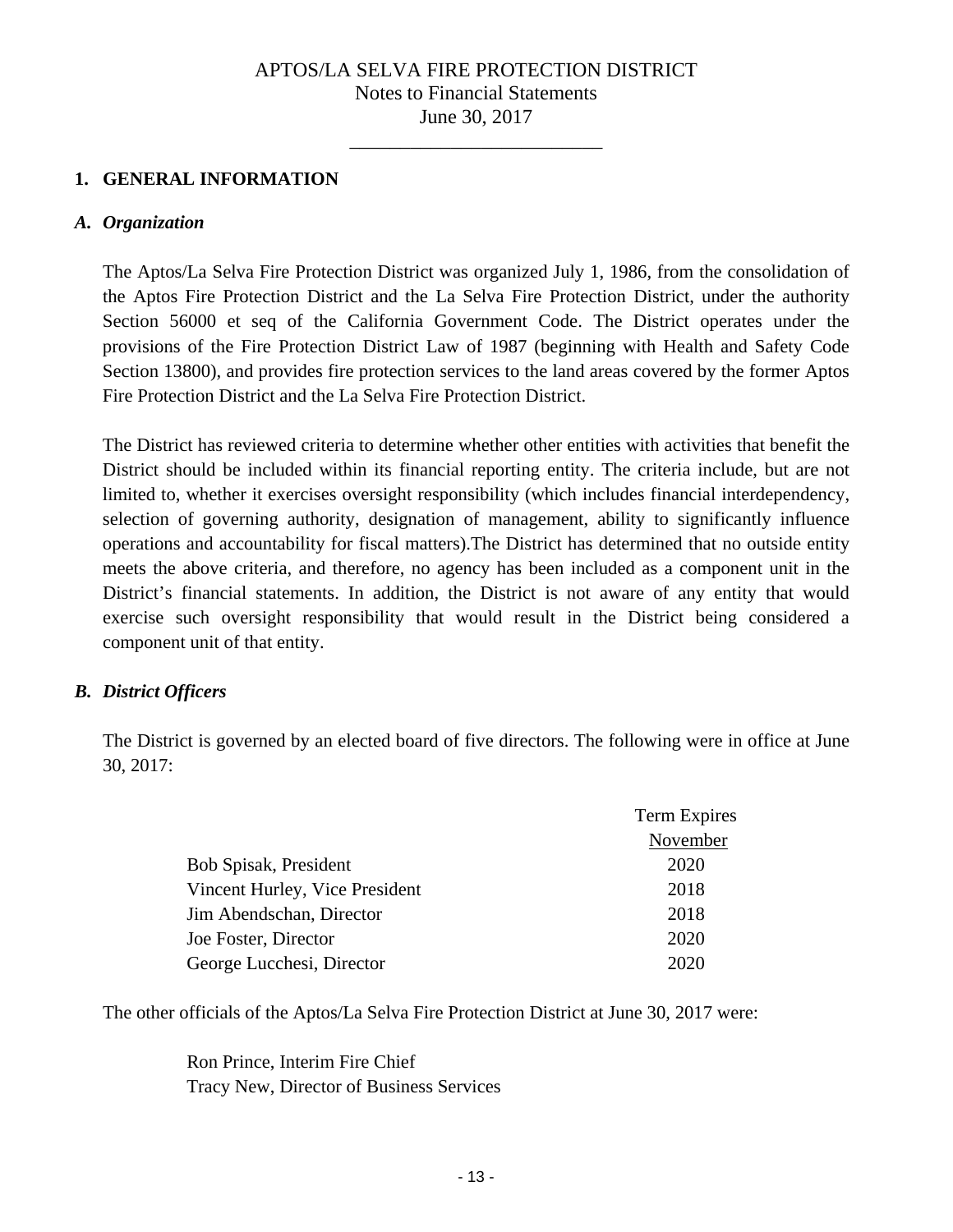\_\_\_\_\_\_\_\_\_\_\_\_\_\_\_\_\_\_\_\_\_\_\_\_\_

### **1. GENERAL INFORMATION, Continued**

### *C. Accounting Records*

The official accounting records of the District are maintained in the office of the Santa Cruz County Auditor-Controller. Supporting documents are maintained by the District.

### *D. Minutes*

Minutes were recorded for meetings and contained approvals for disbursements.

### *E. Budgetary procedure*

The District prepares a fiscal year budget in accordance with applicable laws and regulations.

### **2. SUMMARY OF SIGNIFICANT ACCOUNTING POLICIES**

### *A. Introduction*

The District's financial statements are prepared in conformance with generally accepted accounting principles (GAAP). The Governmental Accounting Standards Board (GASB) is responsible for establishing GAAP for state and local governments through its pronouncements.

### *B. New Accounting Guidance*

In 2017, the District adopted new accounting standards in order to conform to the following Governmental Accounting Standards Board Statements:

GASB Statement No. 74, *Financial Reporting for Postemployment Benefit Plans Other Than Pension Plans–* The objective of this Statement is to improve the usefulness of information about postemployment benefits other than pensions (other postemployment benefits or OPEB) included in the general purpose external financial reports of state and local governmental OPEB plans for making decisions and assessing accountability. This Statement results from a comprehensive review of the effectiveness of existing standards of accounting and financial reporting for all postemployment benefits (pensions and OPEB) with regard to providing decision-useful information, supporting assessments of accountability and interperiod equity, and creating additional transparency. The requirements of this statement did not apply to the District for the current fiscal year.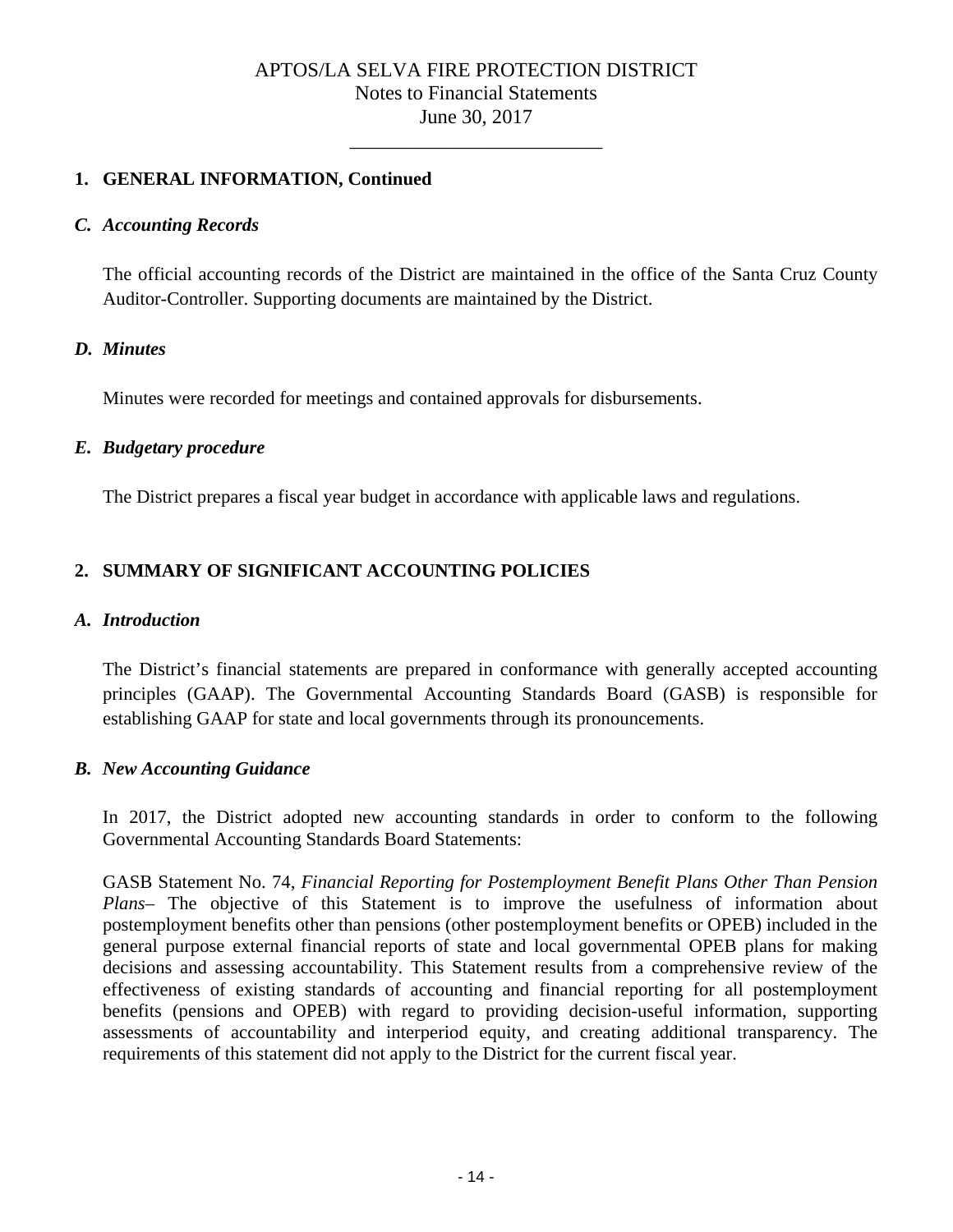\_\_\_\_\_\_\_\_\_\_\_\_\_\_\_\_\_\_\_\_\_\_\_\_\_

### **2. SUMMARY OF SIGNIFICANT ACCOUNTING POLICIES, Continued**

### *B. New Accounting Guidance, Continued*

GASB Statement No. 77, *Tax Abatement Disclosure–* This Statement addresses the financial statements prepared by state and local governments in conformity with generally accepted accounting principles provide citizens and taxpayers, legislative and oversight bodies, municipal bond analysts, and others with information they need to evaluate the financial health of governments, make decisions, and assess accountability. This information is intended, among other things, to assist these users of financial statements in assessing (1) whether a government's current-year revenues were sufficient to pay for current-year services (known as interperiod equity), (2) whether a government complied with finance-related legal and contractual obligations, (3) where a government's financial resources come from and how it uses them, and (4) a government's financial position and economic condition and how they have changed over time. The requirements of this statement did not apply to the District for the current fiscal year.

GASB Statement No. 78, *Pension Provided through Certain Multiple-Employer Defined Benefit Pension Plans–* The objective of this Statement is to address a practice issue regarding the scope and applicability of Statement No. 68, Accounting and Financial Reporting for Pensions. This issue is associated with pensions provided through certain multiple-employer defined benefit pension plans and to state or local governmental employers whose employees are provided with such pensions. The requirements of this statement did not apply to the District for the current fiscal year.

GASB Statement No. 80, *Blending Requirements for Certain Component Units–* An Amendment of GASB Statement No. 14 - The objective of this Statement is to improve financial reporting by clarifying the financial statement presentation requirements for certain component units. This Statement amends the blending requirements established in paragraph 53 of Statement No. 14, The Financial Reporting Entity, as amended. This Statement amends the blending requirements for the financial statement presentation of component units of all state and local governments. The additional criterion requires blending of a component unit incorporated as a not-for-profit corporation in which the primary government is the sole corporate member. The additional criterion does not apply to component units included in the financial reporting entity pursuant to the provisions of Statement No. 39, Determining Whether Certain Organizations Are Component Units. There was no effect on net position as a result of implementation of this statement.

### *C. Basis of Accounting and Measurement Focus*

The accounts of the District are organized on the basis of funds or account groups, each of which is considered to be a separate accounting entity. The operations of each fund are summarized by providing a separate set of self-balancing accounts which include its assets, liabilities, fund equity, revenues and expenses or expenditures. The District uses a chart of accounts based on the uniform accounting system prescribed by the State Controller.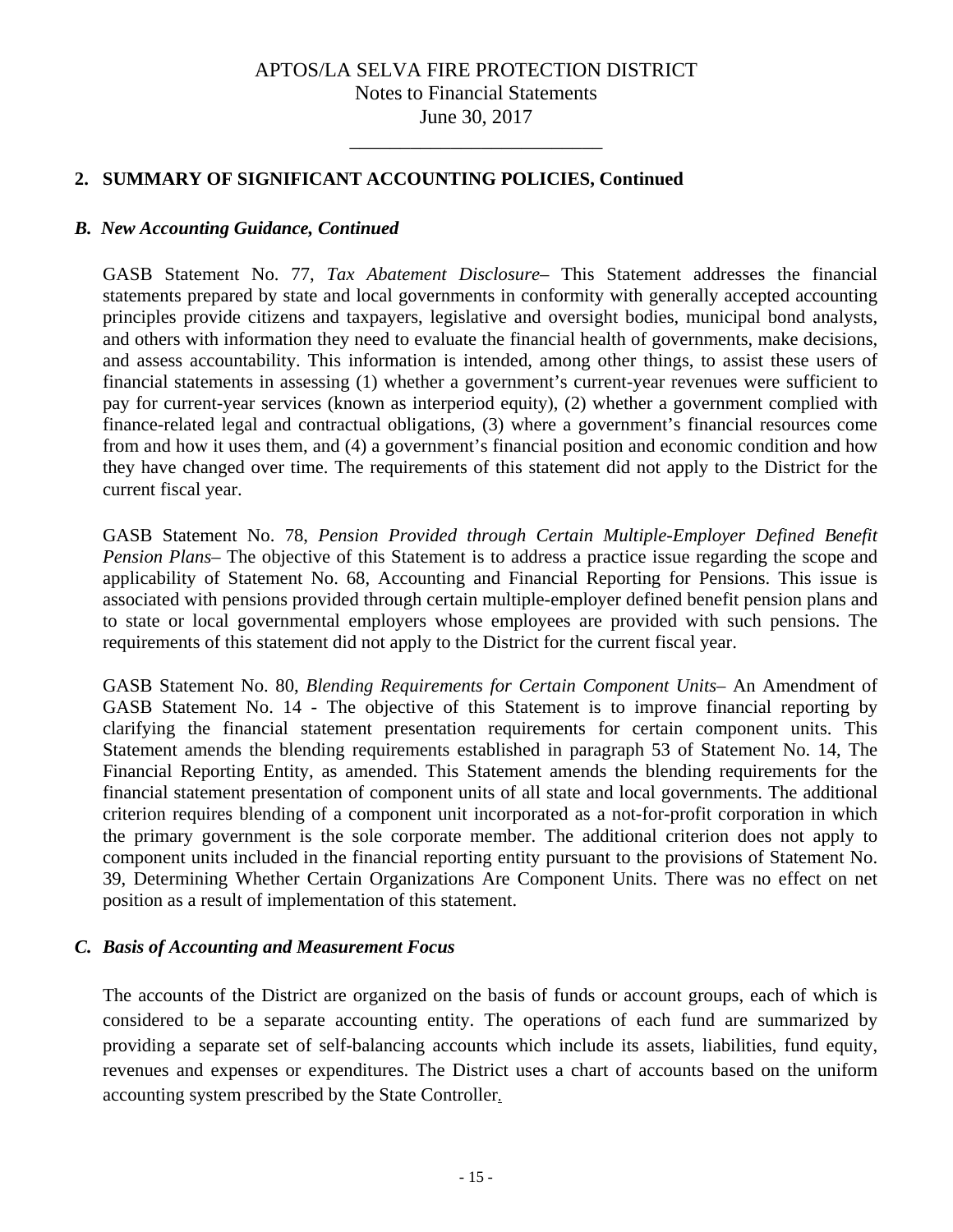\_\_\_\_\_\_\_\_\_\_\_\_\_\_\_\_\_\_\_\_\_\_\_\_\_

### **2. SUMMARY OF SIGNIFICANT ACCOUNTING POLICIES, Continued**

### *D. Summarized Financial Information*

The financial statements include certain prior-year summarized, comparative information in total. Such information does not include sufficient detail to constitute a presentation in conformity with accounting principles generally accepted in the United States of America. Accordingly, such information should be read in conjunction with the District's financial statements for the year ended June 30, 2016 from which the summarized information was derived.

#### *E. Financial Statement Presentation*

#### Government-wide financial statements

The District's Government-Wide Financial Statements include a Statement of Net Position and a Statement of Activities and Changes in Net Position. These statements present summaries of governmental activities for the District.

The basic Government-Wide Financial Statements are presented on an economic resources measurement focus and the accrual basis of accounting. Accordingly, all of the District's assets and liabilities, including capital assets and long-term liabilities are included in the accompanying Statement of Net Position. The Statement of Activities presents changes in net position. Under the accrual basis of accounting, revenues are recognized in the period in which they are earned while expenses are recognized in the period the liability is incurred. The District's governmental-wide net position is classified in the following categories:

Net investment in capital assets – Includes amount of the net position that is invested in capital assets net of accumulated depreciation and any related debt.

Restricted – Includes amounts that can be spent only for the specific purposes stipulated by a formal action of the government's highest level of decision-making authority, external resource providers, constitutionally, or through enabling legislation.

Unrestricted – Includes amounts that are technically available for any purpose and includes all amounts not contained in other classifications.

### Governmental fund financial statements

The District's Government Fund financial statements include a Balance Sheet and a Statement of Revenues, Expenditures and Changes in Fund Balance for all major governmental funds and non-major funds. An accompanying schedule is presented to reconcile and explain the differences in fund balances as presented in these statements to the net assets presented in the Government-Wide financial statements.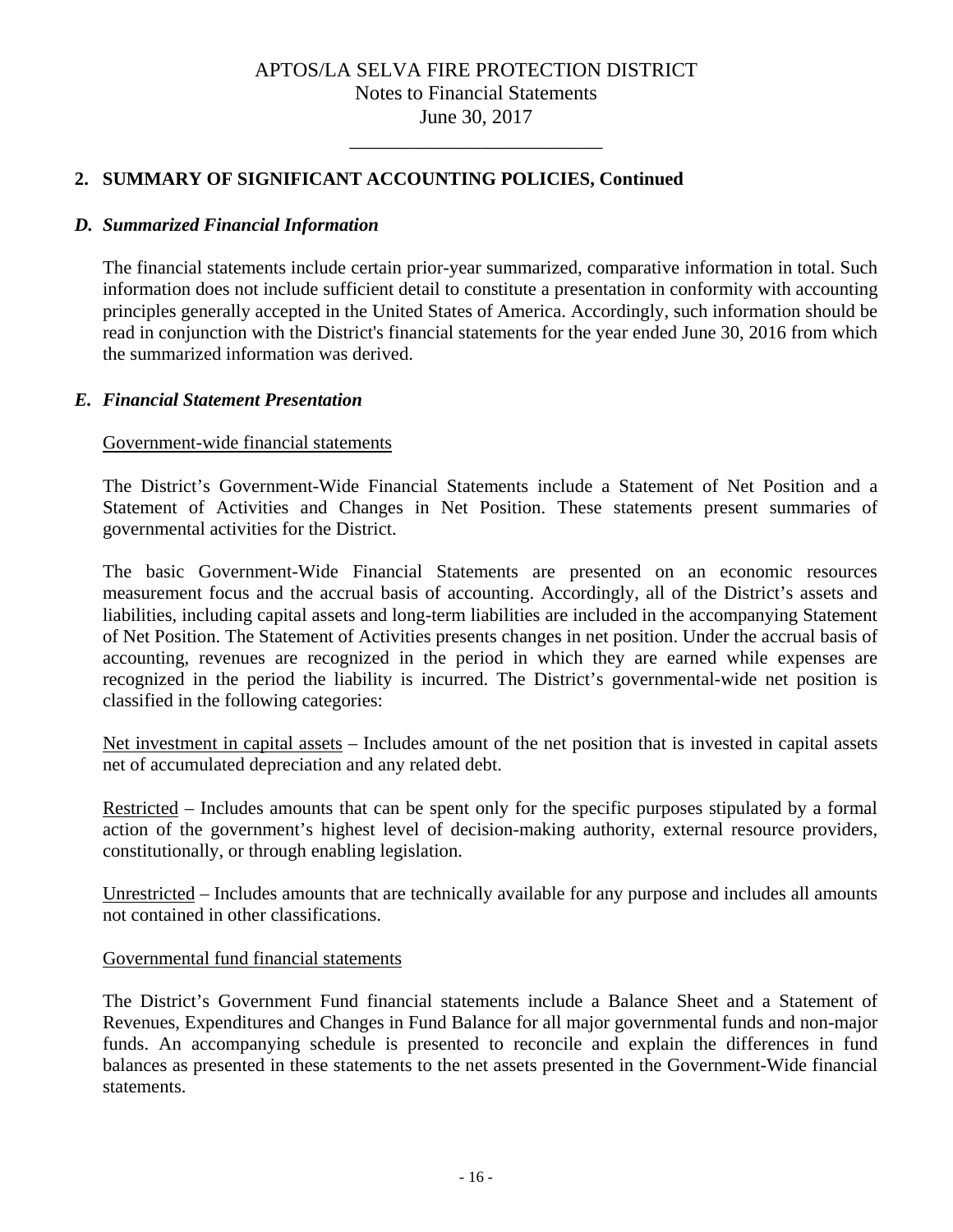\_\_\_\_\_\_\_\_\_\_\_\_\_\_\_\_\_\_\_\_\_\_\_\_\_

### **2. SUMMARY OF SIGNIFICANT ACCOUNTING POLICIES, Continued**

### *E. Financial Statement Presentation, Continued*

All governmental funds are accounted for on a spending or current financial resources measurement focus and the modified accrual basis of accounting. Accordingly, only current assets and current liabilities are included on the Balance Sheet. The Statement of Revenues, Expenditures and Changes in Fund Balances presents increases (revenues and other financing sources) and decreases (expenditures and other financing uses) in net current assets. Under the modified accrual basis of accounting, revenues are recognized in the accounting period in which they become both measurable and available to finance expenditures of the current period. Accordingly, revenues are recorded when received in cash, except that revenues subject to accrual (generally 60 days after year end) are recognized when due. Expenditures are recorded in the accounting period in which the related fund liability is incurred. Reconciliation of the Fund financial statements to the Government-Wide Financial Statements is provided to explain the differences created by the different measurement focus and basis of accounting.

The District's governmental fund balance is classified in the following categories:

#### Nonspendable

Includes amounts that are not in a spendable form or are required to be maintained intact.

### Restricted

Includes amounts that can be spent only for the specific purposes stipulated by external resource providers, constitutionally, or through enabling legislation.

### Committed

Includes amounts that can be used only for the specific purposes determined by a formal action of the government's highest level of decision-making authority. Commitments may be changed or lifted only by the government taking the same formal action that imposed the constraint originally.

### Assigned

Includes amounts intended to be used by the government for specific purposes. Intent can be expressed by the governing body or by an official or body to which the governing body delegates the authority.

### Unassigned

Includes amounts that are technically available for any purpose and includes all amounts not contained in other classifications.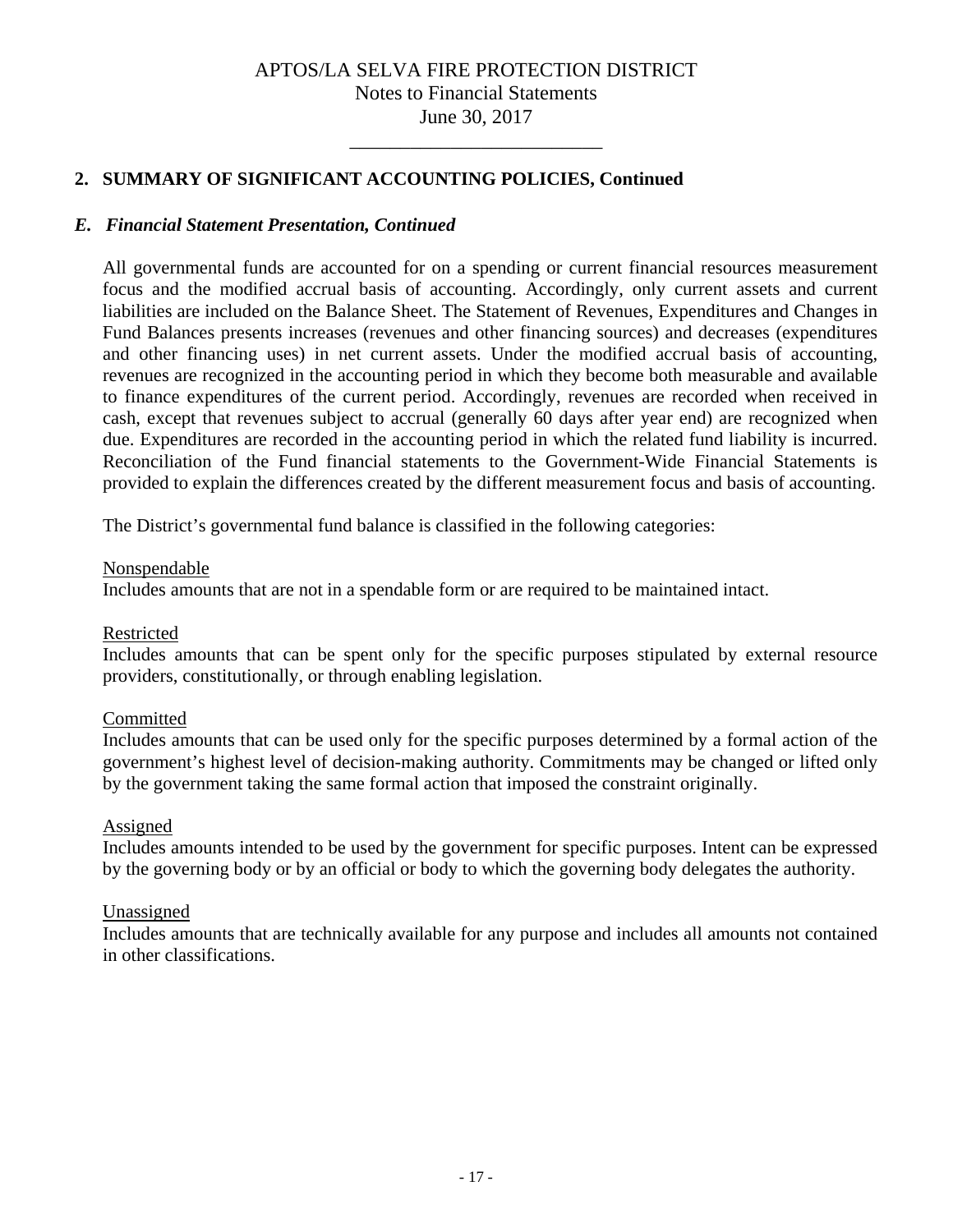\_\_\_\_\_\_\_\_\_\_\_\_\_\_\_\_\_\_\_\_\_\_\_\_\_

### **2. SUMMARY OF SIGNIFICANT ACCOUNTING POLICIES, Continued**

### *F. Property tax*

The County of Santa Cruz assesses properties, bills, and collects property taxes for the District. Assessed values are determined annually by the County Assessor as of January 1, and become a lien on real property as of that date. Taxes are due November 1 and February 1 and are delinquent if not paid by December 10 and April 10, respectively. The County bills and collects property taxes and remits them to the District under the state authorized method of apportioning taxes, whereby, all local agencies, including special districts, receive from the County their respective shares of the amount of ad valorem taxes collected.

#### *G. Cash in county treasury*

The District's cash is held in the County of Santa Cruz Treasury Pool and are considered cash. See Note 3 to the financial statements for information regarding the Pools investments, interest rate risk, concentration of credit risk and custodial credit risk.

### *H. Accounts receivable*

All accounts receivable, if any, are shown net of any allowance for uncollectible accounts. All receivables which have been remitted within 60 days subsequent to fiscal year end are considered measurable and available and recognized as income in the government-fund financial statements.

### *I. Inventory, materials and supplies*

The inventory on hand at any time is small. Accordingly, purchases are charged directly to fixed assets or to maintenance costs, as applicable.

### *J. Prepaid items*

Certain payments to vendors reflect costs applicable to future fiscal years and are recorded as prepaid items in both the government-wide and government fund financial statements, as applicable.

### *K. Liability for compensated absences*

The District is required to recognize a liability for employees' rights to receive compensation for future absences. On June 30, 2017, the liability for compensated absences was \$730,173. None of the liability for compensated absences is expected to be liquidated with expendable available financial resources; accordingly, compensated absences are accrued as a liability only in the government-wide financial statements.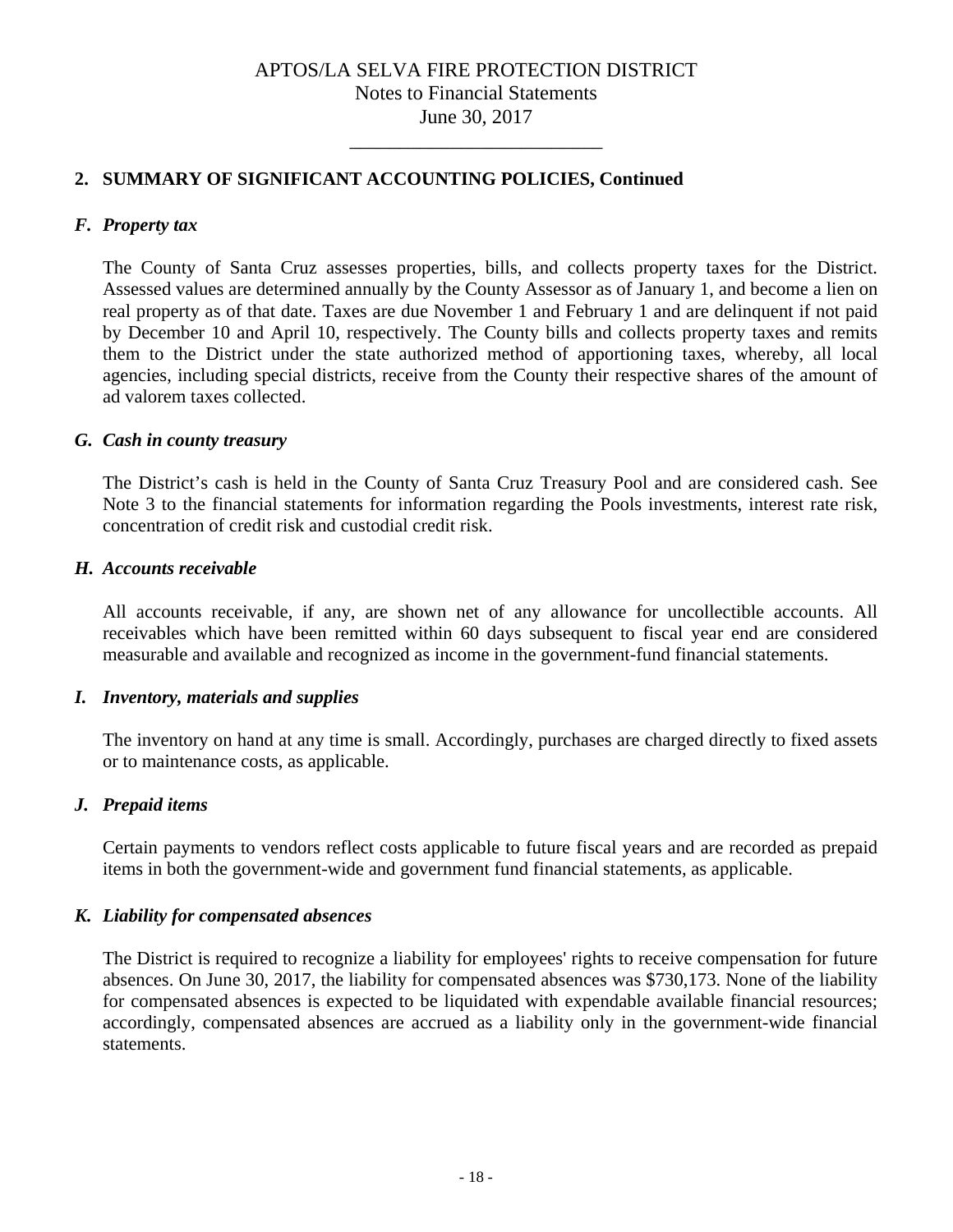\_\_\_\_\_\_\_\_\_\_\_\_\_\_\_\_\_\_\_\_\_\_\_\_\_

# **2. SUMMARY OF SIGNIFICANT ACCOUNTING POLICIES, Continued**

### *L. Long-term debt*

In the government-wide financial statements long-term debt is reported as a liability in the Statement of Net Position.

### *M. Capital assets*

Capital assets, which include land, buildings, improvements, and equipment, are reported in the Government-Wide Financial Statements. Capital assets are recorded at historical cost or estimated historical cost if actual cost is not available. Donated assets are valued at their acquisition value on the date donated. Normal maintenance and repairs are charged to operations as incurred. Major additions, improvements and replacements are capitalized. Gains and losses from sales or retirements of fixed assets are included in operations. The District has set capitalization thresholds for reporting capital assets at the following:

General Capital Assets \$2,000

Depreciation is recorded on the straight-line method (with no depreciation applied to the first year of acquisition) over the useful lives of the assets as follows:

| <b>Buildings</b> | 40 years       |
|------------------|----------------|
| Equipment        | $5 - 20$ years |

### *N. Deferred outflows/inflows of resources*

In addition to assets, the statement of financial position will sometimes report deferred outflows of resources. Deferred outflows of resources represent a consumption of net position that applies to a future period(s) and so will not be recognized as an outflow of resources (expense/expenditure) until then.

In addition to liabilities, the statement of financial position will sometimes report deferred inflows of resources. Deferred inflows of resources represent an acquisition of net position that applies to a future period(s) and so will not be recognized as an inflow of resources (revenue) until then.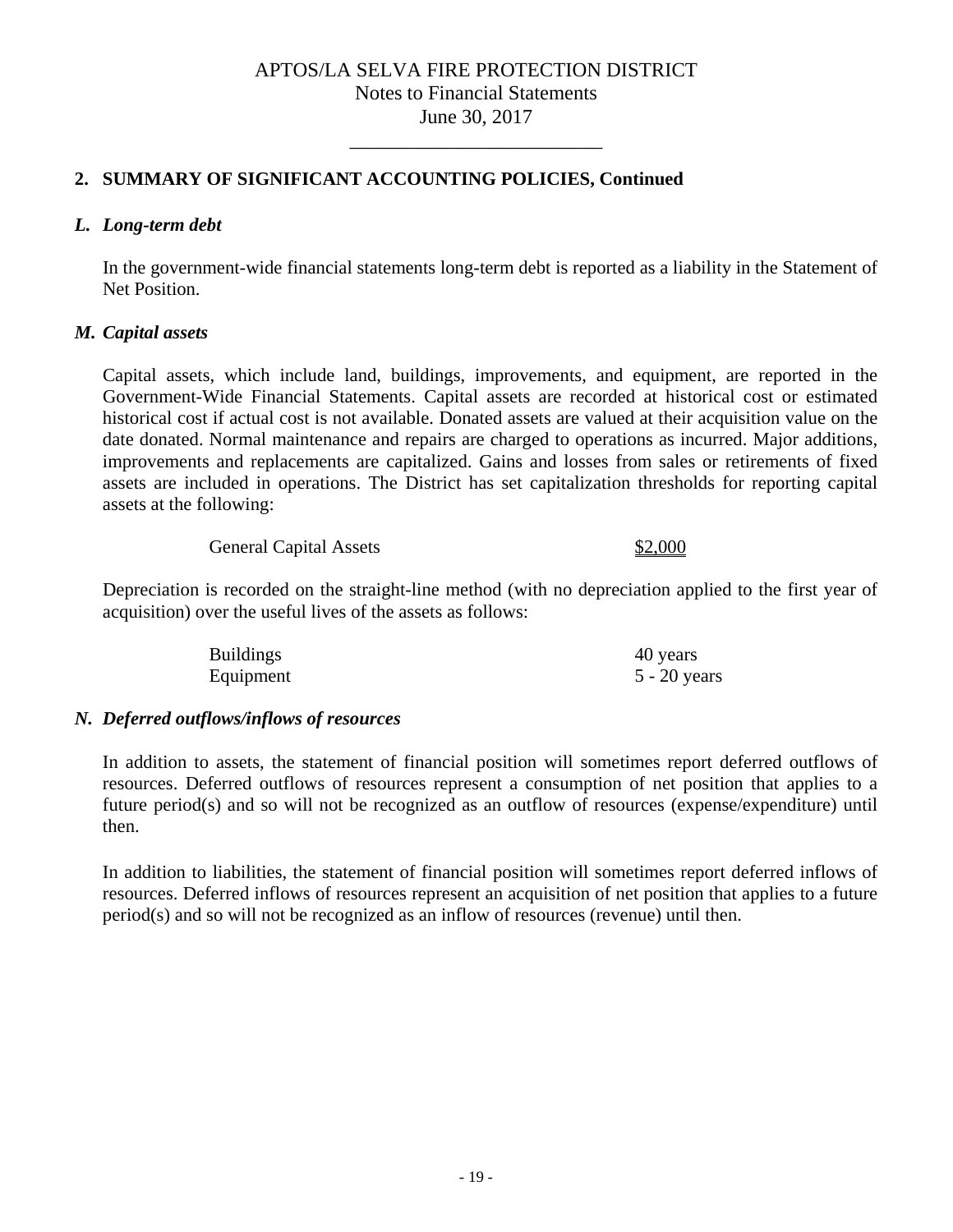\_\_\_\_\_\_\_\_\_\_\_\_\_\_\_\_\_\_\_\_\_\_\_\_\_

### **2. SUMMARY OF SIGNIFICANT ACCOUNTING POLICIES, Continued**

### *O. Services and supplies expense*

Because fire hose couplings, nozzles, hydrants, and the like are peculiar to fire districts, the manual of the State Controller provides that purchases of such items be charged to the expense account "Services and Supplies Expense".

### *P. Estimates*

The preparation of financial statements in conformity with generally accepted accounting principles requires management to make estimates and assumptions that affect the reported amounts of assets and liabilities and disclosure of contingent assets and liabilities at the date of the financial statements and the reported amounts of revenues and expenses during the reporting period. Actual results could differ from those estimates.

### *Q. Unrealized gains and losses*

Governmental Accounting Standards Board (GASB) has established GASB 31 which requires public agencies to report the financial effect of all unrealized gains and losses on invested funds.

### *R. Pensions*

For purposes of measuring the net pension liability and deferred outflows/inflows of resources related to pensions, and pension expense, information about the fiduciary net position of the District's California Public Employees' Retirement System (CalPERS) plan and additions to/deductions from the Plan's fiduciary net position have been determined on the same basis as they are reported by CalPERS. For this purpose, benefit payments (including refunds of employee contributions) are recognized when due and payable in accordance with the benefit terms. Investments are reported at fair value.

### **3. POOLED CASH AND INVESTMENTS**

The District maintains cash and investments as summarized below:

|                                      | <b>Total</b> |  |
|--------------------------------------|--------------|--|
| County of Santa Cruz Investment Pool | 5,832,881    |  |
| Total cash and investments           | 5,832,881    |  |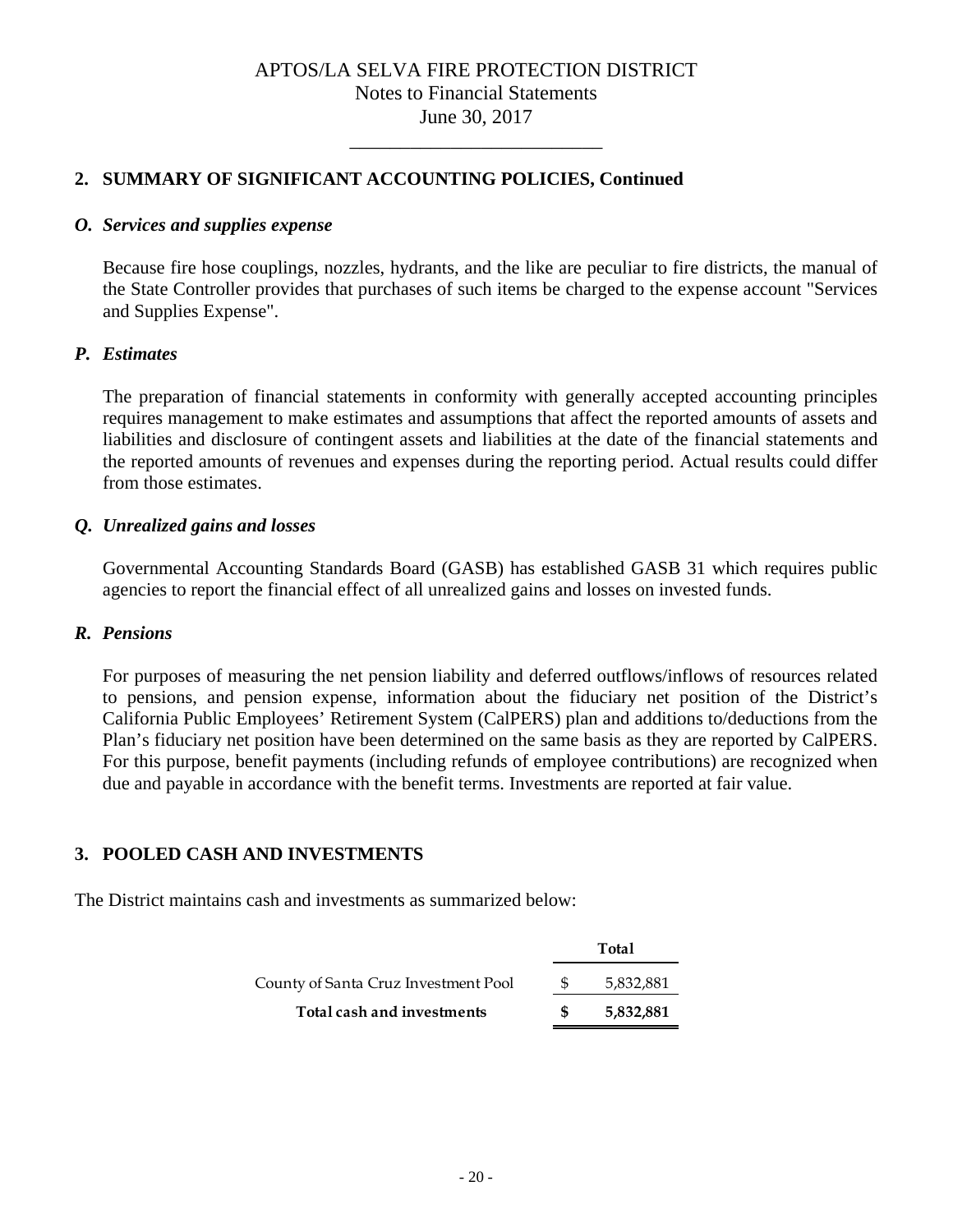\_\_\_\_\_\_\_\_\_\_\_\_\_\_\_\_\_\_\_\_\_\_\_\_\_

### **3. POOLED CASH AND INVESTMENTS, Continued**

### *A . Investment with Santa Cruz County Investment Pool*

\$5,832,681 at June 30, 2017 is part of the common investment pool of the Santa Cruz County Investment Pool. It is the policy of the Treasurer-Tax Collector of Santa Cruz County to invest public funds in a manner which provides for the safety of the funds on deposit, the cash flow demands, or liquidity needs of the treasury pool participants, and the highest possible yield after first considering the first two objectives of safety and liquidity. In addition, it is the Treasurer-Tax Collectors' policy to invest all funds in strict conformance with all state statutes governing the investment of public monies.

Investments are measured at fair value on a recurring basis. *Recurring* fair value measurements are those that Governmental Accounting Standards Board (GASB) Statements require or permit in the statement of net position at the end of each reporting period. Fair value measurements are categorized based on the valuation inputs used to measure an asset's fair value: Level 1 inputs are quoted prices in active markets for identical assets; Level 2 inputs are significant other observable inputs; Level 3 inputs are significant unobservable inputs. The District's investment in the Santa Cruz County Investment Pool was not subject to the levelling disclosure.

### *B. Interest Rate Risk*

Interest rate risk is the risk that changes in market interest rates will adversely affect the fair value of an investment. Generally, the longer the maturity of an investment, the greater the sensitivity of its fair value is to changes in market interest rates. One of the ways that an agency manages its exposure to interest rate risk is by purchasing a combination of shorter term and longer term investments and by timing cash flows from maturities so that a portion of the portfolio is maturing or coming close to maturity evenly over time as necessary to provide the cash flow and liquidity needed for operations.

|                                   |                   | <b>Investment Maturities (in years)</b> |                |  |                          |           |                          |             |                 |
|-----------------------------------|-------------------|-----------------------------------------|----------------|--|--------------------------|-----------|--------------------------|-------------|-----------------|
| <b>Investment Type</b>            | <b>Fair Value</b> |                                         | 1 vear or Less |  | $1 - 2$ vears            | 2 3 years |                          | 3 - 4 years | 5 years or More |
| Santa Cruz County Investment Pool | 5.832.881         |                                         | 5,832,881      |  | $\overline{\phantom{a}}$ |           | ٠                        | $\sim$      |                 |
| <b>Total</b>                      | 5.832.881         |                                         | 5.832.881      |  | $\overline{\phantom{a}}$ |           | $\overline{\phantom{a}}$ |             |                 |

At June 30, 2017, the District had the following investment maturities.

### *C. Concentration of Credit Risk*

The District does not have an investment policy that contains limitations on the amount that can be invested in any one issuer beyond that stipulated by the California Government Code. Excluding external investment pools, the District did not have any investments in any one issuer that represent 5% or more of the total District investments for the year ended June 30, 2017.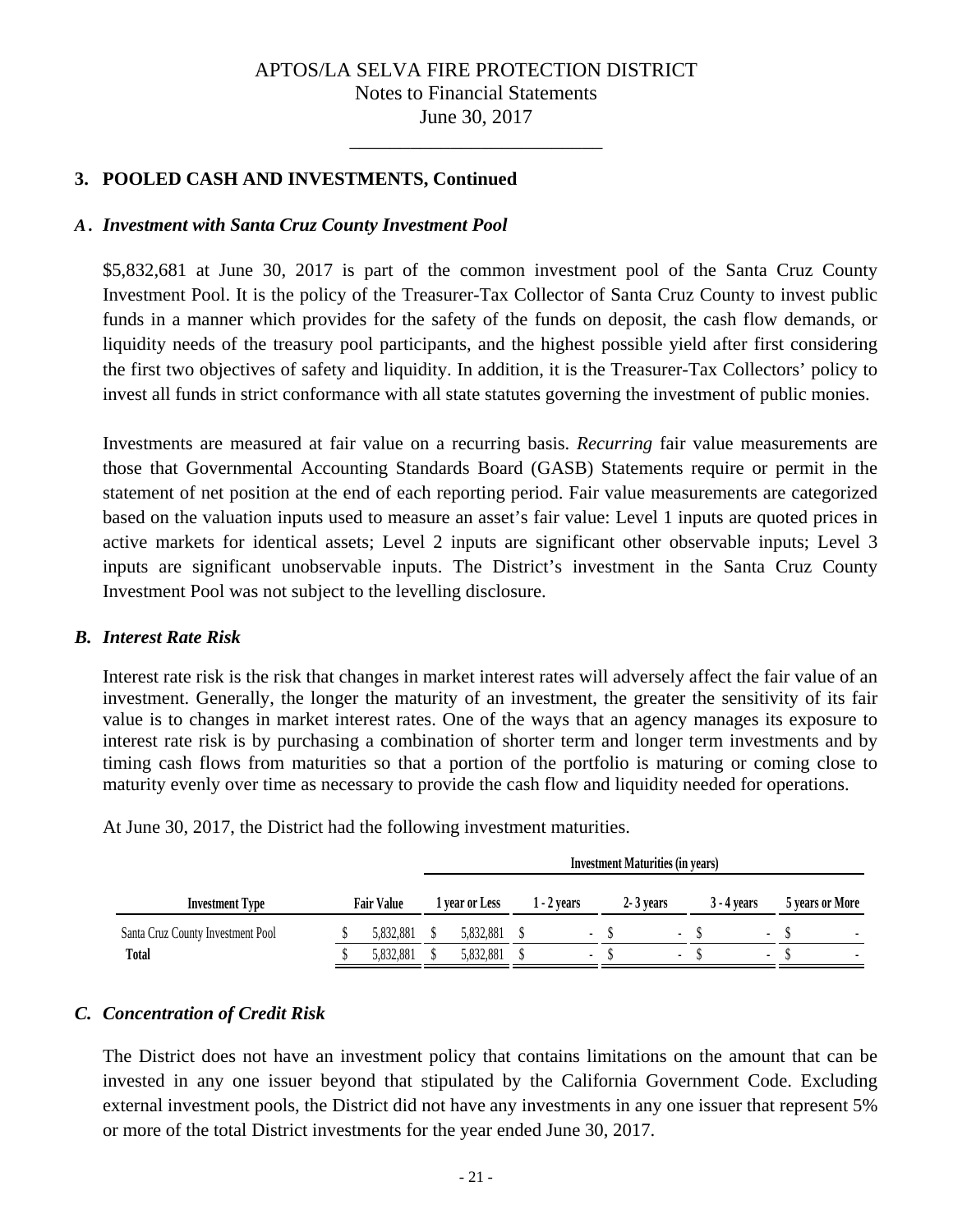\_\_\_\_\_\_\_\_\_\_\_\_\_\_\_\_\_\_\_\_\_\_\_\_\_

# **4. CAPITAL ASSETS**

Capital assets at June 30, 2017, consisted of the following:

|                                              | <b>Balance</b>  |   |                          |                          |   | Balance       |
|----------------------------------------------|-----------------|---|--------------------------|--------------------------|---|---------------|
|                                              | July 1, 2016    |   | <b>Additions</b>         | <b>Deletions</b>         |   | June 30, 2017 |
| Capital Assets not being depreciated:        |                 |   |                          |                          |   |               |
| Land                                         | \$<br>45,953    | S | $\overline{\phantom{a}}$ | $\overline{\phantom{0}}$ |   | 45,953        |
| Total capital assets not being depreciated   | 45,953          |   |                          |                          |   | 45,953        |
| Capital Assets being depreciated:            |                 |   |                          |                          |   |               |
| Equipment                                    | 3,933,517       |   | 76.967                   | (34, 488)                |   | 3.975.996     |
| Structures and improvements                  | 4,476,280       |   |                          |                          |   | 4,476,280     |
| Total capital assets being depreciated       | 8.409.797       |   | 76.967                   | (34, 488)                |   | 8,452,276     |
| <b>Less accumulated depreciation</b>         | (3,142,600)     |   | (297, 011)               | 30,882                   |   | (3,408,729)   |
| Total capital assets, being depreciated, net | 5,267,197       |   | (220, 044)               | (3,606)                  |   | 5,043,547     |
| Total capital assets, net                    | \$<br>5.313.150 |   | (220.044)                | (3,606)                  | S | 5.089.500     |

As of June 30, 2017 equipment consisted of the following:

| S | 327,847   |
|---|-----------|
|   | 3,278,702 |
|   | 272,574   |
|   | 64,583    |
|   | 32,290    |
|   | 3,975,996 |
|   |           |

### **5. COMPENSATED ABSENCES**

A summary of long-term debt transactions of Aptos/La Selva Fire Protection District for the year ended June 30, 2017 follows:

|                             |    | Balance       |    |                  |    |                  |    | Balance       |
|-----------------------------|----|---------------|----|------------------|----|------------------|----|---------------|
|                             |    | June 30, 2016 |    | <b>Additions</b> |    | <b>Deletions</b> |    | June 30, 2017 |
| <b>Accumulated Unpaid</b>   |    |               |    |                  |    |                  |    |               |
| <b>Compensated Absences</b> |    |               |    |                  |    |                  |    |               |
| Current                     | \$ | 71,499        | \$ | 73.017           | \$ | (71, 499)        | -S | 73,017        |
| Long Term                   |    | 646,798       |    | 307,323          |    | (296,965)        |    | 657,156       |
| <b>Accumulated Unpaid</b>   |    |               |    |                  |    |                  |    |               |
| <b>Compensated Absences</b> | S  | 718.297       | S  | 380,340          | S  | (368,464)        | \$ | 730,173       |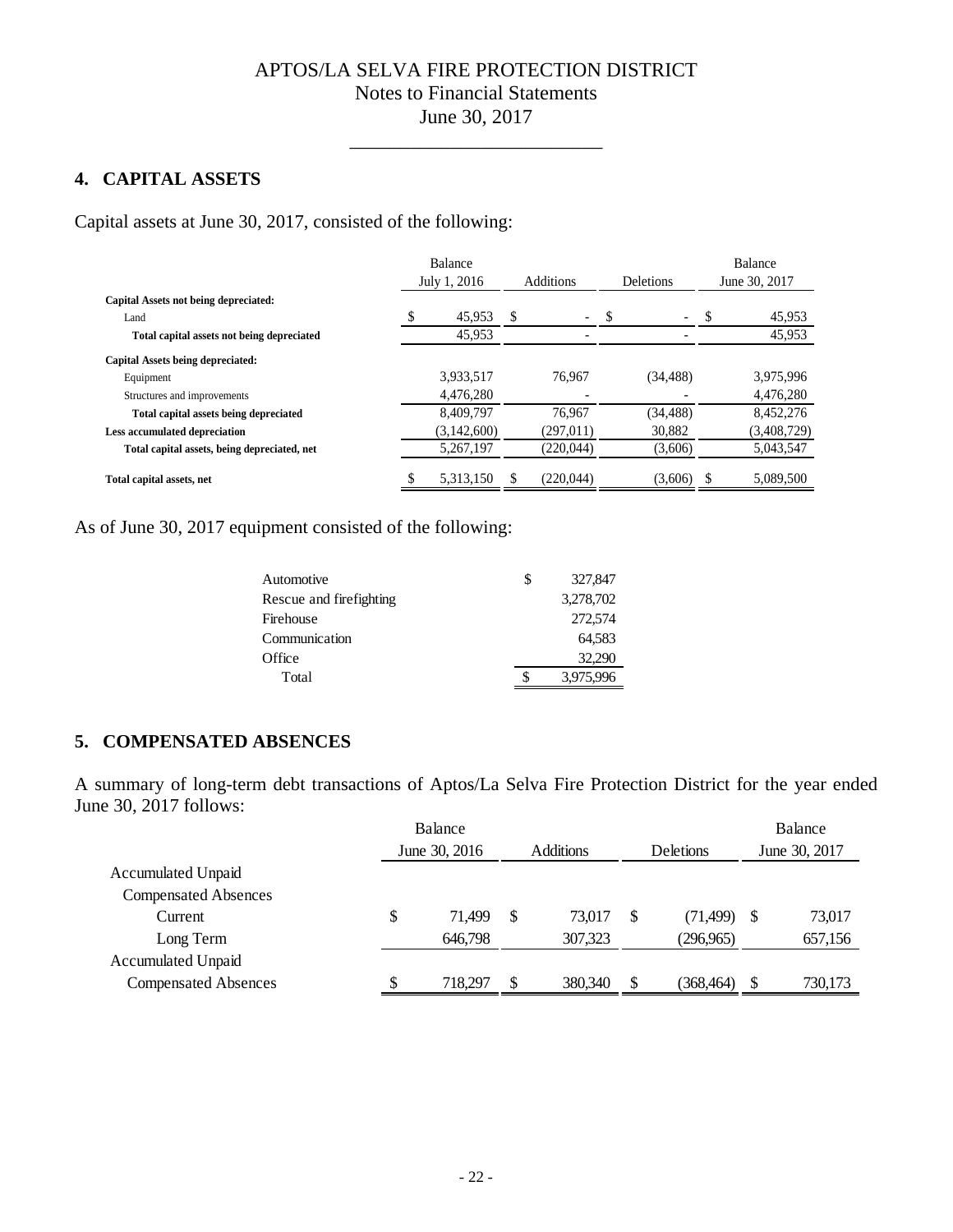\_\_\_\_\_\_\_\_\_\_\_\_\_\_\_\_\_\_\_\_\_\_\_\_\_

# **7. DEFINED BENEFIT PENSION PLAN**

### *A. Plan Description*

All qualified permanent and probationary employees are eligible to participate in the Public Agency Cost-Sharing Multiple-Employer Defined Benefit Pension Plan (Plan) administered by the California Public Employees' Retirement System (CalPERS). The Plan consists of individual rate plans (benefit tiers) within a safety risk pool (police and fire) and a miscellaneous risk pool (all other.) Plan assets may be used to pay benefits for any employer rate plan of the safety and miscellaneous risk pools. Accordingly, rate plans within the safety or miscellaneous pools are not separate plans under GASB Statement No. 68. Individual employers may sponsor more than one rate plan in the miscellaneous or safety risk pools. The District sponsors four rate plans (two miscellaneous and two safety). Benefit provisions under the Plan are established by State statute and District resolution. CalPERS issues publicly available reports that include a full description of the pension plan regarding benefit provisions, assumptions and membership information that can be found on the CalPERS website.

### *B. Benefits Provided*

CalPERS provides service retirement and disability benefits, annual cost of living adjustments and death benefits to plan members who must be public employees and beneficiaries. Benefits are based on years of credited service, equal to one year of full time employment. Members with five years of total service are eligible to retire at age 55 with statutorily reduced benefits. All members are eligible for non-duty disability benefits after 10 years of service. The death benefit is one of the following: the Basic Death Benefit, the 1957 Survivor Benefit, or the Optional Settlement 2W Death Benefit. The cost of living adjustments for each plan are applied as specified by the Public Employee's Retirement Law.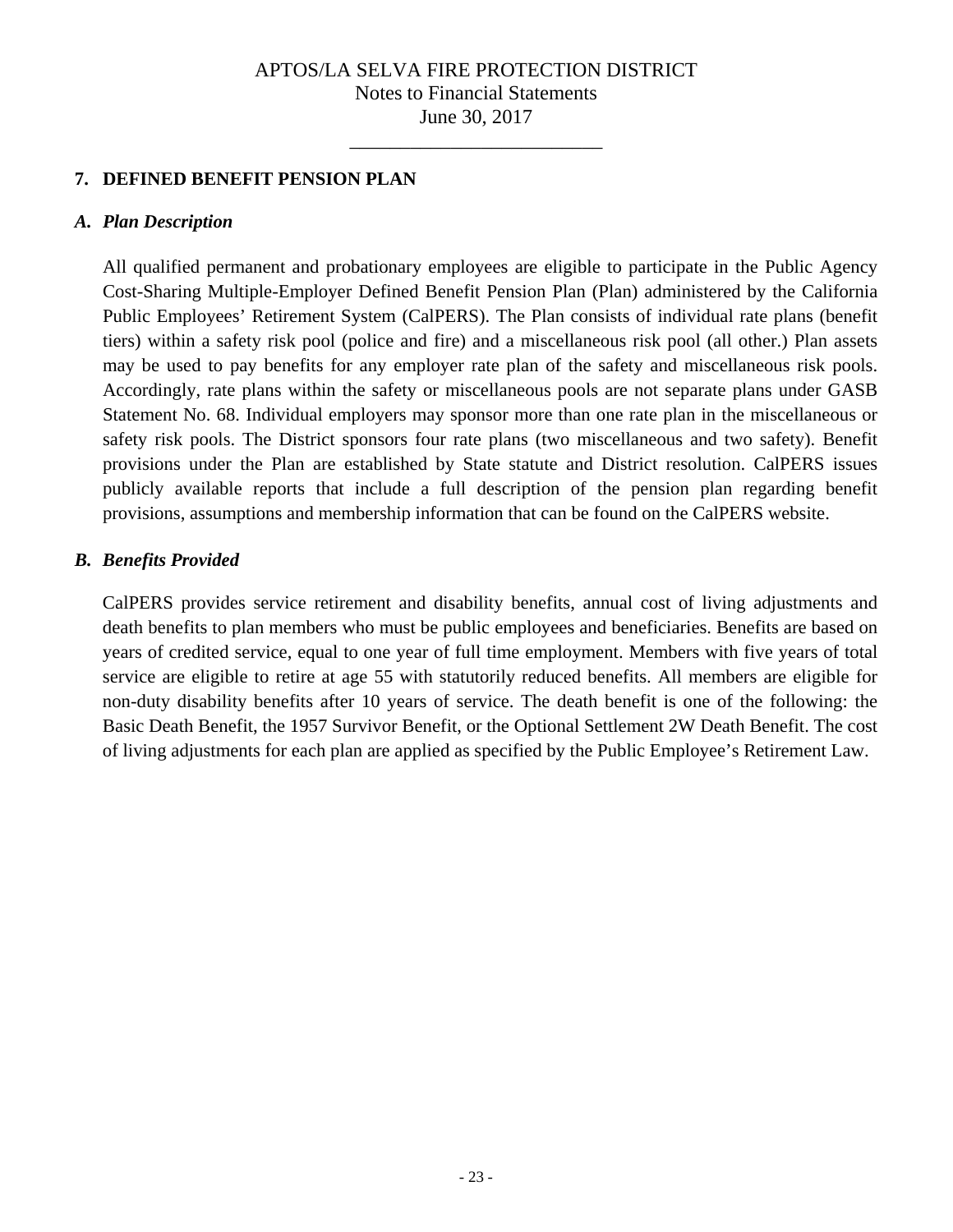\_\_\_\_\_\_\_\_\_\_\_\_\_\_\_\_\_\_\_\_\_\_\_\_\_

### **6. DEFINED BENEFIT PENSION PLAN, Continued**

### *B. Benefits Provided, Continued*

The rate plan provisions and benefits in effect at June 30, 2017 are summarized as follows:

|                                                   | Prior to $1/1/2013$  | On or after             |
|---------------------------------------------------|----------------------|-------------------------|
|                                                   | Misc Tier 1          | 1/1/2013<br>Misc Tier 2 |
| Benefit formula                                   | 3% @ 60              | 2% @ 62                 |
| Benefit vesting schedule                          | 5 year's service     | 5 year's service        |
| Benefit payment                                   | monthly for life     | monthly for life        |
| Retirement age                                    | 60                   | 62                      |
| Monthly benefits as of % of eligible compensation | 3%                   | 2%                      |
| Required employee contribution rates              | 8.000%               | 6.250%                  |
| Required employer contribution rates              | 12.657%              | 6.555%                  |
| Required UAL payment                              | \$<br>17,216         | \$<br>18                |
|                                                   | <b>Safety Tier 1</b> | <b>Safety Tier 2</b>    |
| Benefit formula                                   | 3% @ 55              | 2.7% @ 55               |
| Benefit vesting schedule                          | 5 year's service     | 5 year's service        |
| Benefit payment                                   | monthly for life     | monthly for life        |
| Retirement age                                    | 55                   | 57                      |
| Monthly benefits as of % of eligible compensation | 3%                   | 2.7%                    |
| Required employee contribution rates              | 9.000%               | 11.500%                 |
| Required employer contribution rates              | 17.689%              | 11.500%                 |
| Required UAL payment                              | \$<br>1,377,954      | \$                      |

*Contributions* – Section 20814(c) of the California Public Employees' Retirement Law requires that the employer contribution rates for all public employers be determined on an actuarial basis, annually and is effective on July 1 following notice of a change in the rate. Funding contributions for the Plan are determined annually on an actuarial basis as of June 30 by CalPERS. The actuarially determined rate is the estimated amount necessary to finance the costs of benefits earned by employees during the year, with an additional amount to finance any unfunded accrued liability. The District is required to contribute the difference between the actuarially determined rate and the contribution rate of employees.

The District's contributions to the Plan for the measurement period ended June 30, 2016 was \$2,080,361.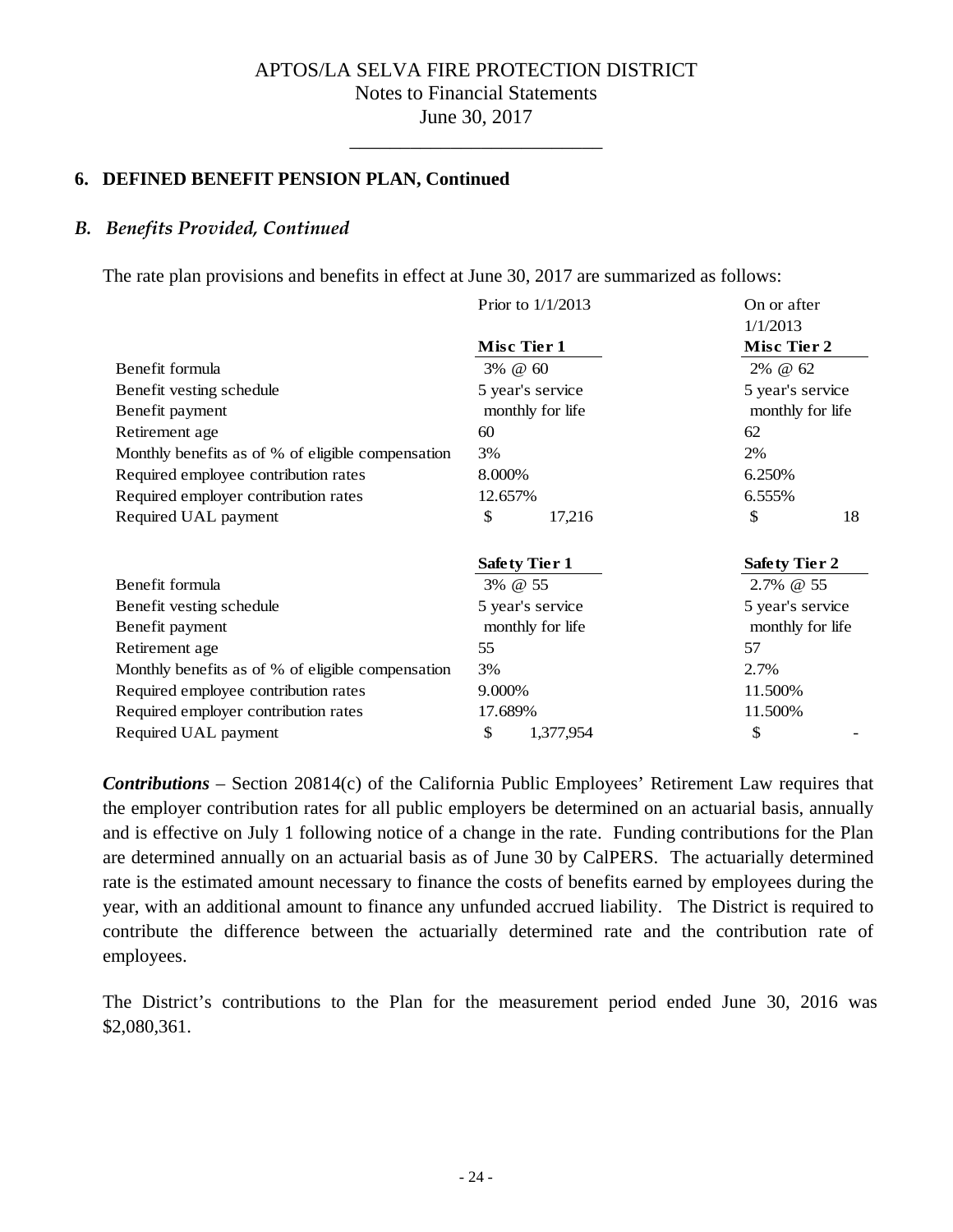\_\_\_\_\_\_\_\_\_\_\_\_\_\_\_\_\_\_\_\_\_\_\_\_\_

### **6. DEFINED BENEFIT PENSION PLAN, Continued**

# *C. Pension Liabilities, Pension Expenses, and Deferred Outflows/Inflows of Resources Related to Pensions*

As of June 30, 2017, the District reported a net pension liability for its proportionate share of the net pension liability of the Plan of \$15,944,406.

The District's net pension liability for the Plan is measured as the proportionate share of the total net pension liability of the Plan. The net pension liability of the Plan is measured as of June 30, 2016, and the total pension liability for the Plan used to calculate the net pension liability was determined by actuarial valuations as of June 30, 2015 rolled forward to June 30, 2016 using standard update procedures. The District's proportionate share of the net pension liability was based on the District's plan liability and asset-related information where available, and proportional allocations of individual plan amounts as of the valuation date where not available.

The District's proportionate share of the net pension liability for the Plan as of the measurement dates June 30, 2015 and 2016 were as follows:

| Proportion - June 30, 2015   | 0.18718%     |
|------------------------------|--------------|
| Proportion - June 30, 2016   | 0.18426%     |
| Change - Increase (Decrease) | $-0.00292\%$ |

For the year ended June 30, 2017, the District recognized pension expense of \$684,549 in the government wide statement of activities. At June 30, 2017, the District reported deferred outflows of resources and deferred inflows of resources related to pensions from the following sources:

|                                               | Resources       | Deferred Outflows of Deferred Inflows of<br>Resources |           |  |
|-----------------------------------------------|-----------------|-------------------------------------------------------|-----------|--|
| Pension contributions subsequent to           |                 |                                                       |           |  |
| measurement date                              | \$<br>2,164,221 | \$                                                    |           |  |
| Changes of assumptions                        |                 |                                                       | 710,534   |  |
| Differences between expected and actual       |                 |                                                       |           |  |
| experience                                    |                 |                                                       | 153,238   |  |
| Changes in employer's proportion              | 1,559           |                                                       | 524.994   |  |
| Differences between the employer's            |                 |                                                       |           |  |
| contribution and the employer's proportionate |                 |                                                       |           |  |
| share of contributions                        | 511,962         |                                                       |           |  |
| Net differences between projected and actual  |                 |                                                       |           |  |
| earnings on plan investments                  | 3,499,952       |                                                       |           |  |
| Total                                         | 6,177,694       | \$                                                    | 1,388,766 |  |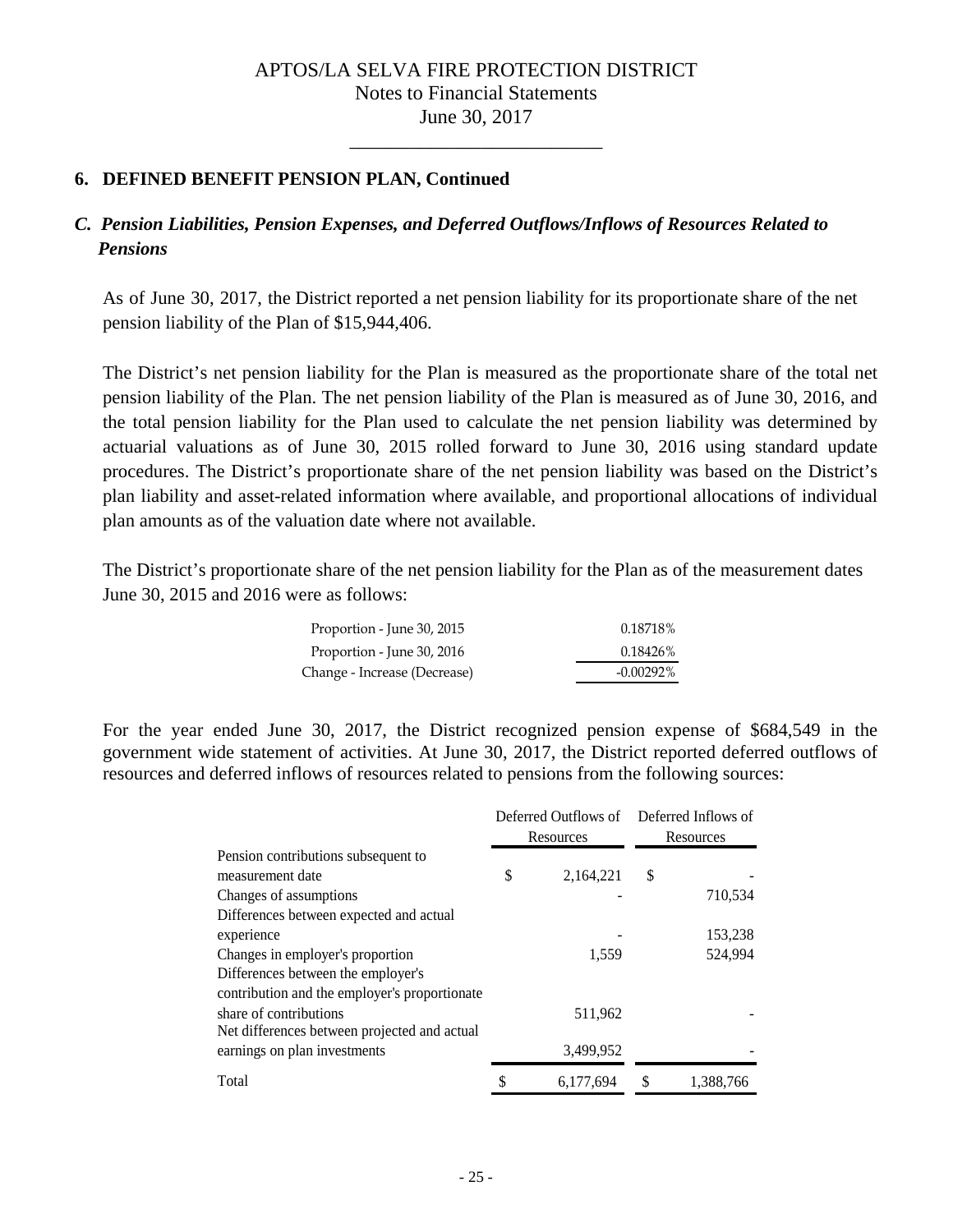\_\_\_\_\_\_\_\_\_\_\_\_\_\_\_\_\_\_\_\_\_\_\_\_\_

### **6. DEFINED BENEFIT PENSION PLAN, Continued**

### *C. Pension Liabilities, Pension Expenses, and Deferred Outflows/Inflows of Resources Related to Pensions, Continued*

The \$2,164,221 reported as deferred outflows of resources related to contributions subsequent to the measurement date will be recognized as a reduction of the net pension liability in the year ended June 30, 2018. Other amounts reported as deferred outflows of resources and deferred inflows of resources related to pensions will be recognized as pension expense as follows:

| Fiscal Year     |              |
|-----------------|--------------|
| Ending June 30: |              |
| 2018            | \$<br>41,100 |
| 2019            | 50,130       |
| 2020            | 1,622,552    |
| 2021            | 910,925      |

### Actuarial assumptions

The total pension liabilities in the June 30, 2015 actuarial valuations were determined using the following actuarial assumptions:

| Valuation Date                   | June 30, 2015                                       |
|----------------------------------|-----------------------------------------------------|
| Measurement Date                 | June 30, 2016                                       |
| <b>Actuarial Cost Method</b>     | Entry-Age Normal Cost Method                        |
| <b>Actuarial Assumptions:</b>    |                                                     |
| Discount Rate                    | 7.65%                                               |
| Inflation                        | 2.75%                                               |
| Projected Salary Increase        | Varies by entry age and service                     |
| (1)<br>Investment Rate of Return | 7.50%                                               |
| Mortality                        | Derived by CalPERS membership data<br>for all funds |

(1) Net of pension plan administrative expenses

The underlying mortality assumptions and all other actuarial assumptions used in the June 30, 2015 valuation were based on the results of a January 2014 actuarial experience study for the period 1997 to 2011. Further details of the Experience Study can found on the CalPERS website.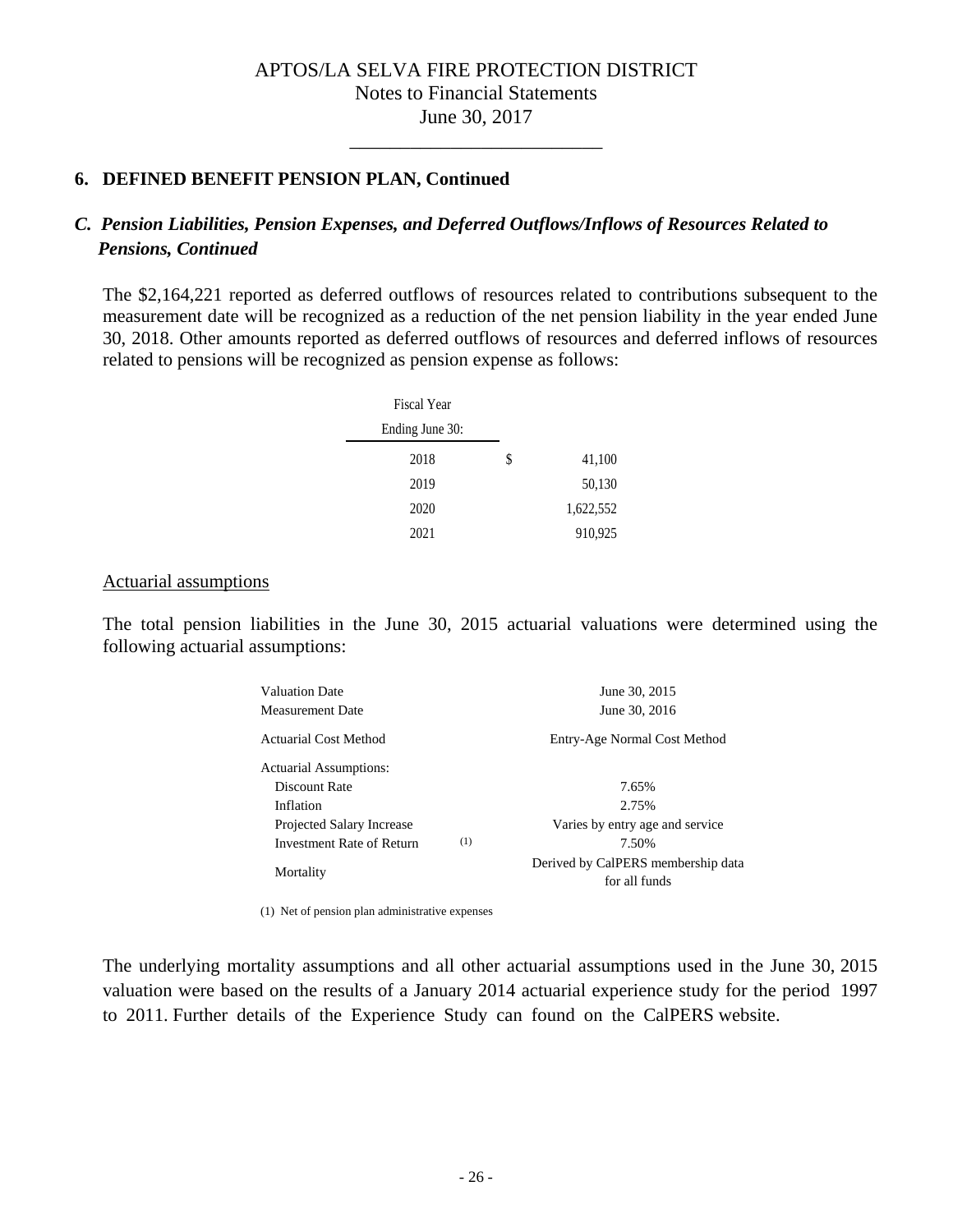\_\_\_\_\_\_\_\_\_\_\_\_\_\_\_\_\_\_\_\_\_\_\_\_\_

### **6. DEFINED BENEFIT PENSION PLAN, Continued**

# *C. Pension Liabilities, Pension Expenses, and Deferred Outflows/Inflows of Resources Related to Pensions, Continued*

*Discount Rate* – The discount rate used to measure the total pension liability was 7.65% for the Plan. To determine whether the municipal bond rate should be used in the calculation of a discount rate for the Plan, CalPERS stress tested plans that would most likely result in a discount rate that would be different from the actuarially assumed discount rate. Based on the testing, none of the tested plans run out of assets. Therefore, the current 7.65 percent discount rate is adequate and the use of the municipal bond rate calculation is not necessary. The long term expected discount rate of 7.65 percent will be applied to all plans in the Public Employees Retirement Fund (PERF). The stress test results are presented in a detailed report that can be obtained from the CalPERS website.

The long-term expected rate of return on pension plan investments was determined using a buildingblock method in which best-estimate ranges of expected future real rates of return (expected returns, net of pension plan investment expense and inflation) are developed for each major asset class.

In determining the long-term expected rate of return, CalPERS took into account both short-term and long-term market return expectations as well as the expected pension fund cash flows. Using historical returns of all the funds' asset classes, expected compound returns were calculated over the short-term (first 10 years) and the long-term (11-60 years) using a building-block approach. Using the expected nominal returns for both short-term and long-term, the present value of benefits was calculated for each fund. The expected rate of return was set by calculating the single equivalent expected return that arrived at the same present value of benefits for cash flows as the one calculated using both short-term and long-term returns. The expected rate of return was then set equivalent to the single equivalent rate calculated above and rounded down to the nearest one quarter of one percent.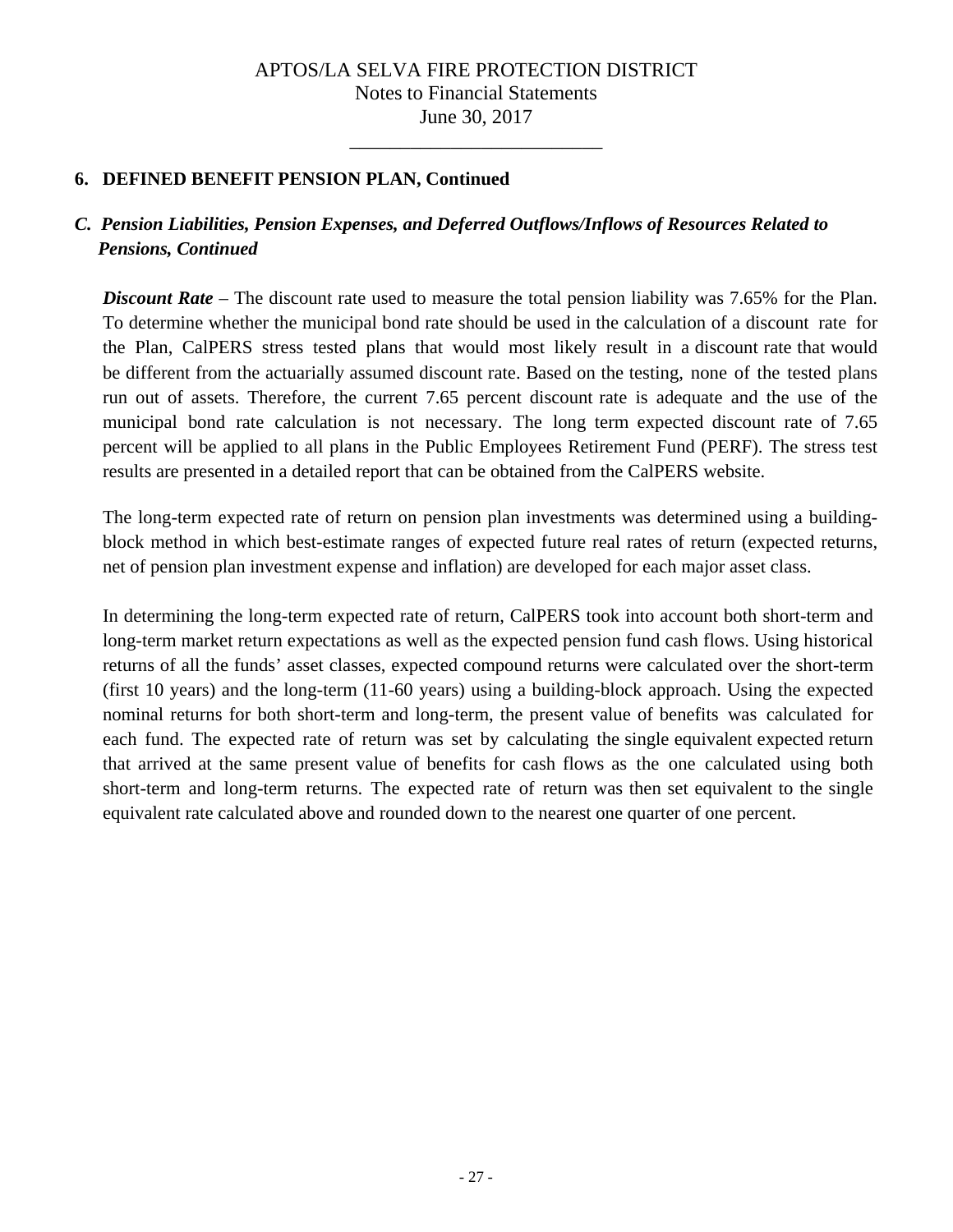\_\_\_\_\_\_\_\_\_\_\_\_\_\_\_\_\_\_\_\_\_\_\_\_\_

### **6. DEFINED BENEFIT PENSION PLAN, Continued**

# *C. Pension Liabilities, Pension Expenses, and Deferred Outflows/Inflows of Resources Related to Pensions, Continued*

The table below reflects the long-term expected real rate of return by asset class. The rate of return was calculated using the capital market assumptions applied to determine the discount rate and asset allocation. These rates of return are net of administrative expenses.

| <b>Asset Class</b>            | <b>New</b><br>Strategic<br>Allocation | <b>Real Return</b><br>Years $1 - 10(a)$ | <b>Real Return</b><br>Years $11+(b)$ |
|-------------------------------|---------------------------------------|-----------------------------------------|--------------------------------------|
| Global Equity                 | 51.00%                                | 5.25%                                   | 5.71%                                |
| Global Fixed Income           | 20.00%                                | 0.99%                                   | 2.43%                                |
| <b>Inflation Sensitive</b>    | 6.00%                                 | 0.45%                                   | 3.36%                                |
| Private Equity                | 10.00%                                | 6.83%                                   | 6.95%                                |
| <b>Real Estate</b>            | 10.00%                                | 4.50%                                   | 5.13%                                |
| Infrastructure and Forestland | 2.00%                                 | 4.50%                                   | 5.09%                                |
| Liquidity                     | 1.00%                                 | $-0.55\%$                               | $-1.05\%$                            |
| Total                         | 100.00%                               |                                         |                                      |

(a) An expected inflation of 2.5% used for this period.

(b) An expected inflation of 3.0% used for this period.

#### Sensitivity of the net pension liability to changes in the discount rate

The following presents the net pension liability of the District for each Plan, calculated using the discount rate for each Plan, as well as what the District's net pension liability would be if it were calculated using a discount rate that is 1-percentage point lower or 1-percentage point higher than the current rate:

| 1% Decrease                  |    | 6.65%      |
|------------------------------|----|------------|
| Net Pension Liability        | \$ | 24,481,678 |
| <b>Current Discount Rate</b> |    | 7.65%      |
| Net Pension Liability        | \$ | 15.944.406 |
| 1% Increase                  |    | 8.65%      |
| Net Pension Liability        | S  | 8,934,528  |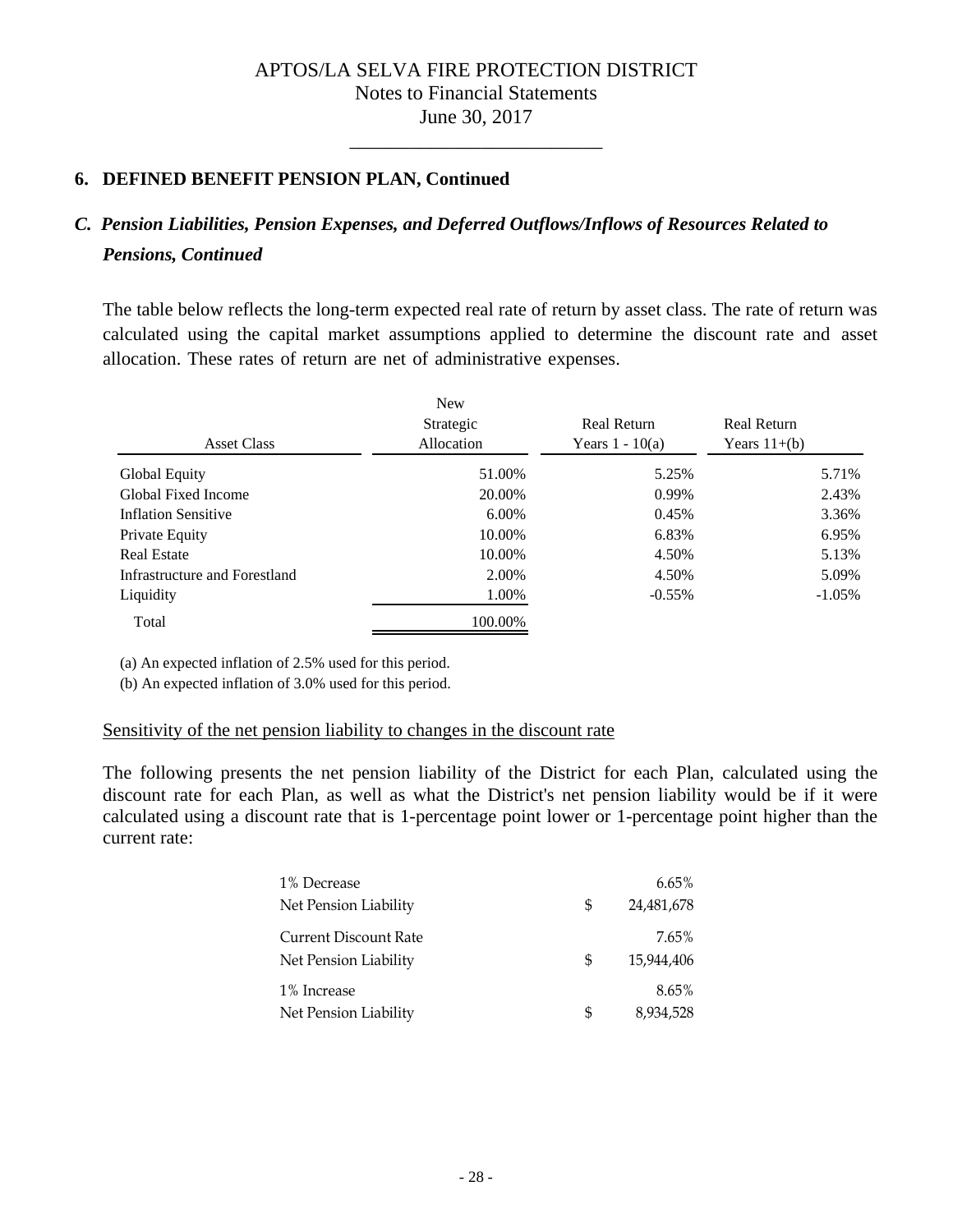\_\_\_\_\_\_\_\_\_\_\_\_\_\_\_\_\_\_\_\_\_\_\_\_\_

# **6. DEFINED BENEFIT PENSION PLAN, Continued**

# *C. Pension Liabilities, Pension Expenses, and Deferred Outflows/Inflows of Resources Related to Pensions, Continued*

*Pension Plan Fiduciary Net Position* – Detailed information about each pension plan's fiduciary net position is available in the separately issued CalPERS financial reports.

Payable to the Pension Plan

At June 30, 2017 the District reported a payable of \$0 for outstanding amount of contributions to the pension plan required for the year ended June 30, 2017.

### **8. RISK MANAGEMENT**

The District is exposed to various risks of loss related to limited torts; theft of, damage to and destruction of assets; errors and omissions and natural disasters for which the District carries insurance. There have been no significant reductions in coverage from the prior year and settlements have not exceeded coverage in the past three years.

### *A. Workers' Compensation Coverage*

The District is a member of the Santa Cruz County Fire Agencies Insurance Group (the "Group"). In a board meeting on June 19, 2002, the Group approved the return of its self-insurance certificates to the State and to accept a proposal from California Public Entity Insurance Authority (CPEIA) a joint powers authority for both primary and excess workers compensation coverage. In a resolution dated September 20, 2007, the Santa Cruz County Fire Agencies Insurance Group's Board of Directors opted to terminate the CPEIA joint power agreement and merge into the CSAC Excess Insurance Authority (CSAC-EIA) Joint Power Agreement. This change was predicated on the decision of CSAC-EIA to restructure their bylaws and JPA agreements discontinuing the operation of CPEIA and allowing its members to become full participants in the CSAC-EIA programs. Being a CPEIA member granted automatic approval of inclusion into both the Primary and Excess EIA workers' compensation programs beginning with the July 1, 2007 policy renewals. The relationship between the Group and CSAC-EIA (the "JPA") is such that CSAC-EIA is not a component unit of the Group for reporting purposes.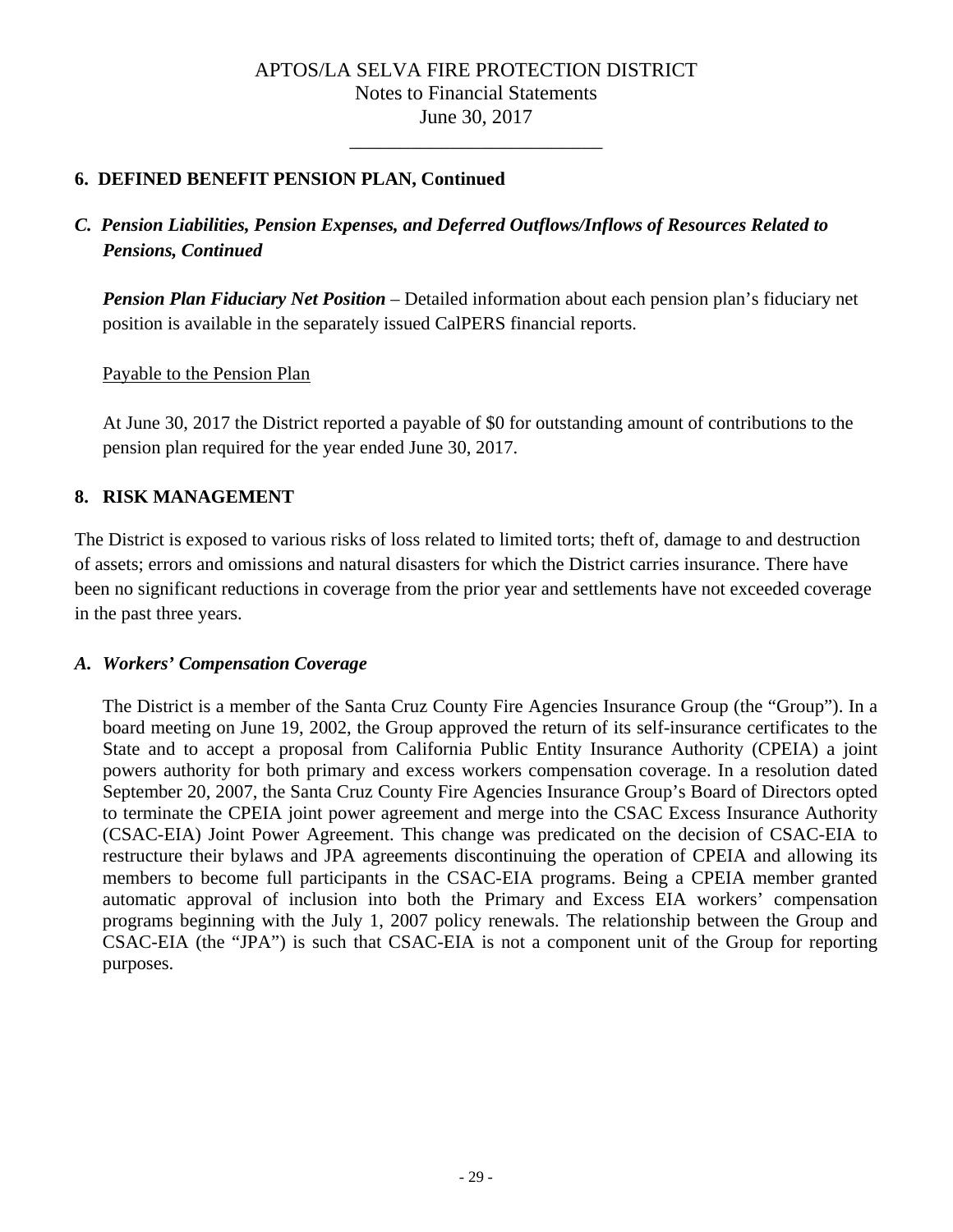\_\_\_\_\_\_\_\_\_\_\_\_\_\_\_\_\_\_\_\_\_\_\_\_\_

### **7. RISK MANAGEMENT, Continued**

### *A. Workers' Compensation Coverage, Continued*

CSAC-EIA is a joint powers agency (JPA) formed pursuant to Section 6500 et seq. of the California Government Code. Members are assessed a contribution for each program in which they participate. Members may be subject to additional supplemental assessments if it is determined that the contributions are insufficient. Members may withdraw from the CSACEIA only at the end of a policy period and only if a sixty day written advance notice is given. However, CSAC-EIA may cancel a membership at any time upon a two-thirds vote of the Board of Directors and with sixty days written notice. Upon withdrawal or cancellation, a member shall remain liable for additional assessments for the program periods they have participated. CSAC-EIA is governed by a board of directors. The Board controls the operations of CSAC-EIA including adopting an annual budget.

### *B. Primary Workers' Compensation*

The Primary Workers' Compensation program is a full service program including claims administration. The program blends pooling of workers' compensation claims with a purchased stop loss insurance policy.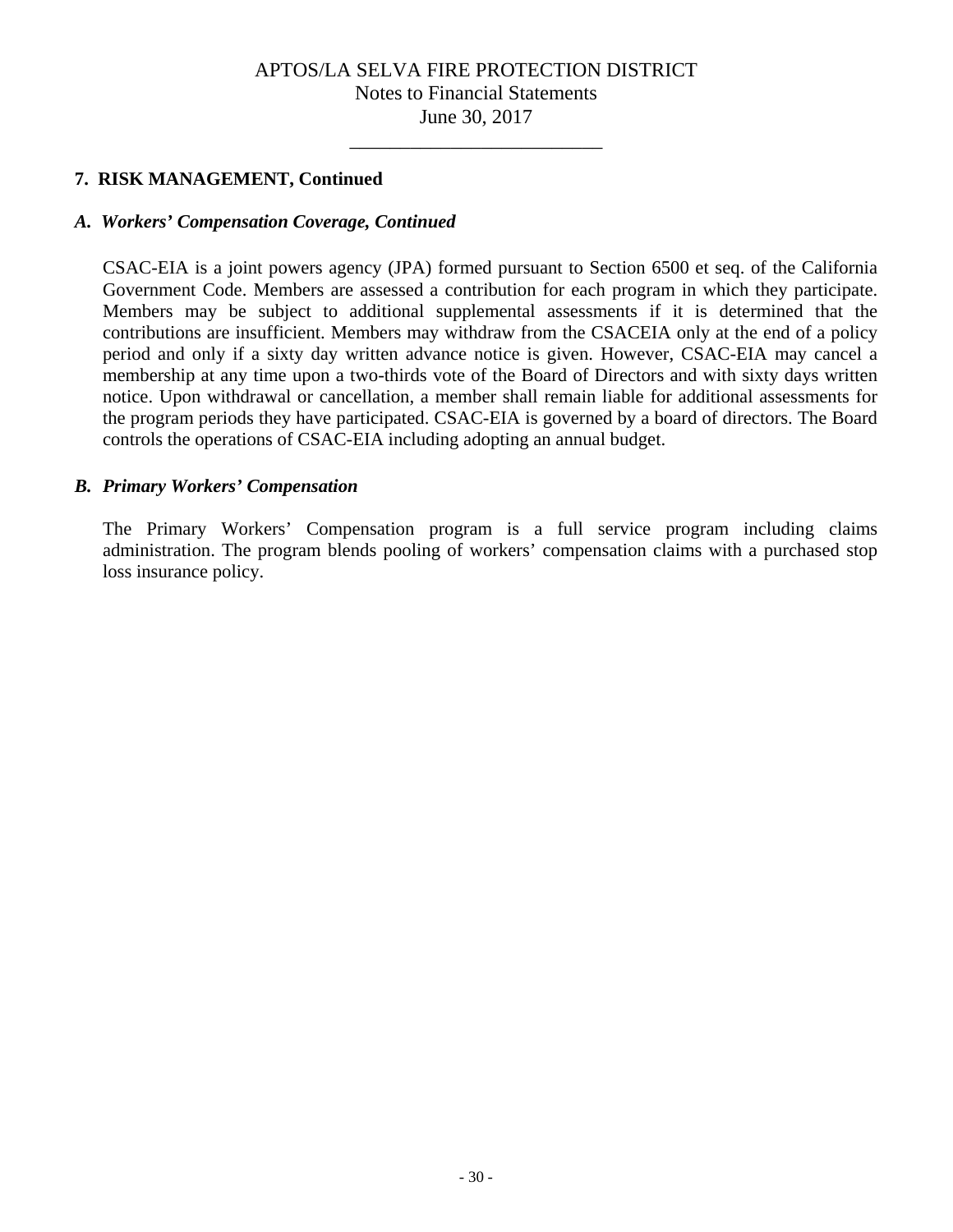\_\_\_\_\_\_\_\_\_\_\_\_\_\_\_\_\_\_\_\_\_\_\_\_\_

# **7. RISK MANAGEMENT, Continued**

## *C. Excess Workers' Compensation*

Insurance coverage at June 30, 2017 is as follows:

|                                              | Deductible  | Amount                                                                                                |
|----------------------------------------------|-------------|-------------------------------------------------------------------------------------------------------|
| Property:                                    |             |                                                                                                       |
| Property (buildings)                         | \$<br>1,000 | Guaranteed Repl Cost                                                                                  |
| Repl cost subject to scheduled limit         |             |                                                                                                       |
| Business personal property (including theft) | \$<br>1,000 | Repl Cost                                                                                             |
| Earthquake:                                  |             |                                                                                                       |
| <b>Buildings</b>                             |             | <b>Guaranteed Repl Cost</b>                                                                           |
| Business personal property                   |             | Repl Cost                                                                                             |
| Deductible                                   |             | 5% per Buidling and BPP                                                                               |
| Flood:                                       |             |                                                                                                       |
| <b>Buildings</b>                             |             | <b>Guaranteed Repl Cost</b>                                                                           |
| Business personal property                   |             | Repl Cost                                                                                             |
| Deductible                                   |             | \$1000 per premises                                                                                   |
| Portable equipment insurance                 |             |                                                                                                       |
| Blanket portable equipment                   |             | <b>Guaranteed Repl Cost</b>                                                                           |
| Business personal property                   |             | \$50,000                                                                                              |
| General liability:                           |             |                                                                                                       |
| General aggregate                            |             | \$10,000,000                                                                                          |
| Personal injury                              |             | \$1,000,000                                                                                           |
| Each occurrence                              |             | \$1,000,000                                                                                           |
| Auto - liability                             |             | \$1,000,000 (Each Accident)                                                                           |
| Auto - uninsured motorist                    |             | \$1,000,000 (Each Accident)                                                                           |
| Auto - physical damage (comprehensive)       |             | Agreed value, actual cash value, or<br>cost of repairs, whichever is less<br>minus \$1,000 deductible |
| Auto - physical damage (collision)           |             | Agreed value, actual cash value, or                                                                   |
|                                              |             | cost of repairs, whichever is less                                                                    |
|                                              |             | minus \$1,000 deductible                                                                              |
| Management practives liability insurance:    |             |                                                                                                       |
| General aggregate                            |             | \$10,000,000                                                                                          |
| Each wrongful act                            |             | \$1,000,000                                                                                           |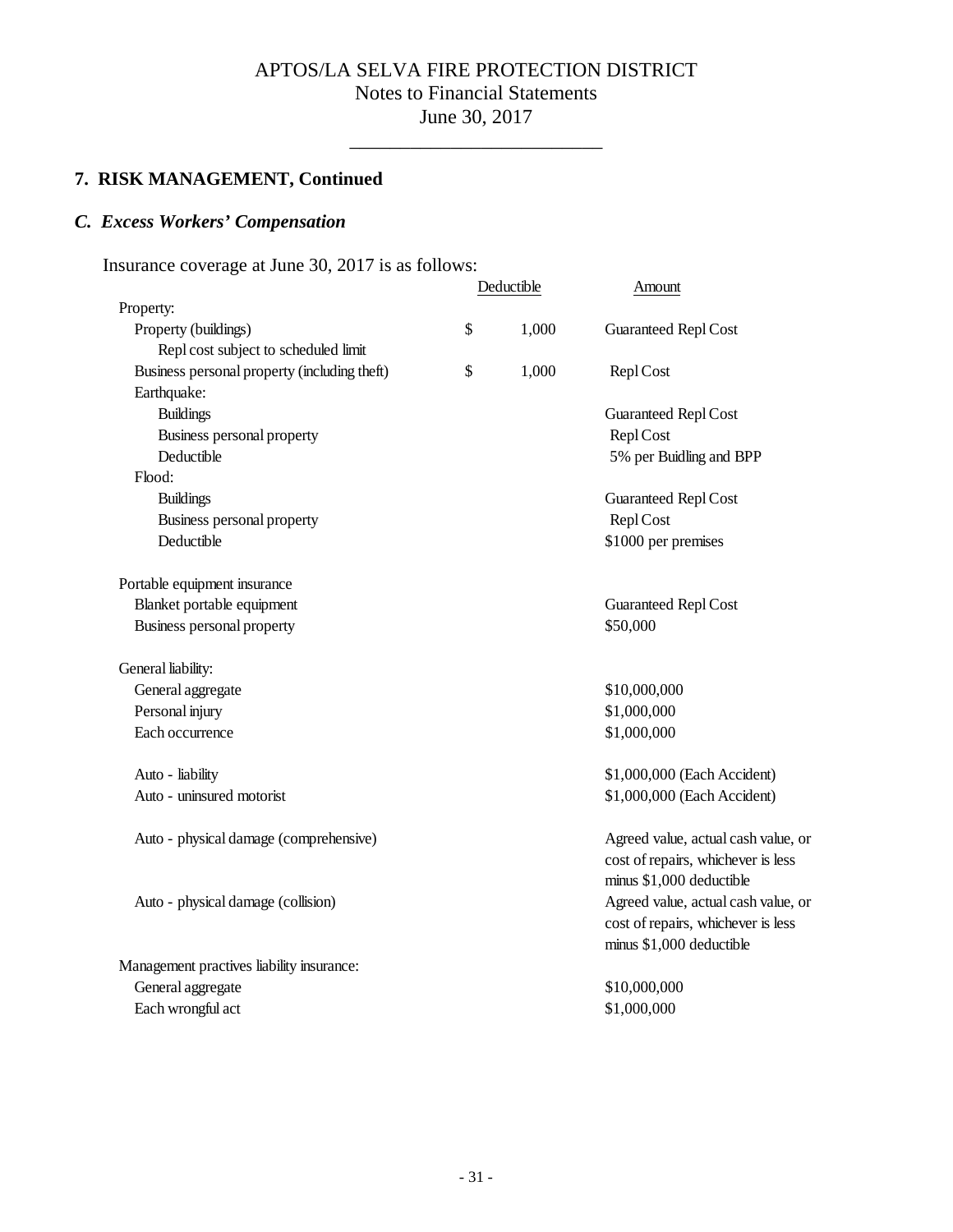\_\_\_\_\_\_\_\_\_\_\_\_\_\_\_\_\_\_\_\_\_\_\_\_\_

### **9. COMMITMENTS AND CONTINGENCIES**

The District is party to legal proceedings and litigation arising in the ordinary course of business. Management is of the opinion that any liability or loss in excess of insurance coverage resulting from such litigation will not have a material adverse effect on the financial statements.

### **10. OTHER POST EMPLOYMENT BENEFITS**

In addition to the pension benefits described in Note 6, Employees' Retirement Plan, the District provides medical insurance to retired employees. The scope of the benefits provided depends on the memorandum of understanding between the District and the various employee groups. Plan description The Aptos/La Selva Fire Protection District's post-retirement welfare benefit plan is a defined benefit healthcare plan, which is part of the Public Agency portion of the California Public Employees Retirement System (CalPERS), an agent multiple-employer plan administered by CalPERS, which acts as a common investment and administrative agent for participating public employers within the State of California. The Plan provides retiree health benefit coverage under the Public Employees' Medical and Hospital Care Act (PEMHCA). For all qualified retirees that opt onto the District health plan CalPERS requires the employer pay \$125 per month (mandatory employer contribution, amount may change from year to year).

### *A. Funding Policy*

For the Defined Contribution portion of the Plan, the District is required to make monthly contributions into the participant's Retirement Health Savings (RHS) account managed by ICMA of \$350 per month until the participant terminates, reaches age 65, dies, or retires. Employees are able to make contributions and all amounts accumulated from employee contributions are fully vested to the employee. PEMCHA/CalPERS requires the employer pay an additional \$122 per month for all qualified retirees that opt on to the Districts health plan.

### *B. Actuarial Methods*

Actuarial cost method: Entry age normal, the allocation of OPEB cost is based on years of service. Amortization methods, level percentage of payroll method to allocate amortization cost by year, closed 30 year amortization period for the initial Unfunded Actuarial Accrued Liability "UAAL" and an open 30 year amortization period for any residual UAAL.

### *C. Economic assumptions*

Actuarial valuations of an ongoing plan involve estimates of the value of reported amounts and assumptions about the probability of occurrence of events into the future. The economic assumptions included (a) inflation at 2.75% per year, (b) investment return/discount rate, 7% per year, (c) payroll increase assumed 2.75% per year, (d) actuarial asset valuation used a 5 year smoothing formula with a 20% corridor around market value.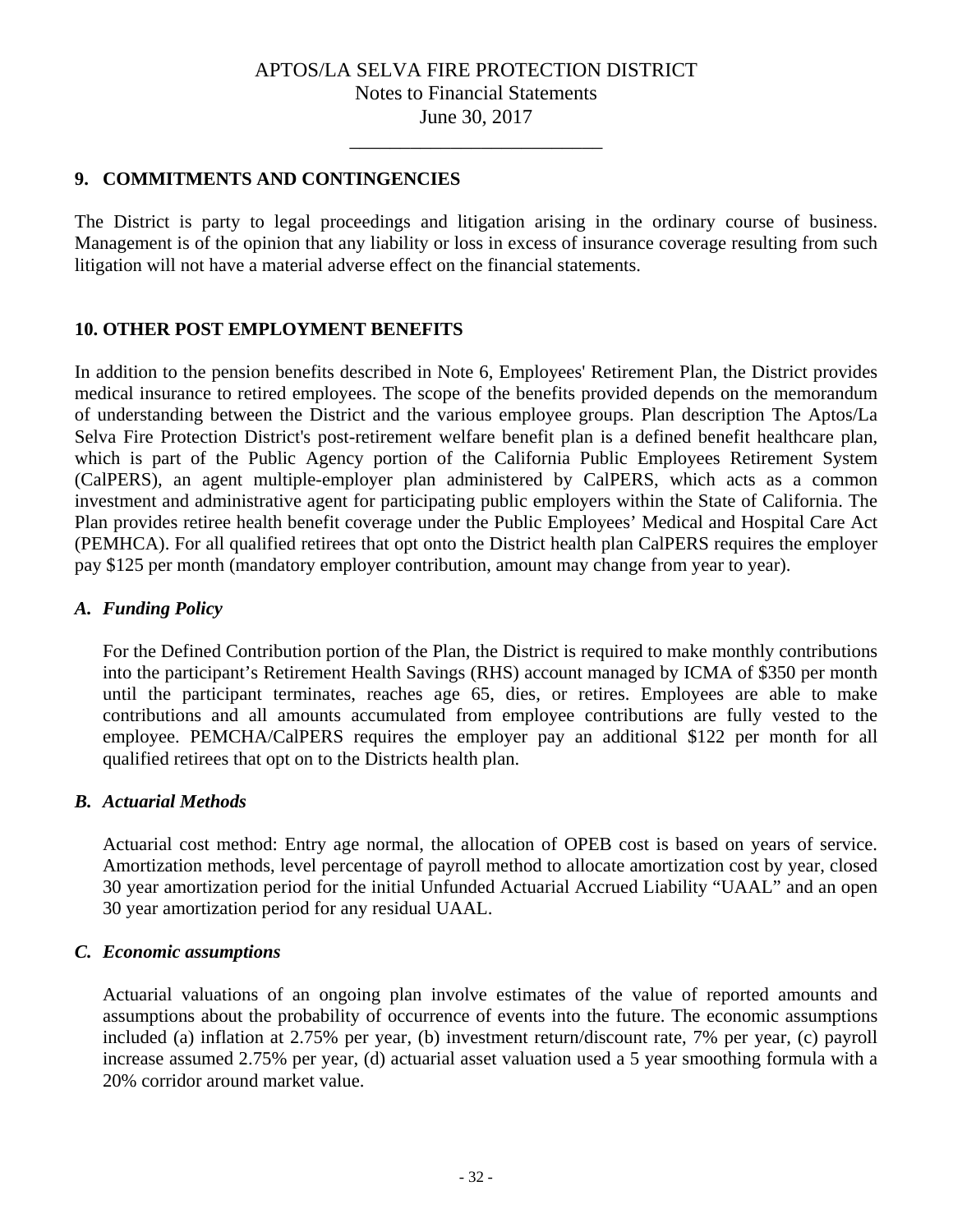\_\_\_\_\_\_\_\_\_\_\_\_\_\_\_\_\_\_\_\_\_\_\_\_\_

### **9. OTHER POST EMPLOYMENT BENEFITS, Continued**

### *C. Economic Assumptions, Continued*

The accompanying schedules of employer contributions present trend information about the amounts contributed to the plan by employer in comparison to the Annual Required Contribution (ARC) an amount that is actuarially determined in accordance with the parameters of GASB. The ARC represents a level of funding that, if paid on an ongoing basis, is projected to cover normal cost for each year and amortize any unfunded actuarial liabilities over a period not to exceed thirty years. Current ARC of \$79,114 is the total of normal cost for active employees of \$21,722 plus initial UAAL amortization of \$75,303 less residual UAAL amortization credit of \$17,911.

Projection of benefits for financial reporting purposes are based on the substantive plan (the plan as understood by the employer and plan members) and include the types of benefits provided at the time of each valuation and the historical pattern of sharing of benefit costs between the employer and plan members to that point. The actuarial methods and assumptions used include techniques that are designed to reduce the effects of short-term volatility in actuarial accrued liabilities and the actuarial value of assets, consistent with the long-term perspective of the calculations. Additional information as of the latest actuarial valuation follows:

| Annual required contribution (ARC)                        | S  | 79.114    |
|-----------------------------------------------------------|----|-----------|
| Interest on net OPEB obligation (none due to investments) |    |           |
| held in Trust Fund)                                       |    |           |
| Annual OPEB cost (expense)                                |    | 79,114    |
| Transfer to OPEB Trust Fund                               |    |           |
| Contribution                                              |    | (79, 114) |
| (Increase) decrease in net asset                          |    |           |
| Net OPEB obligation (asset) - beginning of year           |    |           |
| Net OPEB obligation (asset) - end of year                 | \$ |           |

### *D. Funded Status of Plan*

| Actuarial | Actuarial           |  | Actuarial       |     |         |  |          |       |           |         |         |
|-----------|---------------------|--|-----------------|-----|---------|--|----------|-------|-----------|---------|---------|
| Valuation | Value of<br>Accrued |  |                 |     |         |  | Unfunded |       | Funded    |         | Covered |
| Date      | Assets              |  | liability (AAL) | AAL |         |  |          | Ratio |           | Payroll |         |
| 7/1/2015  | 627,166             |  | .432,092        |     | 804,926 |  | 43.79%   |       | 2,430,416 |         |         |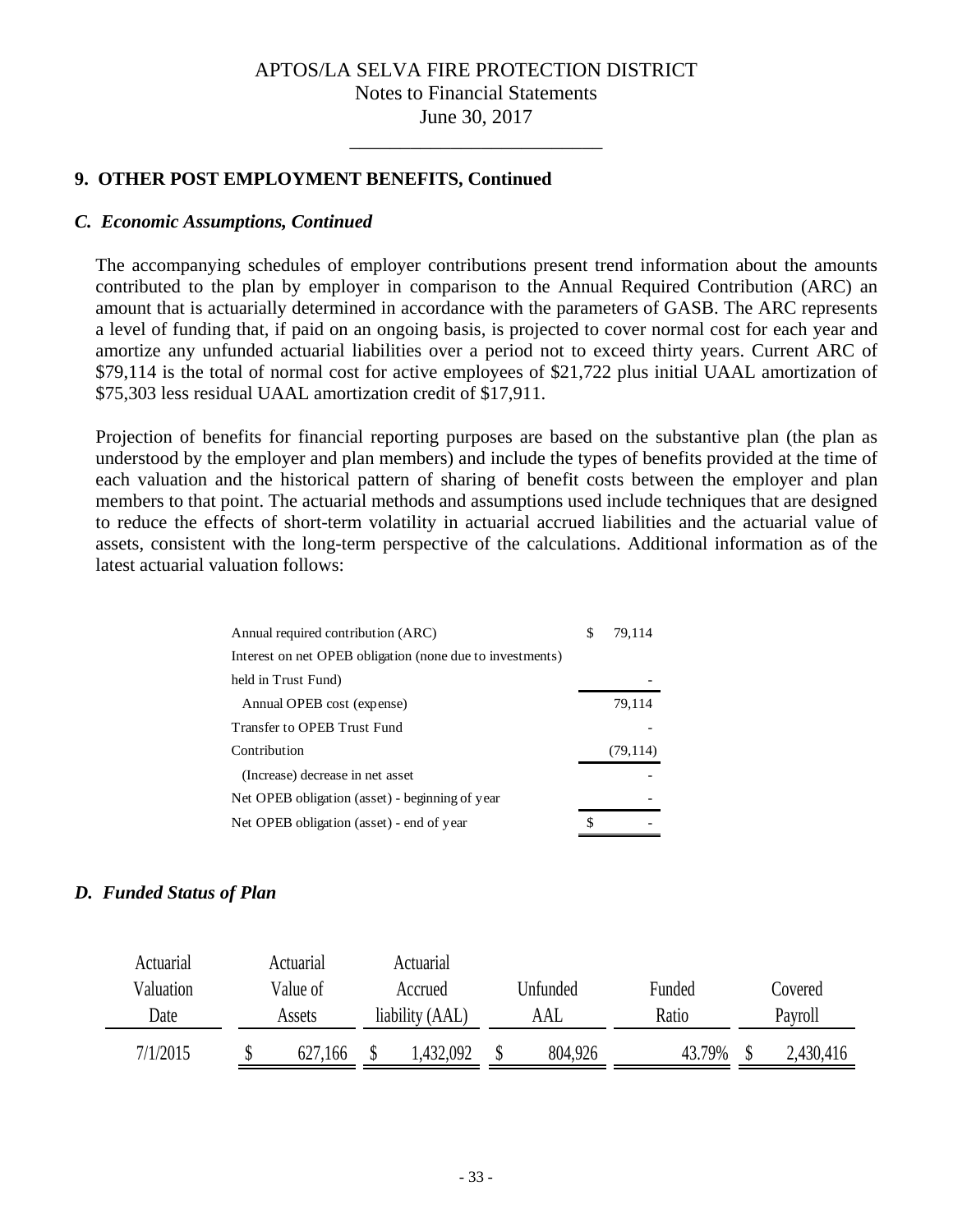\_\_\_\_\_\_\_\_\_\_\_\_\_\_\_\_\_\_\_\_\_\_\_\_\_

# **9. OTHER POST EMPLOYMENT BENEFITS, Continued**

# *E. Schedules of Employer Contributions*

|               |      | <b>Annual OPEB</b> | Percentage  |
|---------------|------|--------------------|-------------|
| Year Ended    | Cost |                    | Contributed |
| June 30, 2015 | S    | 76,117             | 100\%       |
| June 30, 2016 |      | 79.114             | 100%        |
| June 30, 2017 |      | 79.114             | 100%        |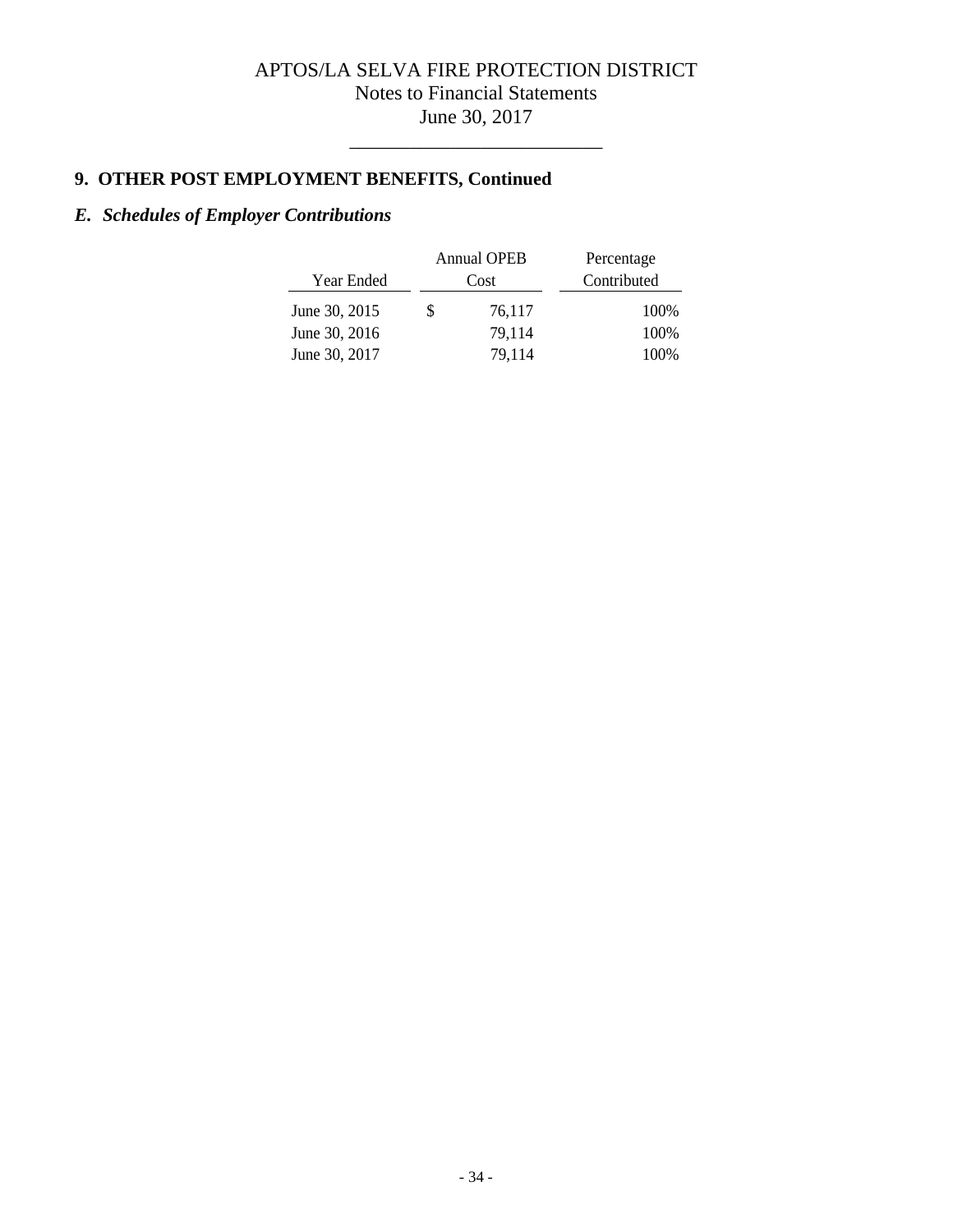## Budgetary Comparison Schedule

Revenues - Budget and Actual - General Fund

June 30, 2017 \_\_\_\_\_\_\_\_\_\_\_\_\_\_\_\_\_\_\_\_\_\_\_\_\_

|                                           | 2017<br>Final<br>budget | 2017<br>Amended<br>final budget | 2017<br>Actual  | Variance<br>favorable<br>(unfavorable) |
|-------------------------------------------|-------------------------|---------------------------------|-----------------|----------------------------------------|
| Revenues                                  |                         |                                 |                 |                                        |
| Property taxes                            |                         |                                 |                 |                                        |
| Current secured                           | \$10,462,173            | \$10,462,173                    | 10,645,316      | 183,143<br>\$                          |
| Current unsecured - general               | 209,872                 | 209,872                         | 215,439         | 5,567                                  |
| Prior unsecured - general                 | 10,000                  | 10,000                          | 21,087          | 11,087                                 |
| Penalties for delinquent taxes            |                         |                                 | 935             | 935                                    |
| Redemption penalties for delinquent taxes |                         |                                 | 1,410           | 1,410                                  |
| Supplemental - current secured            | 100,000                 | 100,000                         | 149,133         | 49,133                                 |
| Supplemental - current unsecured          |                         |                                 | 5,663           | 5,663                                  |
| Supplemental - prior                      |                         |                                 | 10,970          | 10,970                                 |
| Total property taxes                      | 10,782,045              | 10,782,045                      | 11,049,953      | 267,908                                |
| Other taxes<br>Fire protection tax        | 130,972                 | 130,972                         | 131,104         | 132                                    |
| In-lieu taxes other                       |                         |                                 |                 |                                        |
| Total other taxes                         | 130,972                 | 130,972                         | 131,104         | 132                                    |
| Use of money and property<br>Interest     | 12,141                  | 12,141                          | 26,962          | 14,821                                 |
| Aid from other government agencies        |                         |                                 |                 |                                        |
| Homeowner's property tax relief           | 68,976                  | 68,976                          | 71,780          | 2,804                                  |
| State - other                             | 147,101                 | 147,101                         | 326,926         | 179,825                                |
| Other governmental agencies               |                         |                                 |                 |                                        |
| Total aid from other government agencies  | 216,077                 | 216,077                         | 398,706         | 182,629                                |
|                                           |                         |                                 |                 |                                        |
| Other revenue                             |                         |                                 |                 |                                        |
| Contributions and donations               |                         |                                 | 2,250           | 2,250                                  |
| Other revenue<br>Total other revenue      | 5,200<br>5,200          | 5,200<br>5,200                  | 8,891<br>11,141 | 3,691<br>5,941                         |
|                                           |                         |                                 |                 |                                        |
| Current services                          |                         |                                 |                 |                                        |
| Emergency response recovery               | 220,000                 | 220,000                         | 221,162         | 1,162                                  |
| Medical charges - employee                | 3,706                   | 3,706                           | 8,166           | 4,460                                  |
| Other charges current services            | 30,000                  | 30,000                          | 43,081          | 13,081                                 |
| Weeds/lot clearing                        | 10,000                  | 10,000                          | 8,230           | (1,770)                                |
| Total current services                    | 263,706                 | 263,706                         | 280,639         | 16,933                                 |
| Other financing sources and uses          |                         |                                 |                 |                                        |
| Proceeds from the sale of fixed assets    |                         |                                 | 5,461           | 5,461                                  |
| Total other financing sources and uses    |                         |                                 | 5,461           | 5,461                                  |
| <b>Total Revenue</b>                      | 11,410,141              | 11,410,141                      | 11,903,966      | 493,825                                |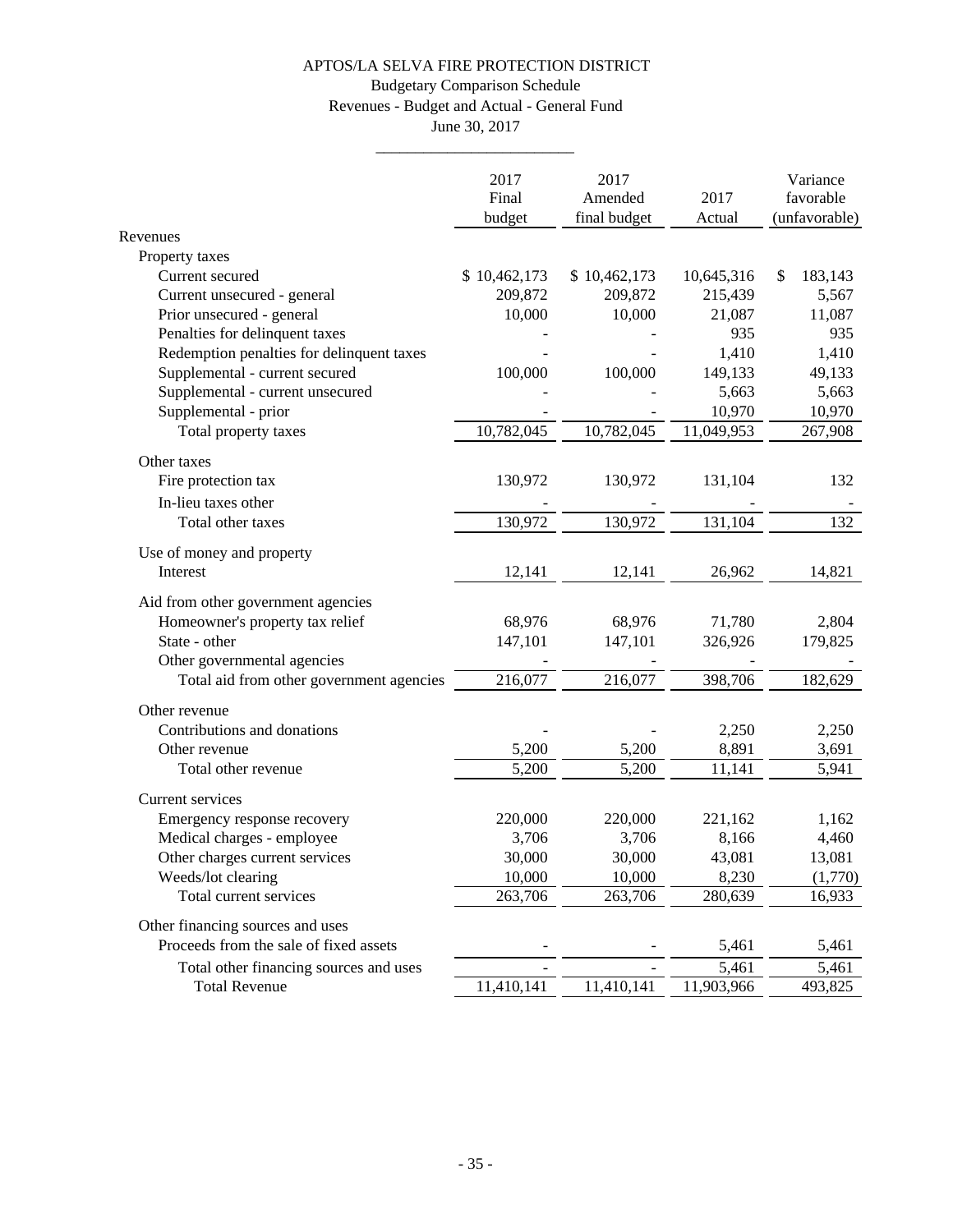# Budgetary Comparison Schedule Expenditures - Budget and Actual - General Fund

For the Year Ended June 30, 2017 \_\_\_\_\_\_\_\_\_\_\_\_\_\_\_\_\_\_\_\_\_\_\_\_\_

|                                                         | 2017        | 2017         |                        | Variance        |
|---------------------------------------------------------|-------------|--------------|------------------------|-----------------|
|                                                         | Final       | Amended      | 2017                   | favorable       |
|                                                         | budget      | final budget | Actual                 | (unfavorable)   |
| Expenditures                                            |             |              |                        |                 |
| Salaries and employee benefits                          |             |              |                        |                 |
| Regular pay - permanent                                 | \$4,614,223 | \$4,614,223  | 4,662,889              | \$<br>(48, 666) |
| Overtime pay - permanent                                | 911,194     | 911,194      | 612,273                | 298,921         |
| Regular pay - call back                                 | 20,000      | 20,000       | 171,914                | (151, 914)      |
| Regular pay - holiday                                   | 348,033     | 348,033      | 296,965                | 51,068          |
| Regular pay - differential                              | 20,000      | 20,000       | 7,781                  | 12,219          |
| <b>OASDI</b>                                            | 104,533     | 104,533      | 85,264                 | 19,269          |
| Retirement (PERS)                                       | 2,174,036   | 2,174,036    | 2,152,907              | 21,129          |
| Employee group insurance                                | 1,282,448   | 1,282,448    | 918,726                | 363,722         |
| Workers' compensation insurance                         | 435,811     | 435,811      | 435,811                |                 |
| Sick leave reserve                                      | 292,378     | 292,378      | 172,148                | 120,230         |
| Other benefits misc.                                    |             |              |                        |                 |
| Total salaries and employee                             |             |              |                        |                 |
| <b>Benefits</b>                                         | 10,202,656  | 10,202,656   | 9,516,678              | 685,978         |
|                                                         |             |              |                        |                 |
| Services and supplies<br>Clothing and personal supplies | 92,700      | 92,700       |                        | 32,301          |
| Radio                                                   |             |              | 60,399<br>(3,131)      | 3,131           |
|                                                         | 22,700      | 22,700       | 21,905                 | 795             |
| Telephone and telegraph<br>Food                         | 9,500       | 9,500        | 6,262                  | 3,238           |
| Inventoriable items                                     | 97,534      | 97,534       | 57,342                 | 40,192          |
|                                                         |             | 17,612       | 9,358                  |                 |
| Other household expense<br>Other insurance              | 17,612      |              |                        | 8,254           |
|                                                         | 37,000      | 37,000       | 32,662                 | 4,338           |
| Maintenance - building                                  |             | 85,000       | 495                    | (495)           |
| Maintenance - mobile equipment                          | 85,000      |              | 87,731                 | (2,731)         |
| Maintenance - office equipment                          | 970         | 970          | 582                    | 388             |
| Maintenance - other equipment<br>services               |             |              |                        |                 |
|                                                         | 39,150      | 39,150       | 16,775                 | 22,375          |
| Maintenance - other equipment                           |             |              |                        |                 |
| supplies                                                |             |              | 1,041                  | (1,041)         |
| Facilities Maintenance - supplies                       |             |              | $\boldsymbol{0}$<br>50 |                 |
| Maintenance - Radio                                     | 7,000       | 7,000        |                        | 6,950           |
| Maintenance - Grds other svc                            | 17,600      | 17,600       | 31,868                 | (14,268)        |
| Maintenance - structures and                            |             |              |                        |                 |
| improvements supplies                                   |             |              | 133                    | (133)           |
| Medical, dental and lab supplies                        | 12,000      | 12,000       | 5,556                  | 6,444           |
| Employee certificates and licenses                      | 4,750       | 4,750        | 894                    | 3,856           |
| Memberships                                             | 2,630       | 2,630        | 2,584                  | 46              |
| Miscellaneous expense                                   |             |              | 677                    | (677)           |
| PC software purchases                                   | 27,903      | 27,903       | 13,801                 | 14,102          |
| Postage                                                 | 2,075       | 2,075        | 1,021                  | 1,054           |
| Supplies                                                | 50,125      | 50,125       | 29,844                 | 20,281          |
| Inventoriable items $<$ \$5,000                         |             |              | 808                    | (808)           |
| Accounting and auditing                                 | 131,500     | 131,500      | 130,684                | 816             |
| Directors' fees                                         | 10,570      | 10,570       | 10,117                 | 453             |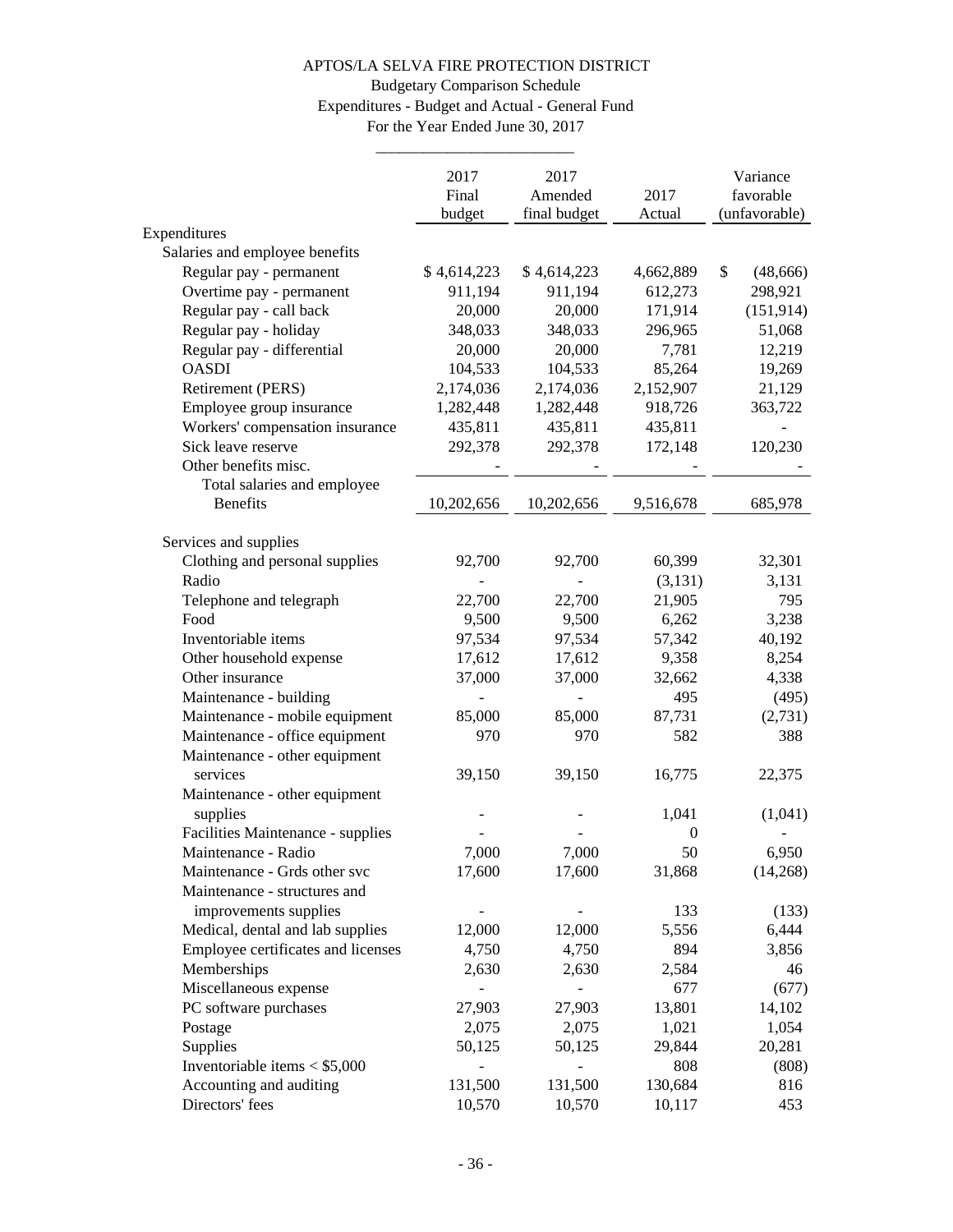### Budgetary Comparison Schedule Expenditures - Budget and Actual - General Fund For the Year Ended June 30, 2017

\_\_\_\_\_\_\_\_\_\_\_\_\_\_\_\_\_\_\_\_\_\_\_\_\_

|                                      | 2017<br>Final<br>budget |       | 2017<br>Amended<br>final budget |              | 2017<br>Actual |               | Variance<br>favorable<br>(unfavorable) |
|--------------------------------------|-------------------------|-------|---------------------------------|--------------|----------------|---------------|----------------------------------------|
| Expenditures (continued)             |                         |       |                                 |              |                |               |                                        |
| Services and supplies (continued)    |                         |       |                                 |              |                |               |                                        |
| 911 dispatch services                | \$<br>83,043            |       | \$<br>83,043                    | $\mathbb{S}$ | 83,920         | \$            | (877)                                  |
| Legal services                       | 20,000                  |       | 20,000                          |              | 60,646         |               | (40, 646)                              |
| Medical services                     |                         |       |                                 |              |                |               |                                        |
| Medical services - other             | 19,000                  |       | 19,000                          |              | 17,978         |               | 1,022                                  |
| Personnel services                   |                         |       |                                 |              | 14,483         |               | (14, 483)                              |
| Professional and special services    | 288,602                 |       | 288,602                         |              | 206,483        |               | 82,119                                 |
| Legal notices                        |                         | 7,250 | 7,250                           |              | 5,917          |               | 1,333                                  |
| Equipment lease and rent             | 11,100                  |       | 11,100                          |              | 2,727          |               | 8,373                                  |
| Small tools and instruments          |                         | 2,750 | 2,750                           |              | 2,239          |               | 511                                    |
| Education and/or training            | 104,915                 |       | 104,915                         |              | 26,622         |               | 78,293                                 |
| Special district expense             | 17,060                  |       | 17,060                          |              | 3,639          |               | 13,421                                 |
| Subscriptions books and ed materials | 14,400                  |       | 14,400                          |              | 10,606         |               | 3,794                                  |
| Education and training               | 30,690                  |       | 30,690                          |              | 57             |               | 30,633                                 |
| Gas, oil, fuel                       | 40,320                  |       | 40,320                          |              | 32,181         |               | 8,139                                  |
| Travel - other                       |                         | 100   | 100                             |              | 15,487         |               | (15, 387)                              |
| Utilities                            | 24,700                  |       | 24,700                          |              | 29,620         |               | (4,920)                                |
| Total services and supplies          | 1,332,249               |       | 1,332,249                       |              | 1,032,063      |               | 300,186                                |
| Other charges                        |                         |       |                                 |              |                |               |                                        |
| Contribution to other agencies       | 14,000                  |       | 14,000                          |              | 13,807         |               | 193                                    |
| Total other charges                  | 14,000                  |       | 14,000                          |              | 13,807         |               | 193                                    |
| Capital outlay                       |                         |       |                                 |              |                |               |                                        |
| Buildings and improvements           | 103,000                 |       | 103,000                         |              | $\overline{0}$ |               | 103,000                                |
| Equipment/mobile equipment           | 1,057,500               |       | 1,057,500                       |              | 76,967         |               | 980,533                                |
| Total capital outlay                 | 1,160,500               |       | 1,160,500                       |              | 76,967         |               | 1,083,533                              |
| Appropriations for contingencies     | 100,000                 |       | 100,000                         |              |                |               | 100,000                                |
| Total expenditures general fund      | 12,809,405              |       | 12,809,405                      |              | 10,639,515     |               | 2,169,890                              |
| Net change in fund balance           | (1,399,264)             |       | (1,399,264)                     |              | 1,264,451      | $\mathcal{S}$ | 2,663,715                              |
| Fund Balance:                        |                         |       |                                 |              |                |               |                                        |
| Beginning of year                    |                         |       |                                 |              | 4,608,135      |               |                                        |
| End of year                          |                         |       |                                 |              | \$5,872,586    |               |                                        |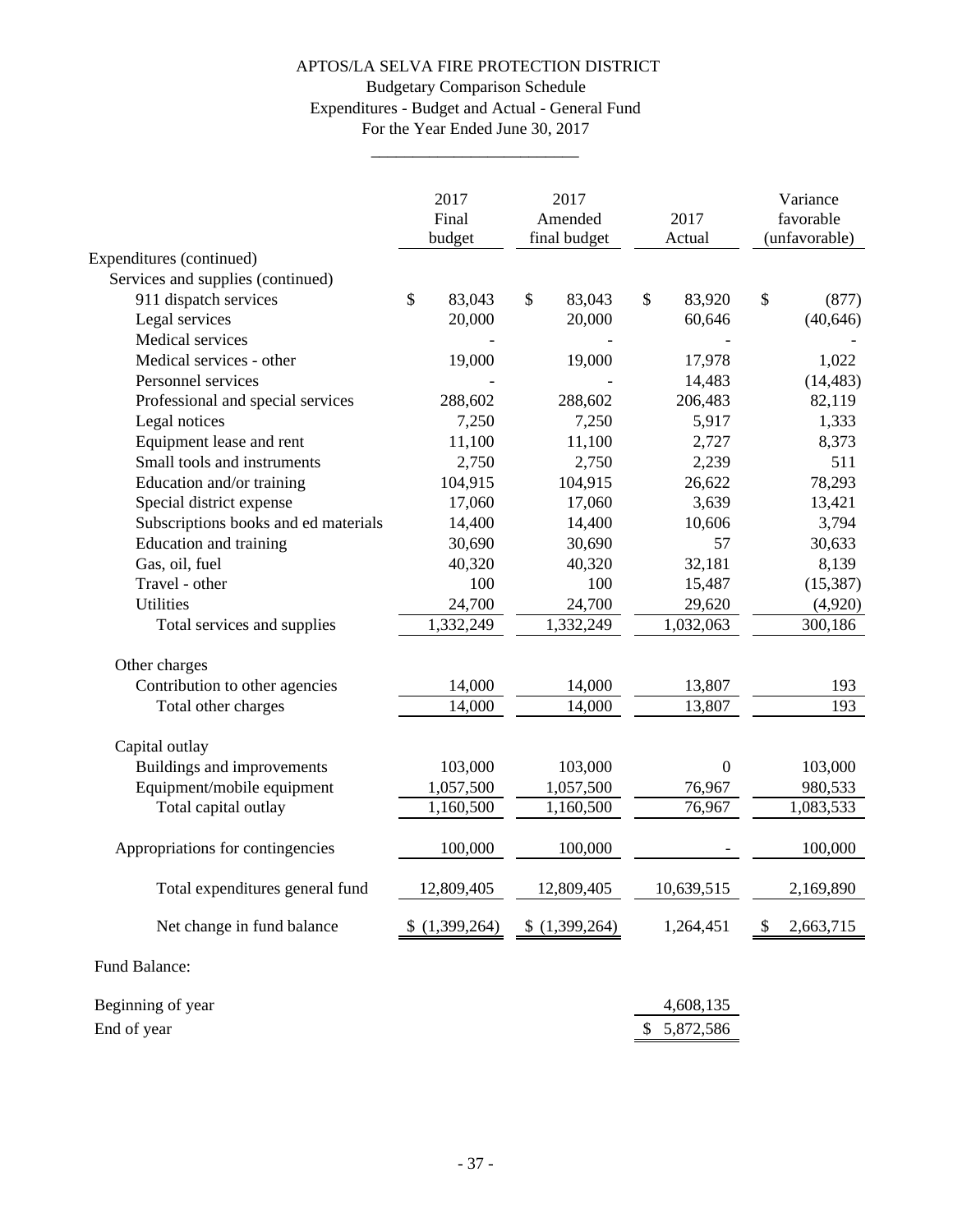### APTOS/LA SELVA FIRE PROTECTION DISTRICT Schedule of Proportionate Share of Net Pension Liability and Related Ratios June 30, 2017 Last 10 Years\* \_\_\_\_\_\_\_\_\_\_\_\_\_\_\_\_\_\_\_\_\_\_\_\_\_\_

### **Schedule of Aptos/La Selva Fire Protection District's Proportionate Share of Net Pension Liability and Related Ratios**

|                                                                                                            | June 30,<br>2016 | June 30,<br>2015 | June 30,<br>2014 |
|------------------------------------------------------------------------------------------------------------|------------------|------------------|------------------|
| Measurement date                                                                                           | 6/30/2016        | 6/30/2015        | 6/30/2014        |
| Proportion of the net pension liability                                                                    | 0.18426\%        | 0.18718%         | 0.20648%         |
| Proportionate share of the net pension liability                                                           | \$15,944,406     | \$12,848,067     | \$12,848,070     |
| Covered payroll                                                                                            | \$<br>4,219,669  | \$.<br>4,667,442 | 4,531,497<br>\$. |
| Proportionate share of the net pension liability as a<br>percentage of covered payroll                     | 377.86%          | 275.27%          | 283.53%          |
| Plan's proportionate share of the fiduciary net position<br>as a percentage of the total pension liability | 74.06%           | 78.40%           | 79.82%           |

#### Notes to schedule

\* Fiscal year 2014-2015 was the 1st year of implementation; therefore only three years are shown. Additional years presented as they become available.

#### Changes in assumptions

from 7.50% There was a change in discount rate for the measurement period ended June 30, 2015 to 7.65%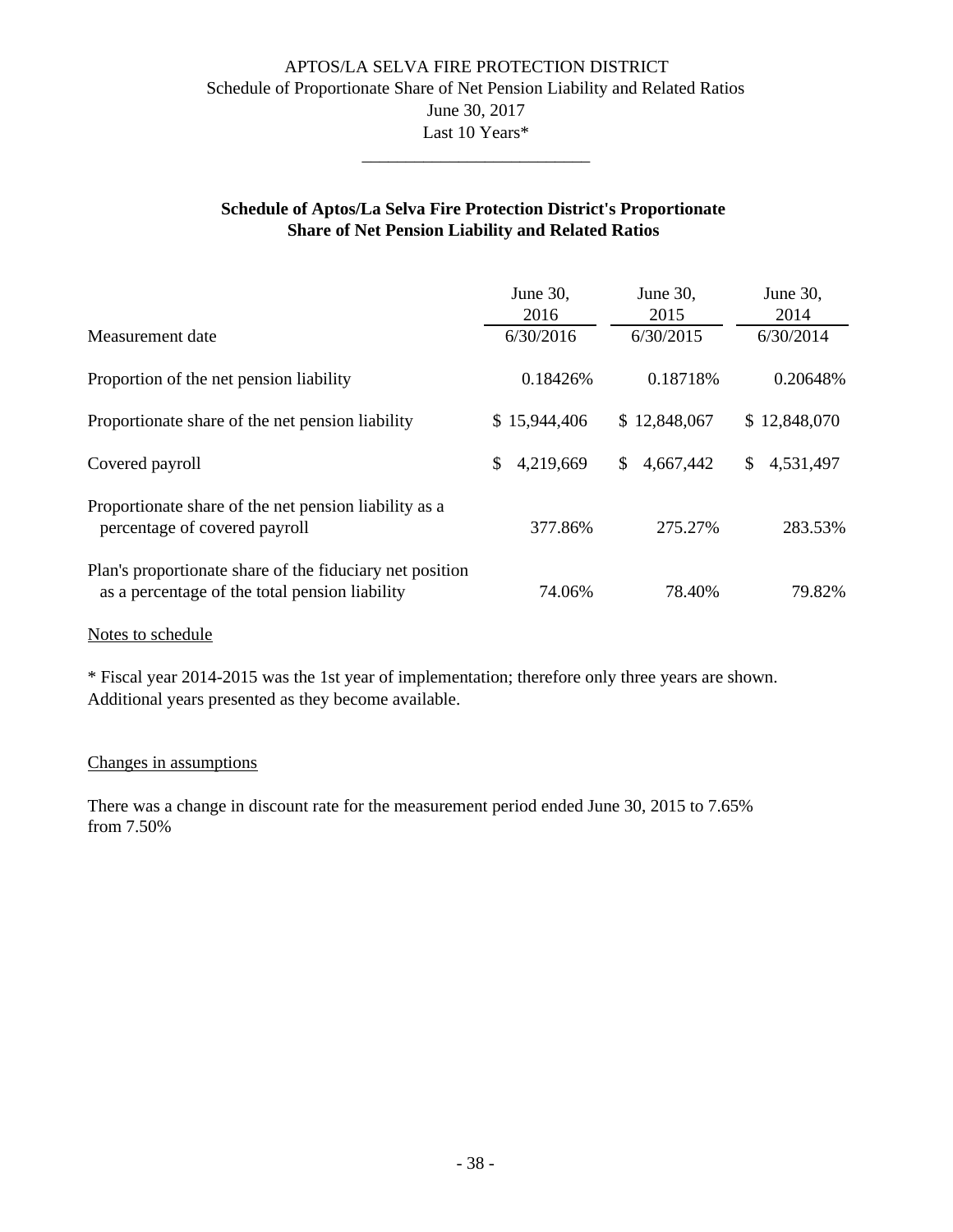### APTOS/LA SELVA FIRE PROTECTION DISTRICT Schedule of Contributions June 30, 2017 Last 10 Years\*

### **Schedule of Contributions**

\_\_\_\_\_\_\_\_\_\_\_\_\_\_\_\_\_\_\_\_\_\_\_\_\_\_

|                                                                                                                         | June 30,<br>2017 | June 30,<br>2016 | June 30,<br>2015 |
|-------------------------------------------------------------------------------------------------------------------------|------------------|------------------|------------------|
| Contractually required contribution (actuarially determined)<br>Contributions in relation to the actuarially determined | 2,164,221        | 2,080,361        | 1,785,932        |
| contributions                                                                                                           | (2,164,221)      | (2,080,361)      | (1,785,932)      |
| Contribution deficiency (excess)                                                                                        |                  |                  |                  |
| Covered payroll                                                                                                         | 5,208,644<br>\$. | 4,219,669<br>S.  | 4,667,442<br>S.  |
| Contributions as a percentage of covered payroll                                                                        | 41.55%           | 49.30%           | 38.26%           |

#### Notes to Schedule

\* Fiscal year 2014-2015 was the 1st year of implementation; therefore only three years are shown. Additional years presented as they become available.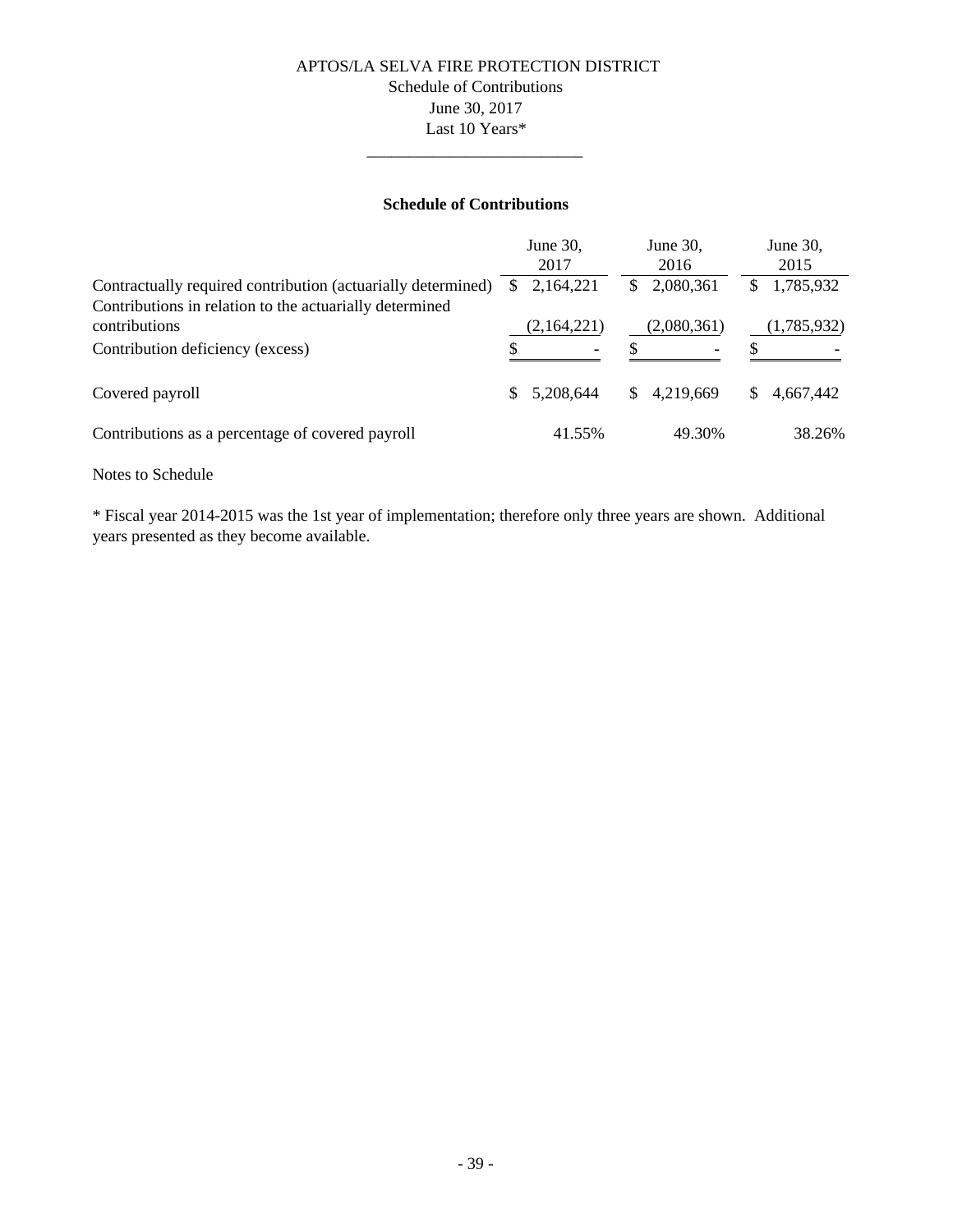# APTOS/LA SELVA FIRE PROTECTION DISTRICT Schedule of Funding Progress - OPEB June 30, 2017

\_\_\_\_\_\_\_\_\_\_\_\_\_\_\_\_\_\_\_\_\_\_\_\_\_\_

# **Schedule of Funding Progress - OPEB**

| Actuarial | Actuarial | Actuarial       |           |               |           |
|-----------|-----------|-----------------|-----------|---------------|-----------|
| Valuation | Vale of I | Accrued         | Unfunded  | <b>Funded</b> | Covered   |
| Date      | Assets    | Liability (AAL) | AAL       | Ratio         | Payroll   |
| 6/30/2013 | \$524,547 | 1,298,442       | \$773,895 | 0.40398       | 4.414.049 |
| 7/1/2015  | 627.166   | 1,432,092       | 804.926   | 0.43794       | 2,430,416 |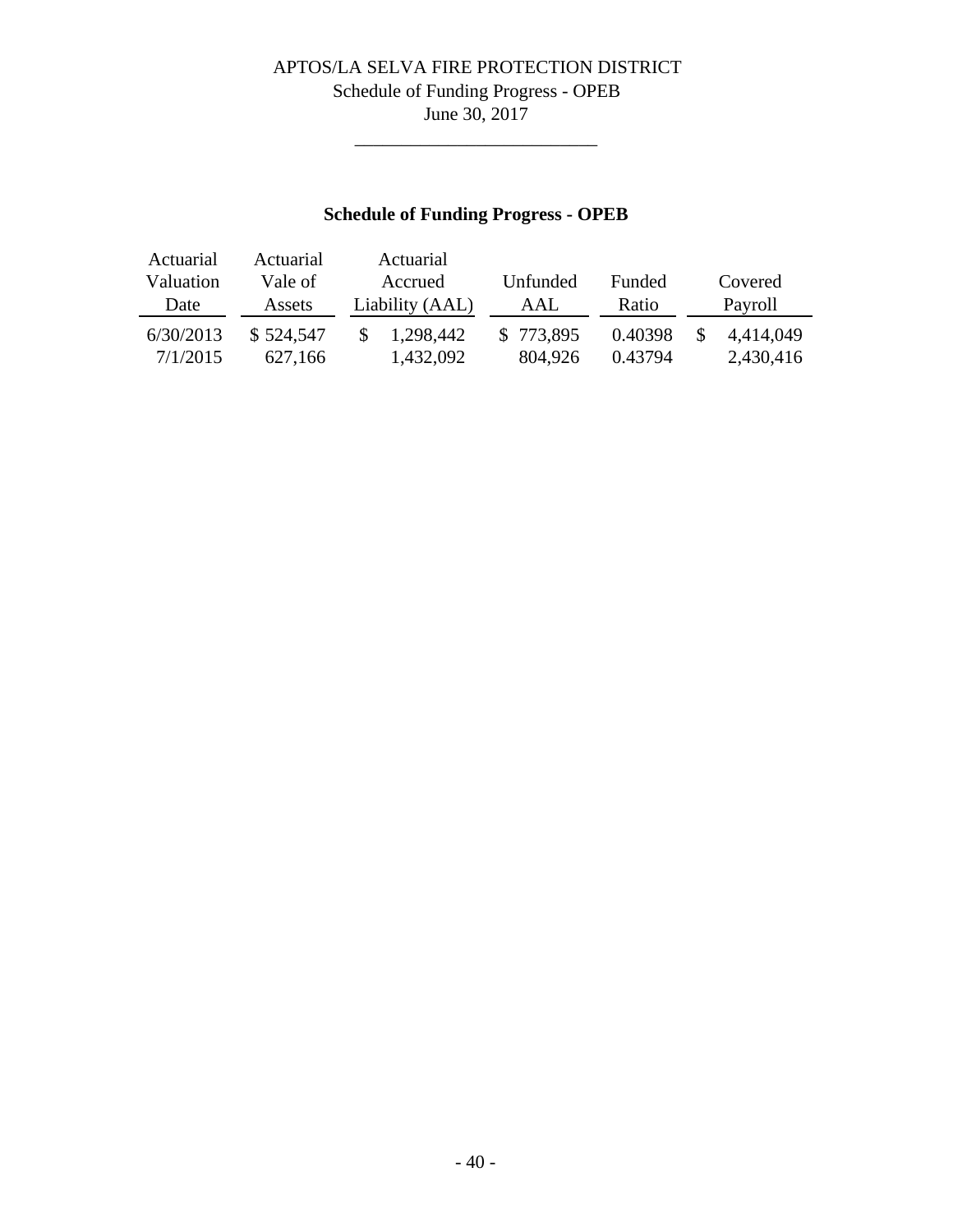OTHER SUPPLEMENTARY INFORMATION